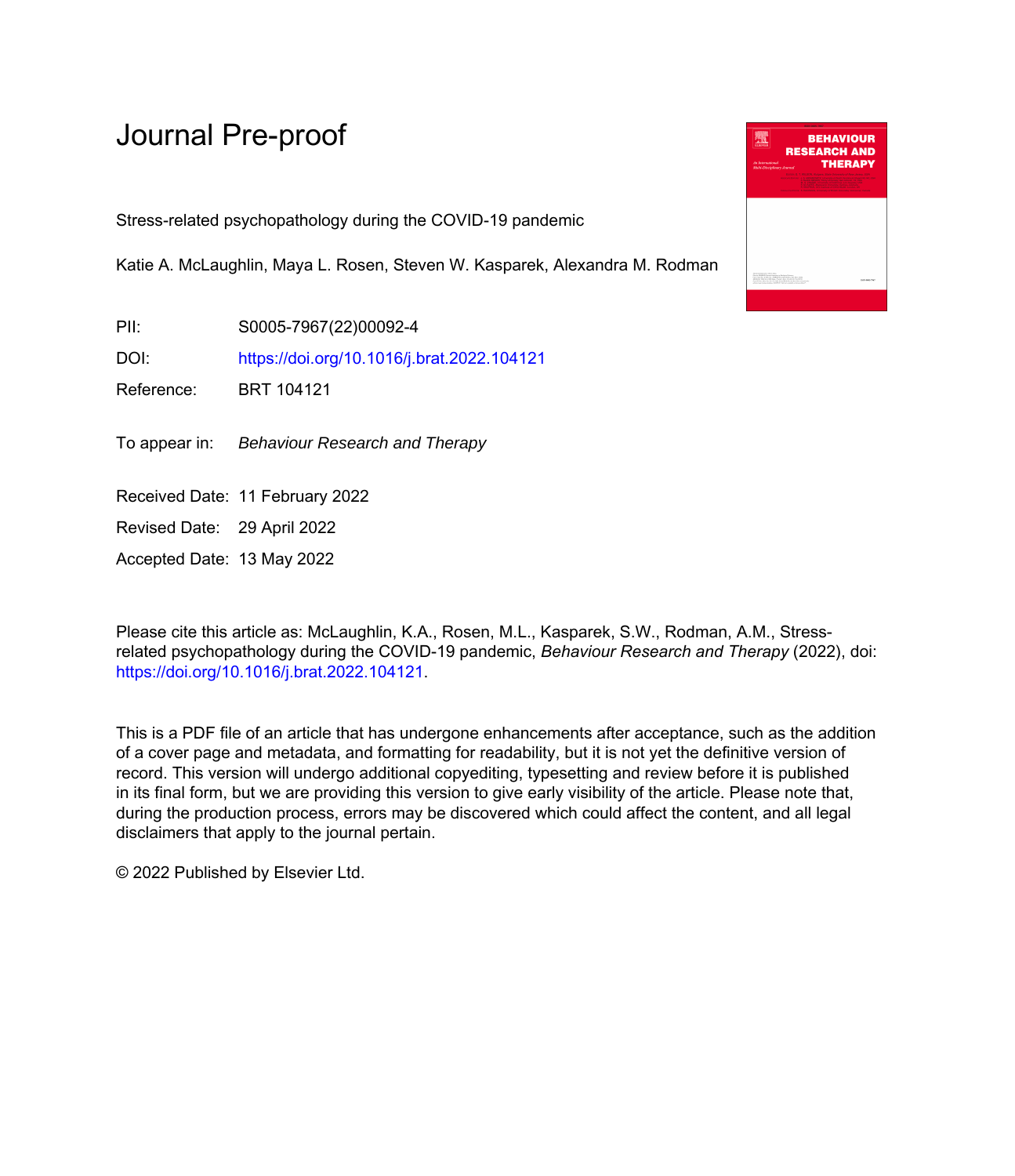All co-authors contributed to drafting and revising the manuscript for publication.

Journal President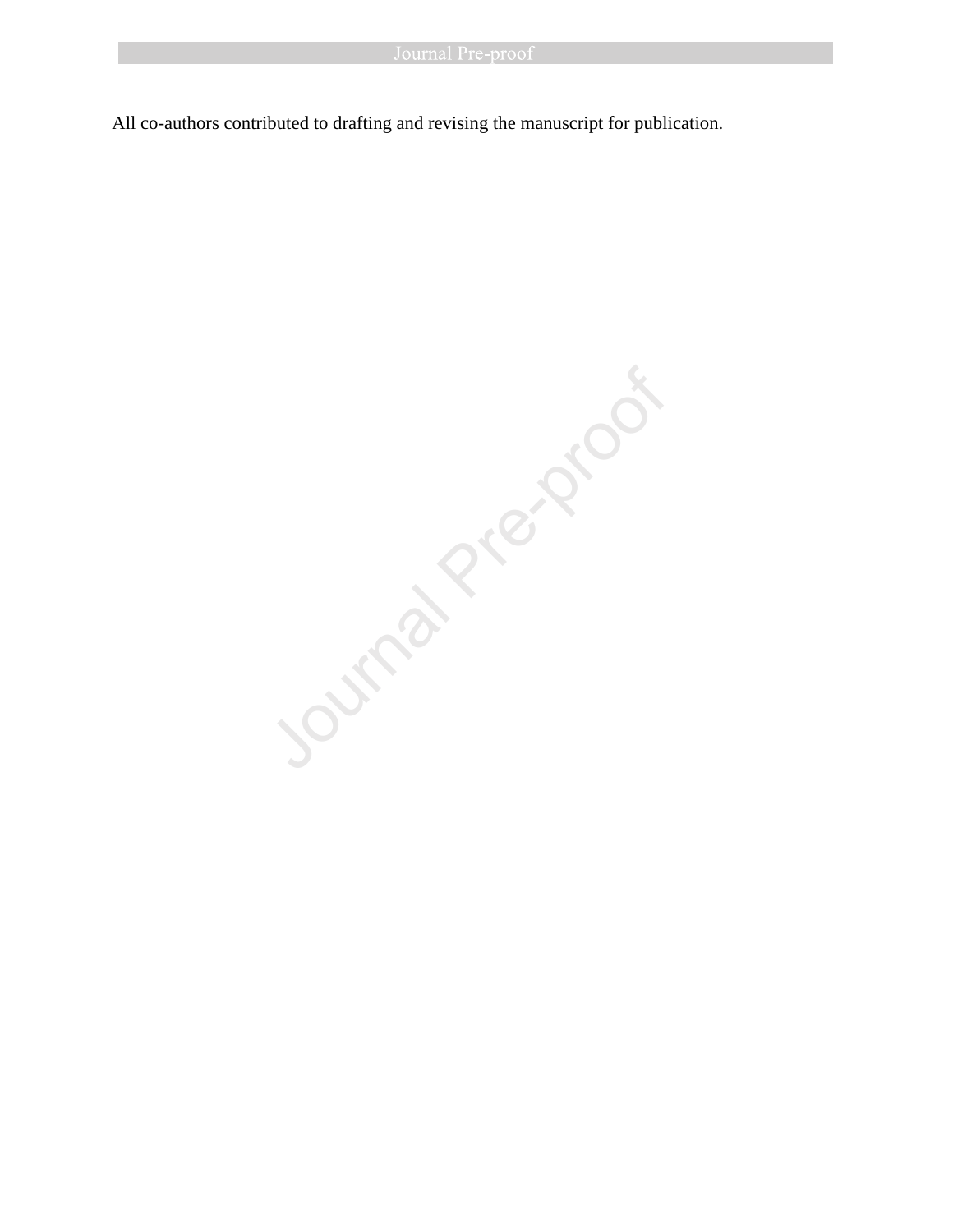# Stress-Related Psychopathology during the COVID-19 Pandemic

Katie A. McLaughlin, Ph.D.,<sup>1</sup> Maya L. Rosen, Ph.D.,<sup>1</sup> Steven W. Kasparek, M.S.,<sup>1</sup> & Alexandra M. Rodman, Ph.D.<sup>1</sup>

<sup>1</sup> Department of Psychology, Harvard University

The corresponding author is:

Katie A. McLaughlin, Ph.D. 33 Kirkland Street Cambridge, MA 02138 617-496-1468 [kmclaughlin@fas.harvard.edu](mailto:kmclaughlin@fas.harvard.edu)

Acknowledgements: This work was funded by the National Institute of Mental Health (R01- MH103291; R01-MH106482; R37-MH119194 to KM; K99-MH126163 to AR), the National Institute of Child Health and Human Development (K99-HD099203 to MR), and the National Science Foundation (GRF to SK). We would also like to thank Beyond Bounds Creative for their The corresponding author is:<br>
The corresponding author is:<br>
Katie A. McLaughlin, Ph.D.<br>
33 Kirkland Street<br>
Cambridge, MA 02138<br>
617-496-1468<br>
kmclaughlin@fas.harvard.edu<br>
Acknowledgements: This work was funded by the Nati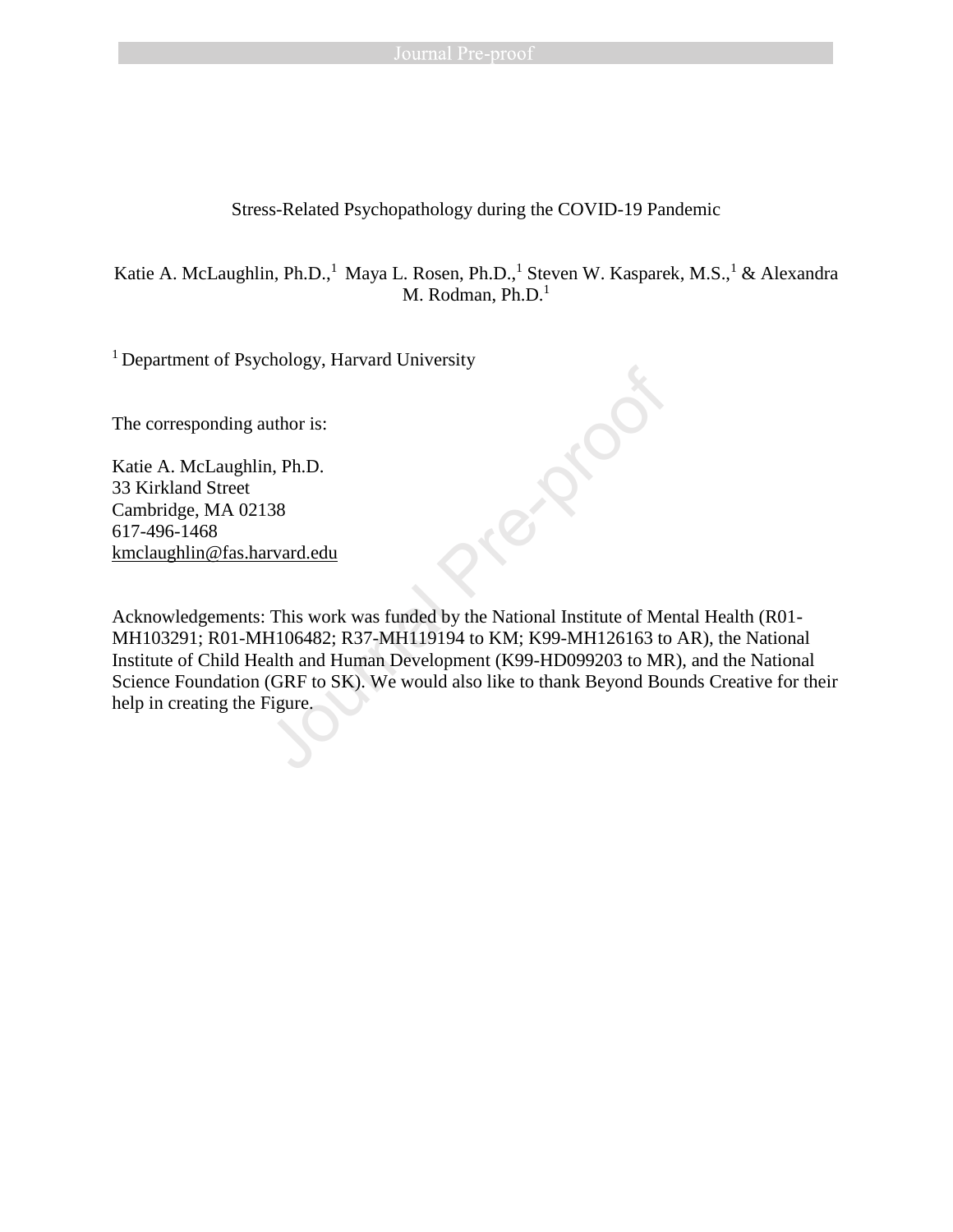# **ABSTRACT**

The COVID-19 pandemic has introduced widespread societal changes that have required ongoing adaptation. Unsurprisingly, stress-related psychopathology has increased during the pandemic, in both children and adults. We review these patterns through the lens of several leading conceptual models of the link between stress and psychopathology. Some of these models focus on characteristics of environmental stressors—including cumulative risk, specific stressor types, and stress sensitization approaches. Understanding the specific aspects of environmental stressors that are most likely to lead to psychopathology can shed light on who may be in most need of clinical intervention. Other models center on factors that can buffer against the onset of psychopathology following stress and the mechanisms through which stressors contribute to emergent psychopathology. These models highlight specific psychosocial processes that may be most usefully targeted by interventions to reduce stress-related psychopathology. We review evidence for each of these stress models in the context of other widescale community-level disruptions, like natural disasters and terrorist attacks, alongside emerging evidence for these stress pathways from the COVID-19 pandemic. We discuss clinical implications for developing interventions to reduce stress-related psychopathology during the pandemic, with a focus on brief, digital interventions that may be more accessible than traditional clinical services.

Keywords: stress, psychopathology, COVID-19 pandemic, buffers, mechanisms Journal Pre-proof of the pre-proof of the proof of the proof of the proof of the proof of the proof of the proof of the proof of the proof of the pr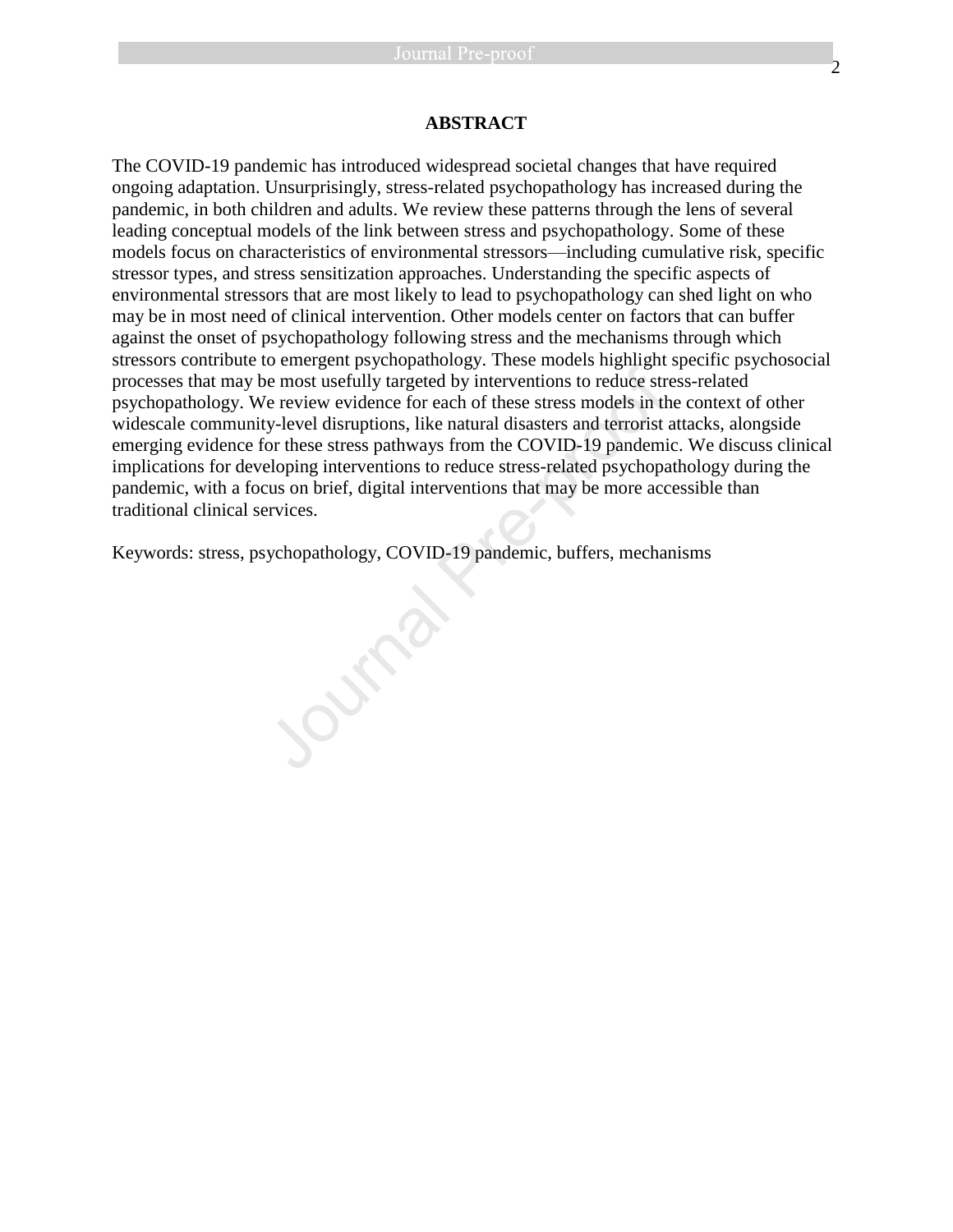The COVID-19 pandemic has produced massive societal changes that have touched nearly every aspect of daily life. Social isolation, health threats, employment and financial instability, increased caretaking responsibilities, difficulty accessing basic necessities, reduced contact with family and friends, loss of loved ones to the coronavirus, dramatic changes to the structure of work and school, and disruption of daily routines are but a few of the innumerable challenges that have been routinely encountered during the pandemic (Gruber et al., 2021). The continued rise and fall of virus case counts related to the emergence of new variants has introduced ongoing uncertainty and a reduced sense of control for many over the two years since the coronavirus was discovered. Perhaps unsurprisingly, the prevalence of mental health problems among children, adolescents, and adults has increased since the start of the pandemic, with estimates from longitudinal studies and meta-analyses documenting meaningful increases in depression and anxiety, in particular, relative to pre-pandemic levels (Holman, Thompson, Garfin, & Silver, 2020; Pierce et al., 2020; Racine et al., 2021; Robinson, Sutin, Daly, & Jones, 2022; Rosen et al., 2021; T. Wu et al., 2021). all of virus case counts related to the emergence of new<br>uncertainty and a reduced sense of control for many ov<br>discovered. Perhaps unsurprisingly, the prevalence of<br>Idren, adolescents, and adults has increased since the s

Stressful experiences involve changes in the environment that require adaptation; stress is typically perceived when the demands of a situation outweigh one's ability to cope effectively with those demands (Lazarus & Folkman, 1984; Monroe, 2008). Experiences that involve threat, danger, or potential harm (e.g., risk of serious illness or death from the coronavirus), loss (e.g., of loved ones, income, status, employment), uncertainty and unpredictability (e.g., changing health guidance, insecure access to childcare, introduction of new variants), and lack of control are particularly likely to be perceived as stressful and are powerful predictors of the emergence of mental health problems (Brown, Harris, & Hepworth, 1995; Dickerson & Kemeny, 2004; Kendler, Hettema, Butera, Gardner, & Prescott, 2003; Lazarus & Folkman, 1984).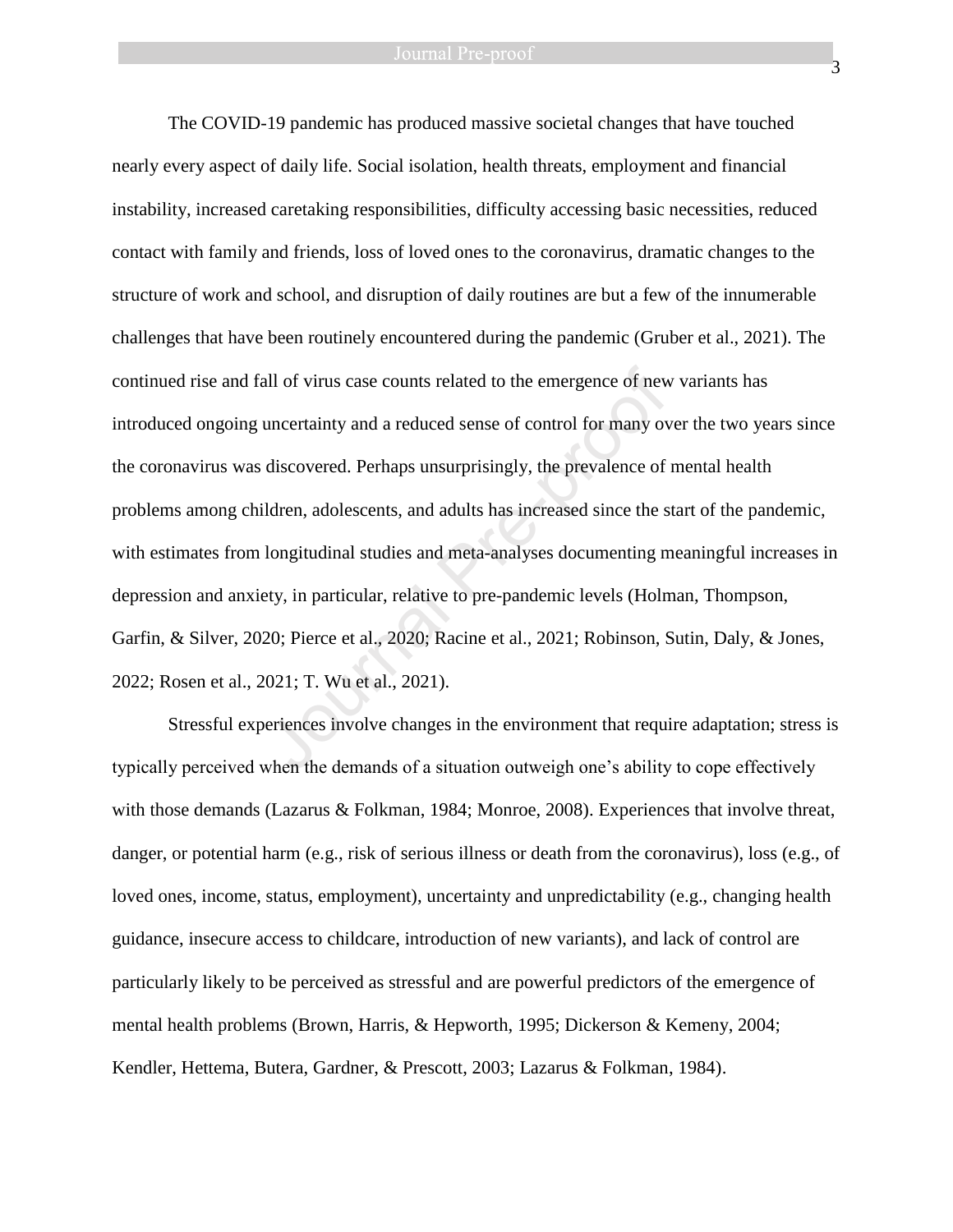Unfortunately, these types of experiences have been remarkably common during the pandemic and have required ongoing adaptation. At the same time, access to many effective coping strategies and protective factors that can buffer against the emergence of psychopathology following experiences of stress, such as social support, has been more difficult during much of the pandemic.

Stressful experiences have not occurred at random during the pandemic, with racial and ethnic minority communities experiencing disproportionately greater increases in infection rates, hospitalizations, and deaths (Macias Gil et al., 2020; Mude, Oguoma, Nyanhanda, Mwanri, & Njue, 2021), along with myriad other stressors. Some have declared this period a "pandemic on a pandemic," whereby Black and Asian communities, in particular, are simultaneously experiencing the racial trauma of police brutality (i.e., George Floyd murder) and the rise in hate crimes against Asians fueled by public rhetoric about the origins of the pandemic, respectively (Gover, Harper, & Langton, 2020; Laurencin & Walker, 2020). Although population representative data indicate that White adults had the highest rates of anxiety and depression prior to the pandemic, the relative increases in these mental health problems during the pandemic were more pronounced for Asian, Hispanic, and Black adults relative to Whites (Thomeer, Moody, & Yahirun, 2022). Disparities in access to mental health care for these groups relative to Whites also widened during the pandemic (Thomeer et al., 2022). munities experiencing disproportionately greater increaded in a deaths (Macias Gil et al., 2020; Mude, Oguoma, Nyan with myriad other stressors. Some have declared this per Black and Asian communities, in particular, are s

The widespread exposure to pandemic-related stressors along with increases in mental health problems and disparities over the first two years of the pandemic highlights the urgent need for new approaches to intervention to prevent stress-related psychopathology. These efforts should be guided by the substantial existing theory and scholarship on the links between stress and psychopathology across the life-course. Here, we review several leading theoretical

4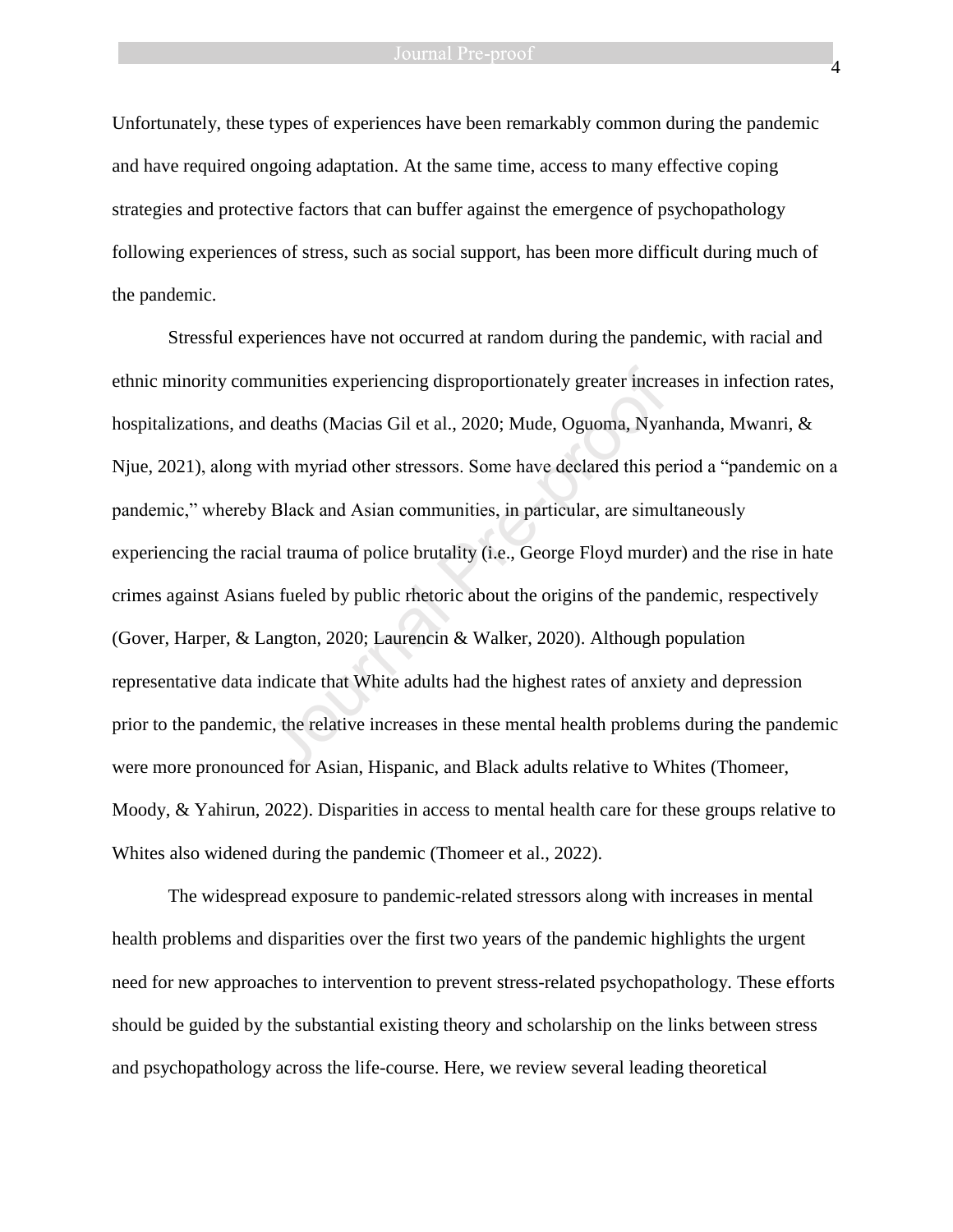approaches to conceptualizing stress-related psychopathology that can be leveraged to determine who may be in greatest need of intervention during the pandemic and what the targets of such interventions could be (see Figure 1). Some of these approaches focus primarily on the environmental aspect of stress, as in cumulative risk and stress sensitization models, which are relevant for understanding which groups might be most vulnerable to stress-related psychopathology. Other models emphasize a transactional perspective centered on stress perception and appraisal or the role of key mediators or moderators of the link between stress and psychopathology, which can be used to inform intervention strategies to prevent stressrelated mental health problems. We highlight existing empirical evidence for these stress frameworks from prior widescale community stressors, such as natural disasters and terrorist attacks, that provide parallels to some of the experiences encountered during a pandemic (e.g., experiences involving threat, shared exposure to stressors among community members, dissolution of social support networks, etc.), as well as recently emerging research on their relevance to stress-related psychopathology during the COVID-19 pandemic. aisal or the role of key mediators or moderators of the 1<br>y, which can be used to inform intervention strategies to<br>problems. We highlight existing empirical evidence f<br>ior widescale community stressors, such as natural di

#### **Cumulative Risk**

Cumulative risk approaches to conceptualizing stress emerged from early work in developmental psychopathology demonstrated that youth who experience multiple stressors in are at greater risk for psychopathology than those who experience a single stressor (Rutter, 1979; Sameroff et al., 1987). This approach involves counting the number of stressful experiences or risk factors someone has encountered to create a risk score (Evans et al., 2013). A critical assumption in cumulative risk models is that the number of exposures to adverse events has an additive effect on health-related outcomes. Numerous population-based studies have demonstrated that as the number of adverse experiences increases, so does the likelihood of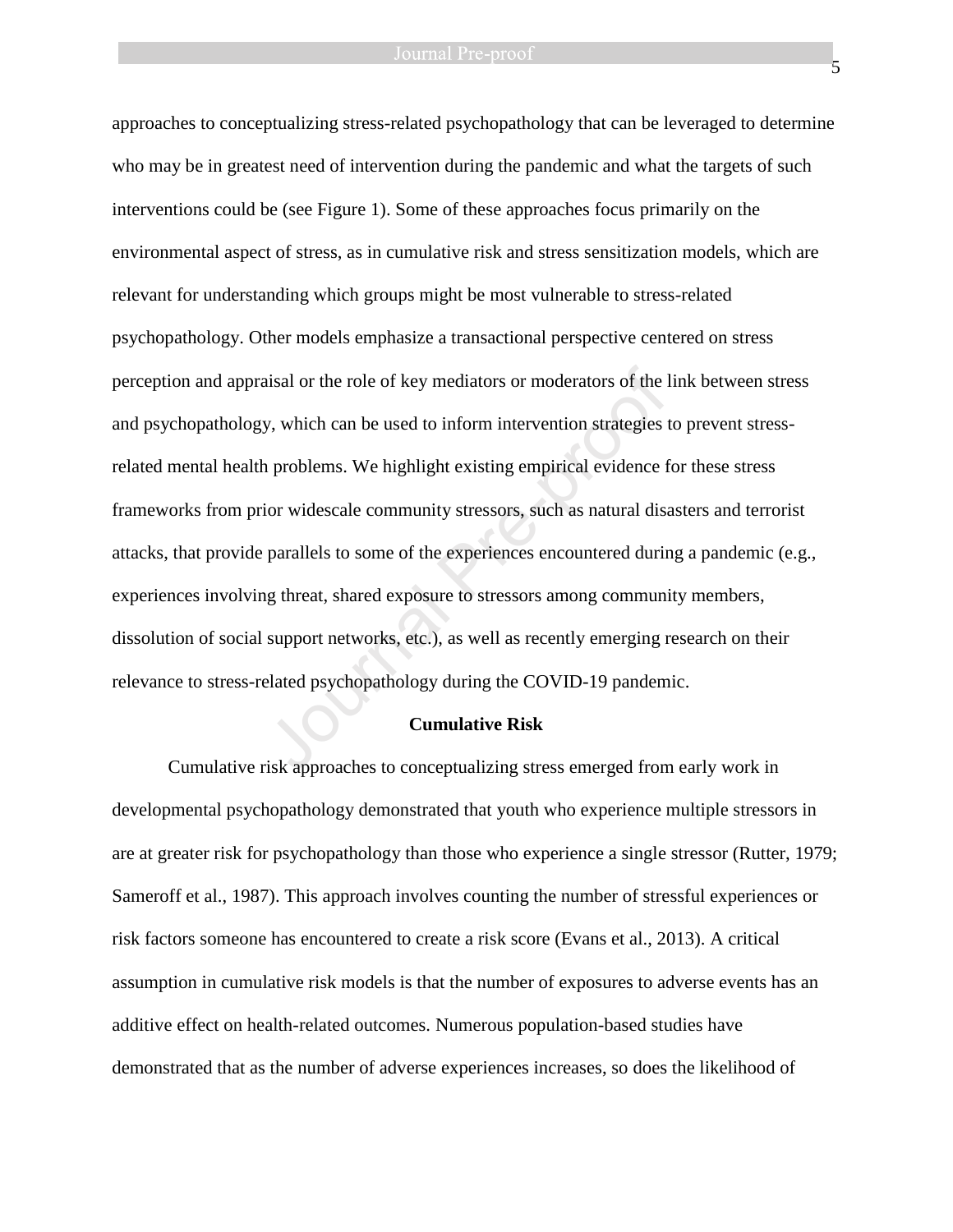developing psychopathology (Green et al., 2010; McLaughlin et al., 2012). The cumulative risk approach has numerous notable advantages. Inclusion of multiple stressors accounts for a larger proportion of the variance in psychopathology outcomes than models focused on individual events (Evans et al., 2013), and substantial evidence suggests that exposure to distinct stressors co-occur at moderate rates (Dong et al., 2004; Finkelhor, Ormrod, Turner, & Hamby, 2005; McLaughlin et al., 2012). Cumulative risk indices have also been criticized for ignoring meaningful distinctions among different experiences, such as their timing, duration, and severity (McLaughlin & Sheridan, 2016; McLaughlin, Sheridan, Humphreys, Belsky, & Ellis, 2021). Nevertheless, the cumulative risk framework remains a dominant approach for modeling risk for psychopathology following adverse experiences.

The cumulative risk framework has proved useful for capturing the degree of risk for emergent mental health problems following community-wide stressors, such as natural disasters and terrorist attacks. Because these types of events often involve unique individual-level stressors (e.g., life threat, destruction of property, flooding, exposure to dead bodies, etc.), many studies create cumulative risk indices that are tailored to the particular types of stressful experiences that accompany these large-scale events (Galea et al., 2007; McLaughlin, Fairbank, et al., 2009). The number of unique stressors encountered as well as the proximity to the event (e.g., residence in New Orleans during Hurricane Katrina, distance to the epicenter of an earthquake) (Galea et al., 2002; Galea et al., 2007) are often included in cumulative risk indices. ons among different experiences, such as their timing,<br>
ridan, 2016; McLaughlin, Sheridan, Humphreys, Belsk<br>
mulative risk framework remains a dominant approach<br>
llowing adverse experiences.<br>
ive risk framework has proved

Systematic reviews and meta-analyses indicate consistently that the cumulative degree of exposure to stressors during these types of community-level disruptions is associated with increased risk for the onset of anxiety, depression, post-traumatic stress disorder (PTSD), substance abuse, behavior problems, and other forms of psychopathology (Goldmann & Galea,

6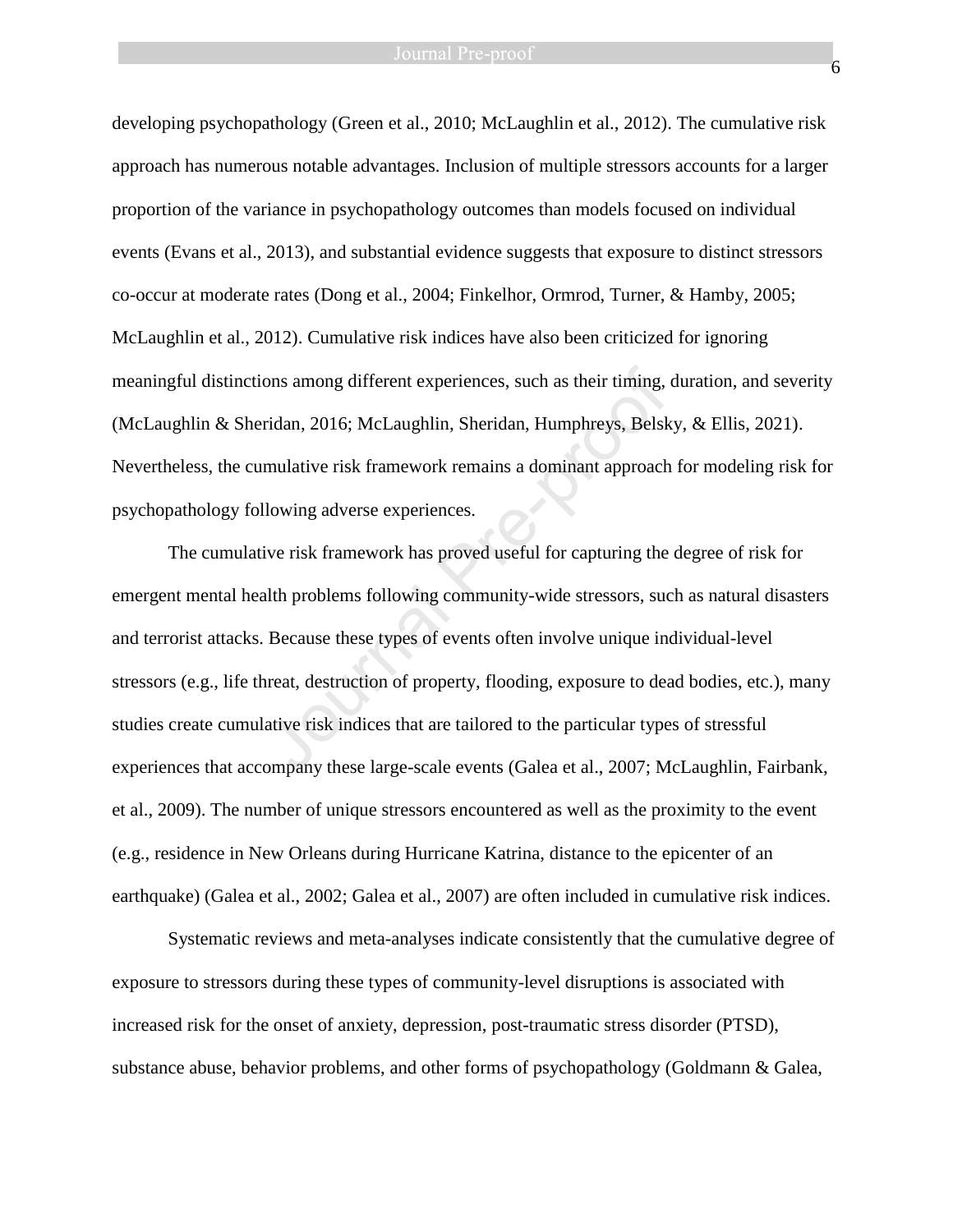7

2014; Neria, Nandi, & Galea, 2008; Norris, 1992; Norris, Friedman, & Watson, 2002). The increasing likelihood of psychopathology associated with increasing exposure to stressors has been observed across different event types, including hurricanes (Galea et al., 2007; LaGreca, Silverman, Vernberg, & Prinstein, 1996; McLaughlin, Fairbank, et al., 2009), tsunamis (Catani et al., 2010), earthquakes (Lai, Chang, Connor, Lee, & Davidson, 2004), floods (Verger et al., 2003), man-made disasters (e.g., nuclear disasters, oil spills) (Loganovsky et al., 2008; Lowe et al., 2019; Osofsky, Osofsky, Weems, Hansel, & King, 2016), and terrorist attacks (Cohen Silver, Holman, McIntosh, Poulin, & Gil-Rivas, 2002; Galea et al., 2008; Galea et al., 2003). Similar patterns have been observed for both children and adults and across numerous forms of psychopathology. Together, this evidence suggests that risk for transdiagnostic psychopathology after community-level stressors increases as the degree of cumulative exposure to the event increases and can have lasting influences on mental health (Goldman & Galea, 2014). Dsofsky, Weems, Hansel, & King, 2016), and terrorist<br>Poulin, & Gil-Rivas, 2002; Galea et al., 2008; Galea et<br>bbserved for both children and adults and across numer<br>ogether, this evidence suggests that risk for transdiagno

# **Cumulative Risk and Psychopathology during the COVID-19 Pandemic**

Similar to patterns observed in the context of community-level disasters, growing evidence demonstrates that those exposed to a greater number of pandemic-related stressors are at particularly elevated risk for the onset of mental health problems during the COVID-19 pandemic (Cohodes, McCauley, & Gee, 2021; Kuhlman, Straka, Mousavi, Tran, & Rodgers, 2021; Kujawa, Green, Compas, Dickey, & Pegg, 2020). Several longitudinal studies have demonstrated associations between the degree of exposure to pandemic-related stressors and increases in symptoms of psychopathology during the pandemic, controlling for pre-pandemic symptom levels, in children, adolescents, and adults in a variety of cultural contexts (Hawes, Szenczy, Klein, Hajcak, & Nelson, 2021; Pereira et al., 2021; Rosen et al., 2021; Weissman et al., 2021).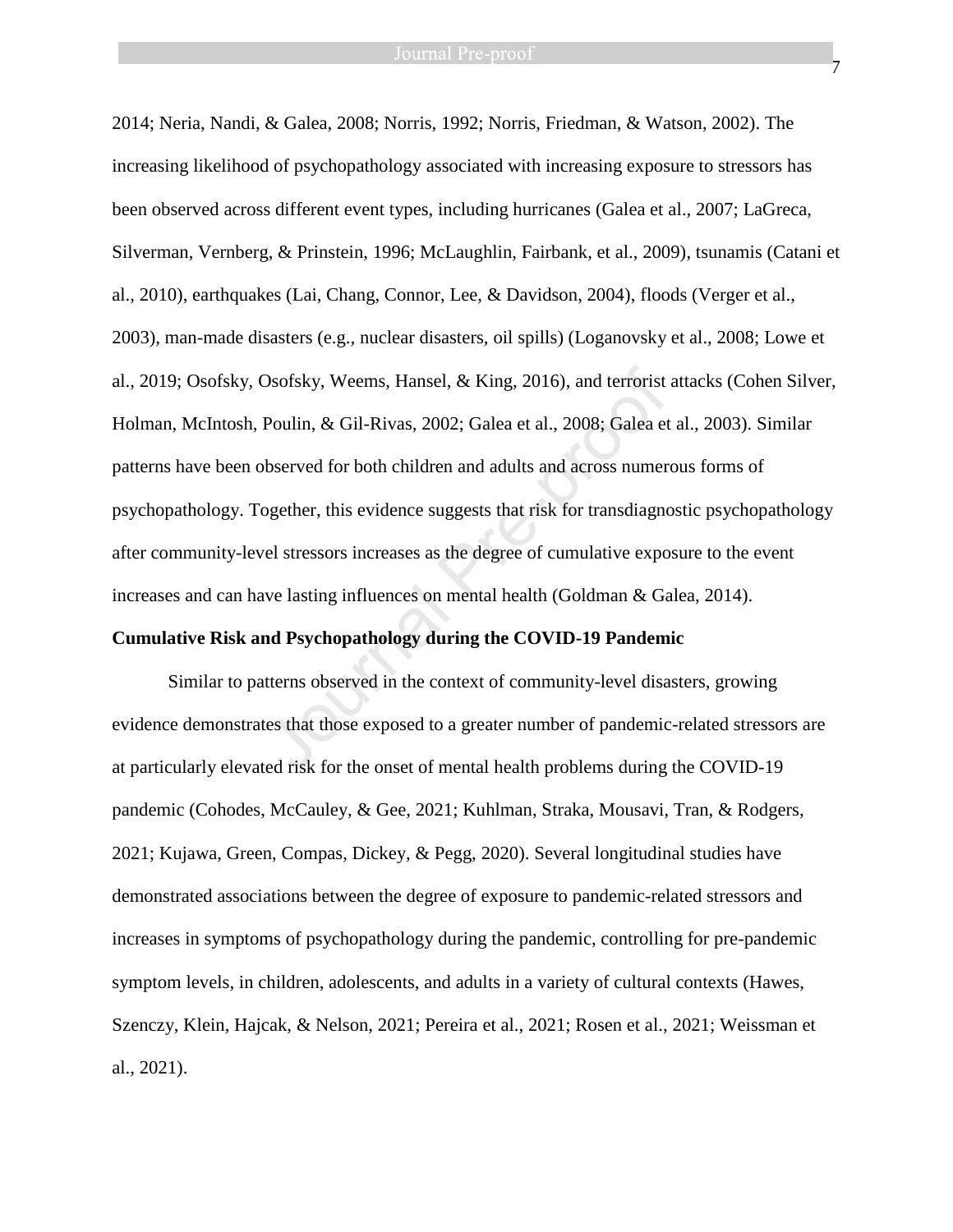A wide range of pandemic-related stressors have been assessed across these studies. For example, in two studies from our lab that followed several cohorts of families from prior to the pandemic through the early lockdown periods in spring 2020 and again in fall 2020, pandemicrelated stressors were assessed across five domains: health (e.g., contracting COVID-19; experiencing loss of a loved one to COVID-19), social (e.g., social isolation, worsening relationships between family members), financial (e.g., losing a source of income, food insecurity), school (e.g., noisy environment in which to do homework), and physical environment (e.g., crowding in the home). In both children and adolescents, the number of pandemic-related stressors was associated with increases in internalizing and externalizing symptoms relative to pre-pandemic levels (Rosen et al., 2021; Weissman et al., 2021).

# **Specific Stressor Types**

The COVID-19 pandemic has introduced a wide range of stressors into daily life. Although cumulative risk is a common approach to studying the impact of stressful life events, it is possible that certain types of stressors have a more pronounced influence on risk for psychopathology than others. Stressor types that have been proposed to have unique influences on mental health in prior work include events involving threat/danger, loss, social rejection, entrapment, and humiliation (Brown et al., 1995; Kendler et al., 2003; Slavich & Irwin, 2014). Some previous work on disasters and terrorist attacks has examined the differential impact of specific stressors that occurred during those events. Dimensions of experience that have been examined in the context of community-wide disruptions include life threat, loss, disruptions to daily life, among others. e.g., noisy environment in which to do homework), and<br>rowding in the home). In both children and adolescents<br>ressors was associated with increases in internalizing an<br>o pre-pandemic levels (Rosen et al., 2021; Weissman e<br>

The degree of life threat experienced during disasters, terrorist attacks, and other traumatic events is strongly related to the emergence of anxiety, depression, and PTSD,

8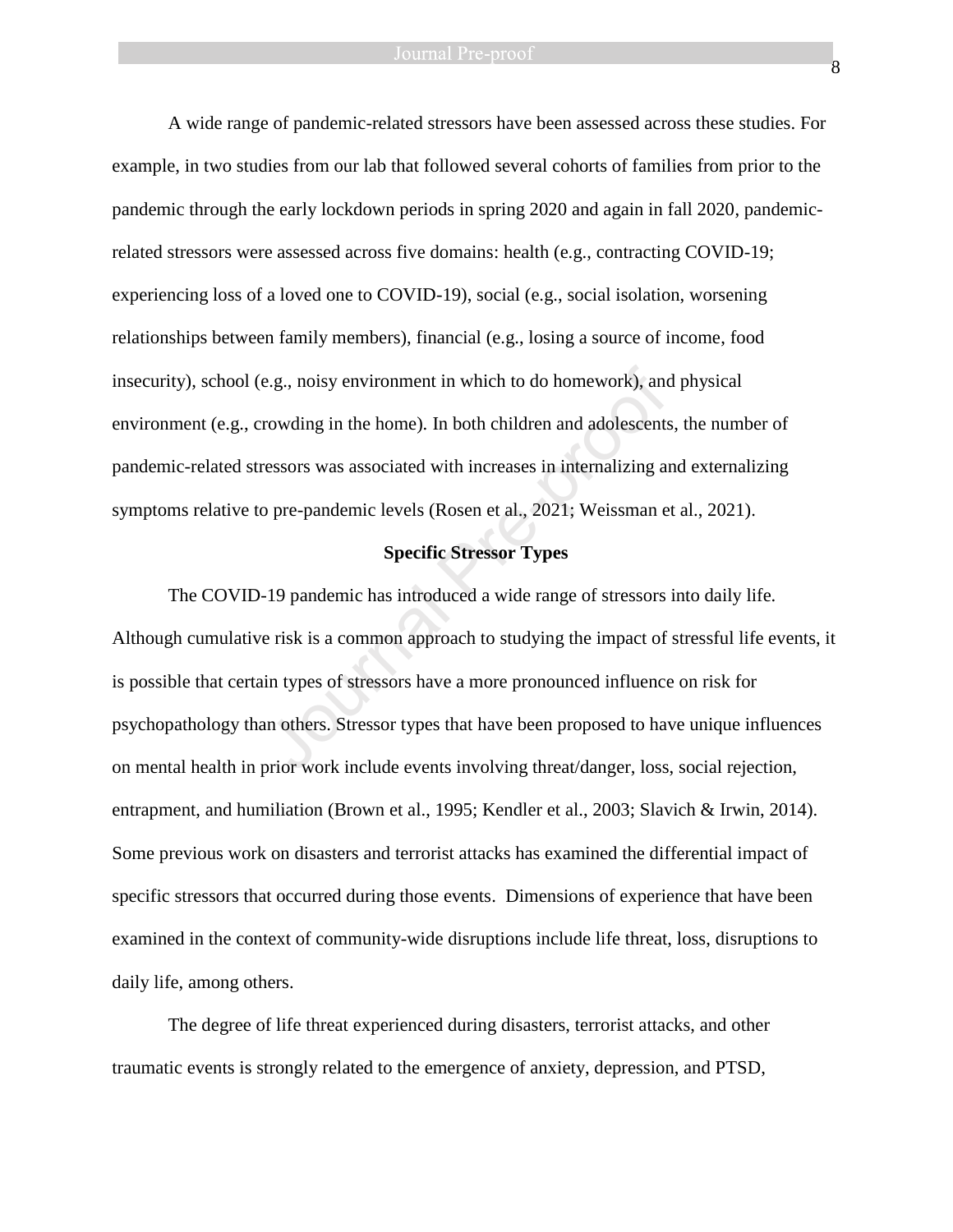including in meta-analyses (Fullerton & Ursano, 2005; Galea et al., 2007; Hoven et al., 2005; LaGreca et al., 1996; Ozer, Best, Lipsey, & Weiss, 2003). Community-level stressors often involve meaningful loss, such as death of a loved one, loss of property or possessions, and unexpected unemployment. Across many events, these types of experiences were the most powerful predictors of the onset of psychopathology symptoms, in some cases more so than threat to one's personal safety (Eksi et al., 2007; Galea et al., 2002; Hoven et al., 2005; LaGreca et al., 1996; McLaughlin, Fairbank, et al., 2009; Shear et al., 2011). Indeed, unexpected death of a loved one is one of the most common and worst traumatic events individuals report experiencing, even when they have experienced other traumas (Keyes, Pratt, et al., 2014). Finally, community-level stressors can lead to lasting psychological impact via long-term disruptions in daily life and the experience of "loss spirals" (Hobfoll, 1989). Individuals who are more directly impacted by these events are also more likely to suffer secondary, and often chronic, stressors such as displacement, unemployment, loss of social support, and financial insecurity (Kessler et al., 2008; Lowe, Tracy, Cerdá, Norris, & Galea, 2013; Norris, Perilla, Riad, Kaniasty, & Lavizzo, 1999). In other words, acute stressors (e.g., death of a loved one, property or job loss) can lead to further losses (e.g., housing instability, financial strain, family disruption). Indeed, the degree of ongoing, chronic stressors following disasters is among the strongest predictors of the onset of mental health problems (McLaughlin, Fairbank, et al., 2010; Norris & Uhl, 1993). Similarly, Kessler and colleagues observed that disasters were only linked to increases in psychopathology if they were accompanied by secondary traumatic events (Kessler et al., 2012). ghlin, Fairbank, et al., 2009; Shear et al., 2011). Indeed<br>
f the most common and worst traumatic events individe<br>
when they have experienced other traumas (Keyes, Prat-<br>
level stressors can lead to lasting psychological i

# **Specific Stressors Linked with Psychopathology during the COVID-19 Pandemic**

 $\overline{Q}$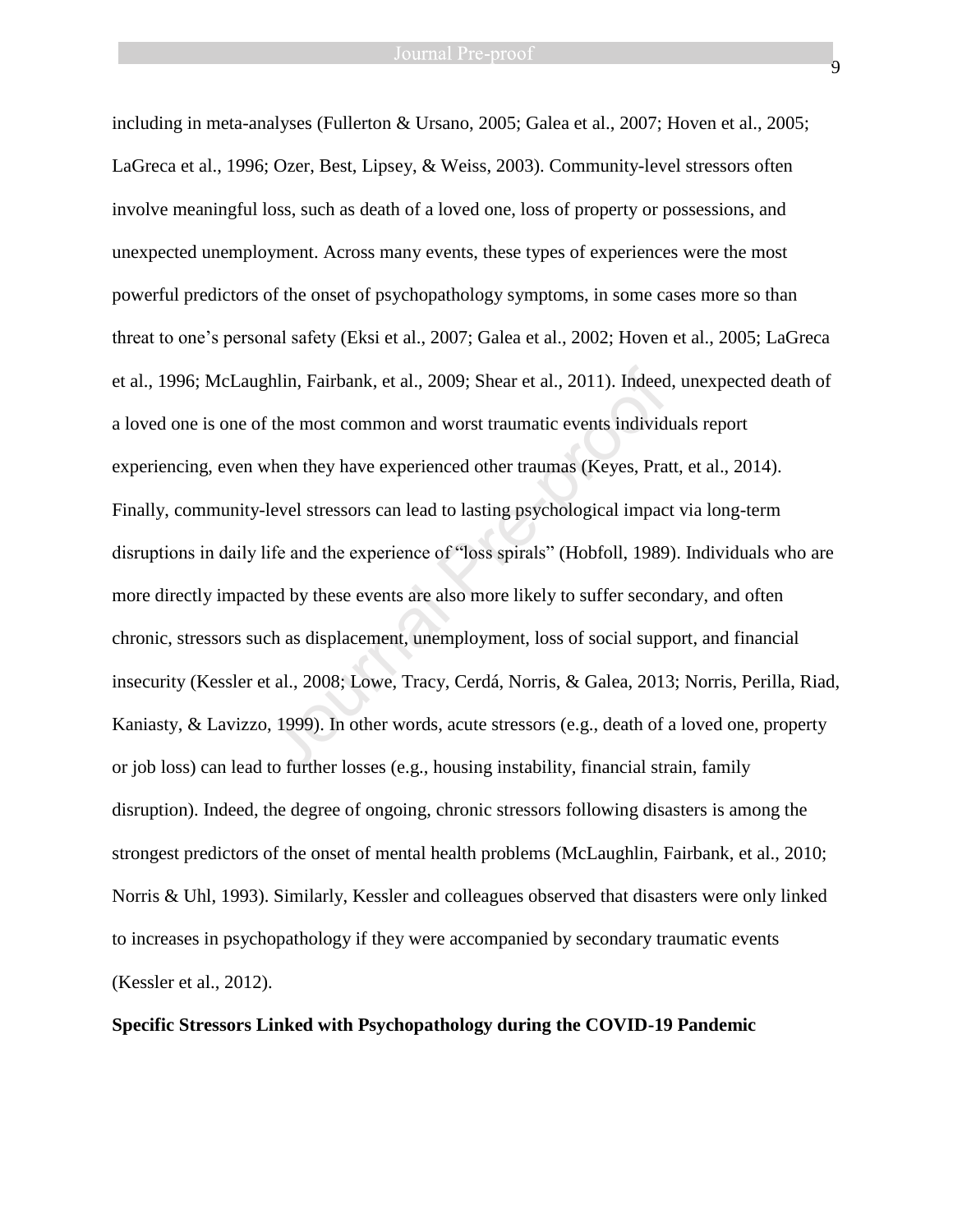Emerging evidence during the COVID-19 pandemic suggests that economic stressors (e.g., lost wages) and those causing ongoing disruptions in daily life (e.g., changes in caretaking responsibilities) are among the strongest predictors of increases in acute stress and depression, even when compared to stressors involving health threat, like personal exposure to disease (Holman et al., 2020). In fact, those who continued working jobs with in-person interactions, despite greater risk of contracting the virus, had lower depression symptoms than those who were not working (Holman et al., 2020). Similarly, several studies observed that pandemicrelated lifestyle and economic disruptions were strongly related to symptoms of psychopathology, whereas health risks to self and loved ones had little impact (Li & Wang, 2020; Shanahan et al., 2020). Numerous studies suggest that these types of economic stressors were more commonly experienced during the pandemic by Black and Hispanic than White individuals. Specifically, these groups were more likely than Whites to experience job loss, food insecurity, and housing instability during the pandemic (Avalos et al., 2022; Hofmann, 2021; McKnight-Eily et al., 2021; Park, 2021; Stockman, Wood, & Anderson, 2021). This disproportionate exposure to the stressors most strongly linked to mental health problems during the pandemic are likely drivers of the greater increases in anxiety and depression for racial and ethnic minority communities relative to Whites (Thomeer et al., 2022). Black and Hispanic adults were also more likely to work in occupations that carried greater risk of contracting COVID-19 than White individuals (Goldman, Pebley, Lee, Andrasfay, & Pratt, 2021), which is one of many factors contributing to racial and ethnic disparities in infection and mortality. In contrast, experiences of discrimination related to the pandemic were experienced most commonly by Asian and Black adults (Liu, Finch, Brenneke, Thomas, & Le, 2020; Wu, Qian, & Wilkes, 2021). Greater perceived discrimination during the pandemic was associated with higher Iolman et al., 2020). Similarly, several studies observed economic disruptions were strongly related to symptor<br>hereas health risks to self and loved ones had little imp<br>1., 2020). Numerous studies suggest that these types

10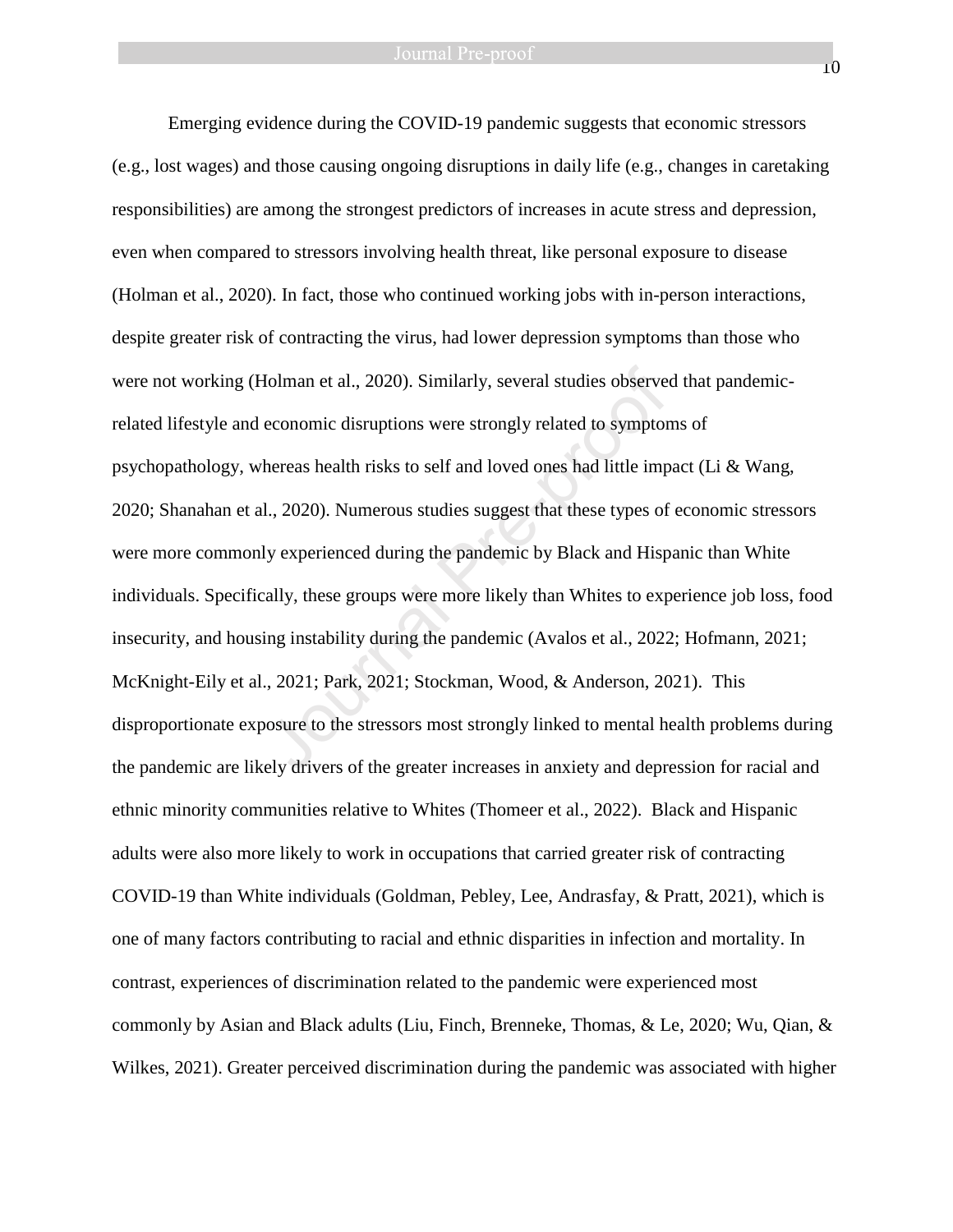symptoms of depression and anxiety and explained some of the disparities in these symptoms among Asian-Americans relative to Whites (C. Wu et al., 2021).

Parental job loss, work disruptions, and financial instability has been linked to increased distress not only for parents, but also for children (Wang et al., 2021). In a survey of parents about pandemic-related experiences, loss of employment/wages or inability to provide for their family was the most commonly reported worry (52%), whereas fear about contracting the virus or of others dying was only reported by 16% of participants, although more than half the sample reported knowing someone who had contracted the virus, and about one-quarter knew someone who had died from the virus (Brown, Doom, Lechuga-Peña, Watamura, & Koppels, 2020). Children reported similar patterns, endorsing school-related disruptions as the most common worry (endorsed by 72% of participants), whereas fewer reported concern about the possibility of becoming infected (7%) or a loved one becoming infected (30%) (Ellis, Dumas, & Forbes, 2020). as only reported by 16% of participants, although more<br>omeone who had contracted the virus, and about one-qu<br>he virus (Brown, Doom, Lechuga-Peña, Watamura, &<br>milar patterns, endorsing school-related disruptions as<br>72% of p

# **Stress Sensitization**

The stress sensitization model posits that experiencing early-life adversity may increase vulnerability for developing psychopathology in response to stressors encountered later in life (Hammen, Henry, & Daley, 2000). The stress sensitization hypothesis posits that exposure to childhood adversity creates a lower stress threshold for the development of depression. Early studies found that childhood adversity moderated the association between adult stressors and onset of depression, such that those who experienced childhood adversity had higher rates of depression following low levels of recent stress compared to those who had not experienced adversity (Hammen et al., 2000; Harkness, Bruce, & Lumley, 2006). Subsequent studies reported stress sensitization patterns that emerged following exposure to higher levels of recent stress,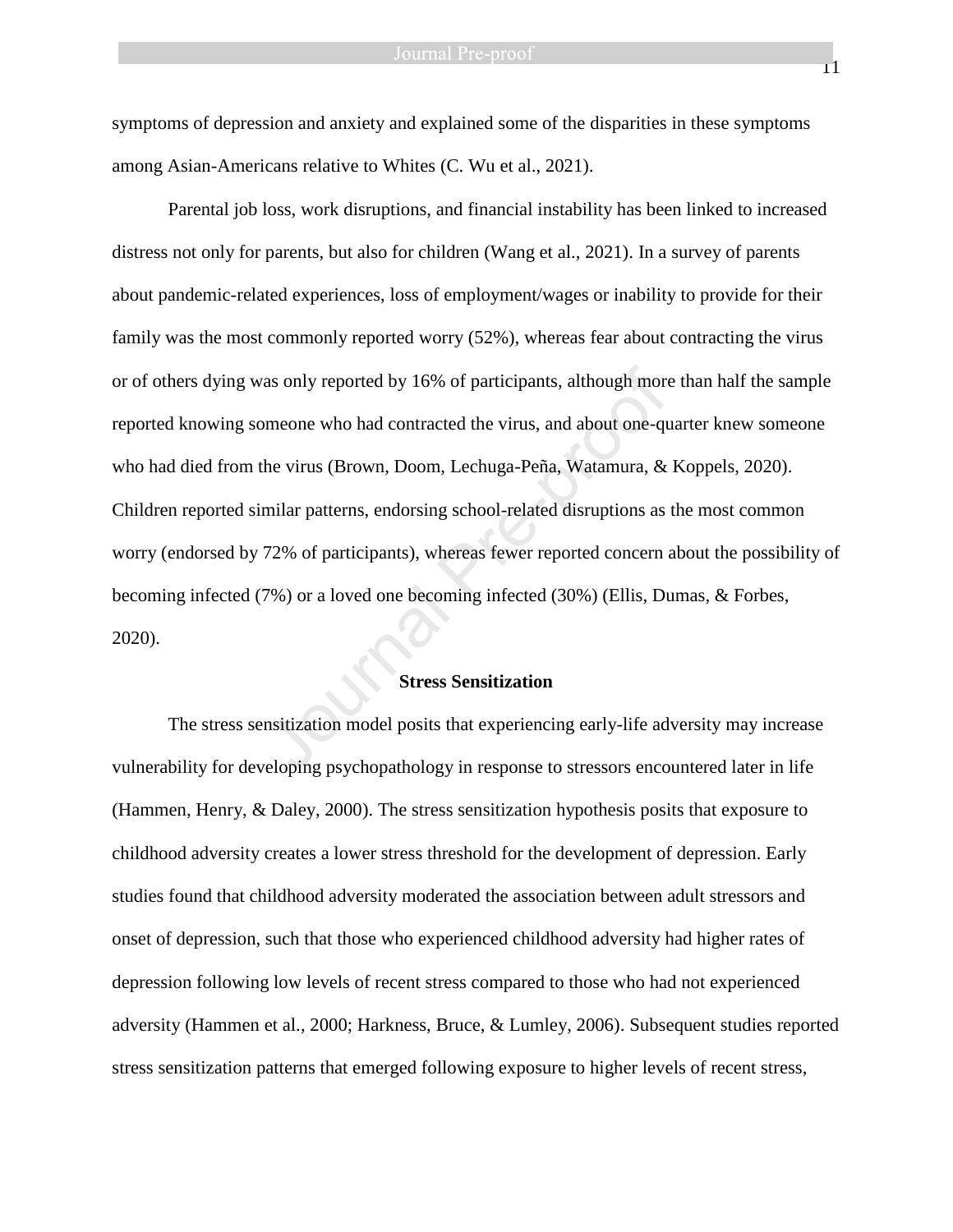such that the association between recent stressors and depression was stronger among those with a history of childhood adversity (Bandoli et al., 2017; McLaughlin, Conron, Koenen, & Gilman, 2010; Rousson, Fleming, & Herrenkohl, 2020). Although the original stress sensitization hypothesis focused specifically on vulnerability to depression, numerous studies have shown that early-life adversity may increase risk for the emergence of transdiagnostic psychopathology following exposure to stressful life events at subsequent points in development (Hammen, 2015), including anxiety, depression, PTSD, and substance use problems (Espejo et al., 2006; Harkness et al., 2006; McLaughlin, Conron, et al., 2010; McLaughlin et al., 2017; Myers, McLaughlin, Wang, Blanco, & Stein, 2014). Taken together, substantial evidence indicates that experiencing early-life adversity can increase vulnerability to developing psychopathology following stressful life events later in life. epression, PTSD, and substance use problems (Espejo<br>
phlin, Conron, et al., 2010; McLaughlin et al., 2017; M<br>
ein, 2014). Taken together, substantial evidence indica<br>
can increase vulnerability to developing psychopatholo<br>

Stress sensitization has also been observed in the context of disasters and communitylevel stressors, such that those who have experienced prior adversity are at greater risk of developing psychopathology following these types of community-level disruptions (Galea et al., 2002; Keyes, Shmulewitz, et al., 2014; Meyers et al., 2015). For example, in a large national sample, the association between exposure to content related to the September  $11<sup>th</sup>$  terrorist attacks through media or friends and family and internalizing and externalizing symptoms was stronger among individuals who had experienced childhood maltreatment (Meyers et al., 2015).

#### **Stress Sensitization during the COVID-19 Pandemic**

Emerging evidence suggests that individuals who have experienced childhood adversity may also be at greater risk of developing mental health problems during the COVID-19 pandemic. Several studies have observed that individuals with a history of child maltreatment or other adversity experiences were more likely to develop anxiety, depression, and PTSD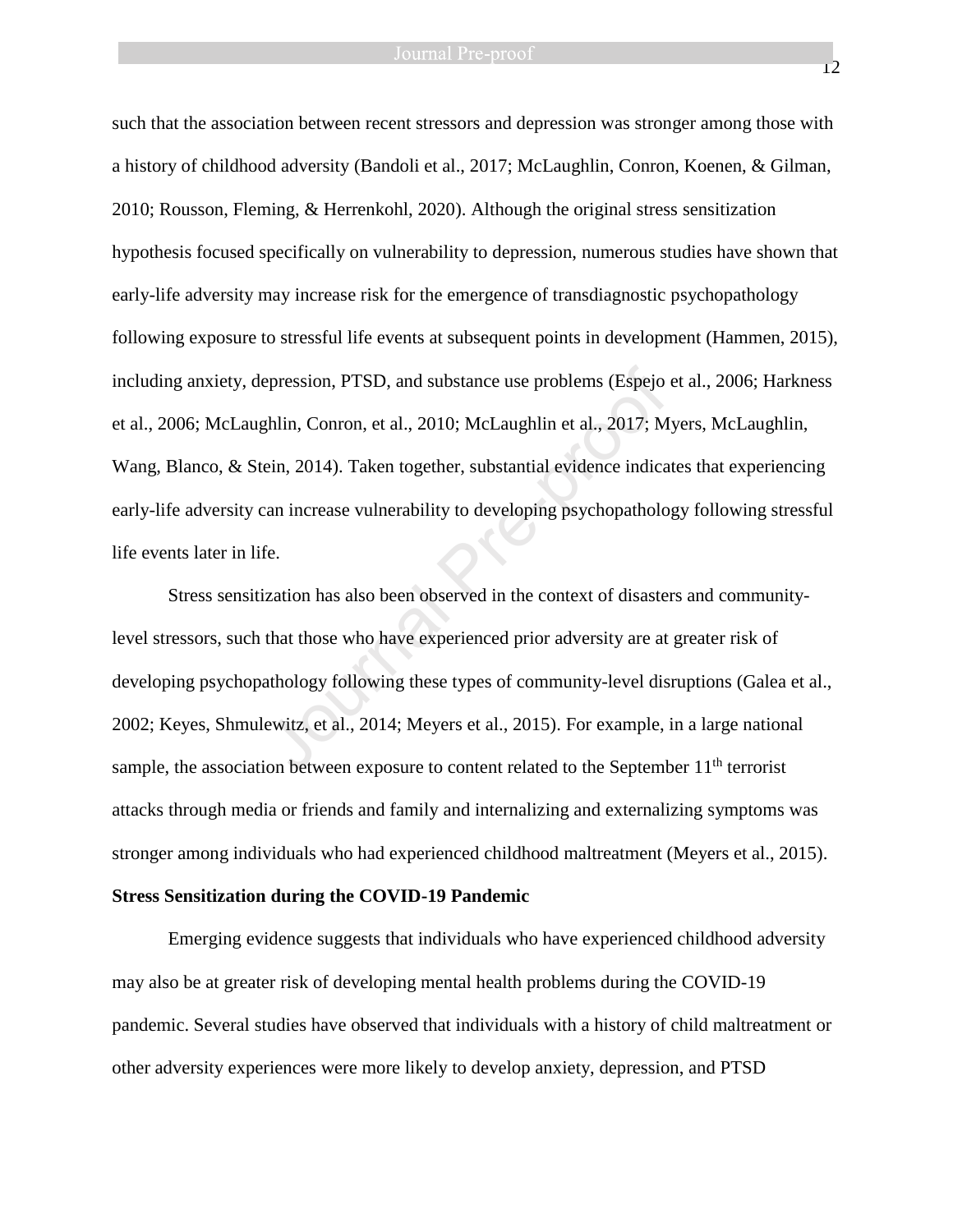symptoms during the pandemic relative to those without exposure to adversity; this has been observed among adolescents in rural China (Guo et al., 2020), adults in Israel and Germany (Seitz, Bertsch, & Herpertz, 2021; Siegel & Lahav, 2021), as well as children, adolescents, and adults in the U.S. (Gotlib et al., 2021; Kalia, Knauft, & Hayatbini, 2020). These associations persisted after adjustment for exposure to pandemic-related stressors (Guo et al., 2020; Siegel & Lahav, 2021) and pre-pandemic symptoms (Gotlib et al., 2021). Few studies have examined whether the association between pandemic-related stressors and psychopathology symptoms is stronger among those with adversity experiences, however. In one study of adolescents, the associations of experiencing COVID-19 or having a loved one with COVID-19 with symptoms of anxiety and PTSD were stronger among those who had experienced childhood adversity (Guo et al., 2020). Although research examining whether childhood adversity amplifies vulnerability to developing psychopathology following pandemic-related stressors is limited, several studies have identified potential mechanisms linking childhood adversity with increased risk for distress and psychopathology during the pandemic. These include higher levels of loneliness and social isolation (Shreffler et al., 2021), reduced social support (Seitz et al., 2021), difficulties with emotion regulation (Janiri et al., 2021), a reduced ability to flexibly adapt to new challenges (Kalia et al., 2020), and higher levels of perceived stress (Gotlib et al., 2021; Kalia et al., 2020). ion between pandemic-related stressors and psychopat<br>
e with adversity experiences, however. In one study of<br>
riencing COVID-19 or having a loved one with COVI<br>
D were stronger among those who had experienced chil<br>
gh rese

Taken together, although the stress-sensitization hypothesis provides insight into why individuals who have experienced childhood adversity may be at heightened risk for developing mental health problems during the pandemic, few studies have tested directly whether the association between pandemic-related stressors and psychopathology is magnified following experiences of childhood adversity. While some evidence suggests that youth exposed to adversity are indeed at heightened risk for the development of mental health problems during the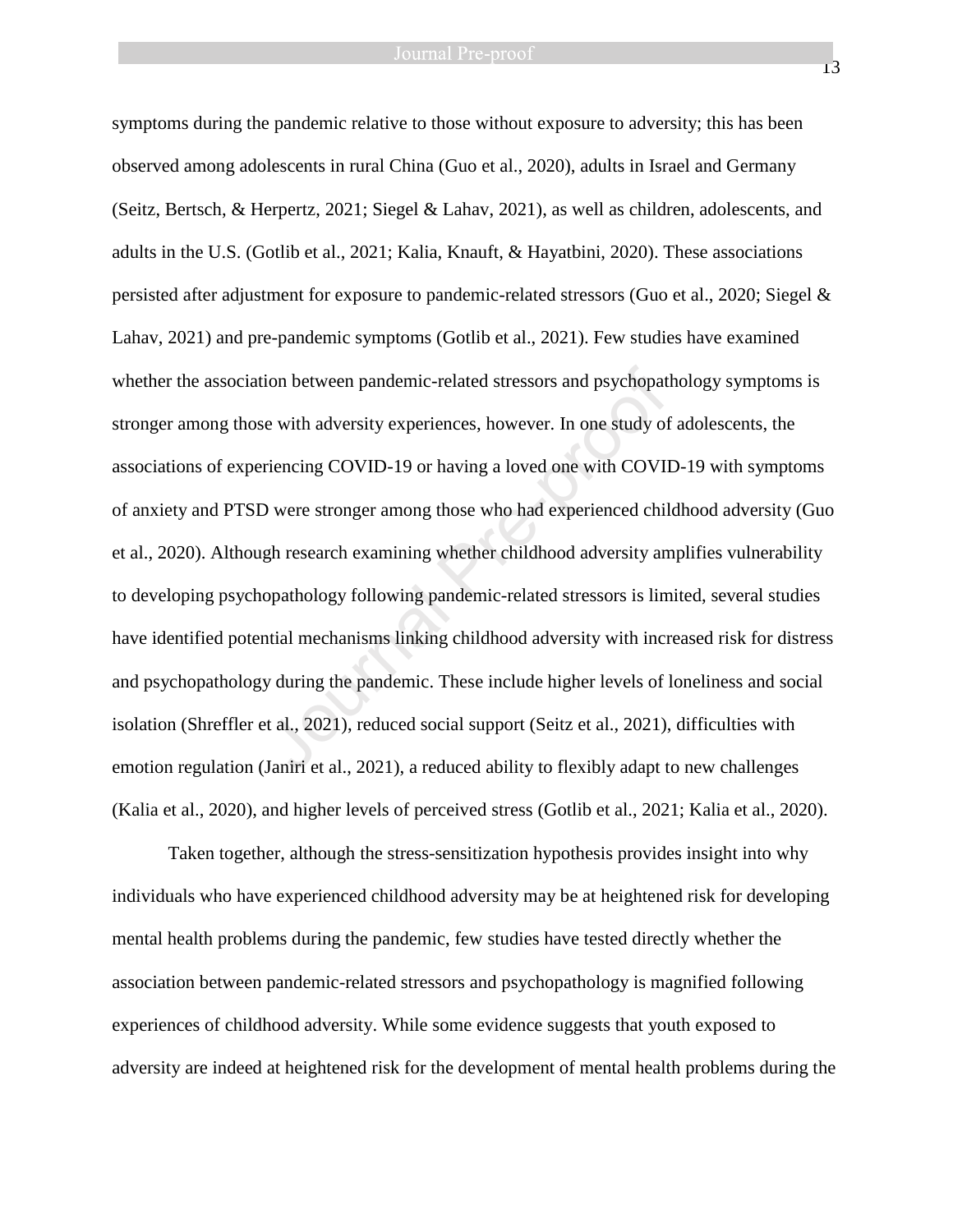pandemic, longitudinal studies that examine childhood adversity, exposure to pandemic-related stressors, and trajectories of mental health over time are needed to evaluate the role of stress sensitization in response to stressors related to the COVID-19 pandemic (Prime, Wade, & Browne, 2020).

#### **Stress Appraisal and Reappraisal**

Transactional models of stress focus not only on the role of environmental stressors, but the way these events are interpreted and appraised in shaping stress responses (Monroe, 2008). Influential models of stress appraisal argue that threat perception occurs with when the demands of a situation outweigh one's perceived ability to cope with those demands effectively (Blascovich & Mendes, 2000; Lazarus, 1999). These appraisals are commonly assessed by evaluating the degree to which one's life circumstances are perceived as stressful in a global way (Cohen & Janicki‐Deverts, 2012; Cohen, Kamarck, & Mermelstein, 1983). Stress appraisals shape physiological and neural responses to stressors (Rodman, Jenness, Weissman, Pine, & McLaughlin, 2019; Tomaka, Blascovich, & Kelsey, 1993) and have powerful associations with mental health outcomes following stressful experiences (Cohen et al., 1983; Cristóbal-Narváez, Haro, & Koyanagi, 2020). s are interpreted and appraised in shaping stress respond f stress appraisal argue that threat perception occurs will such one's perceived ability to cope with those demands des, 2000; Lazarus, 1999). These appraisals are

Even when a situation is perceived as stressful, ongoing appraisal processes—frequently referred to as cognitive reappraisal—can alter the interpretation of a situation over time. Cognitive reappraisal is conceptualized as an adaptive emotion regulation strategy (Jamieson, Mendes, & Nock, 2013; Ochsner & Gross, 2005). Indeed, engaging in cognitive reappraisal modulates subjective, cardiovascular, and neural responses to stressors and negative affective stimuli in adaptive ways, and improves performance in stressful situations (Gross, 1998; Jamieson, Mendes, Blackstock, & Schmader, 2010; Ochsner, Hughes, Robertson, Cooper, &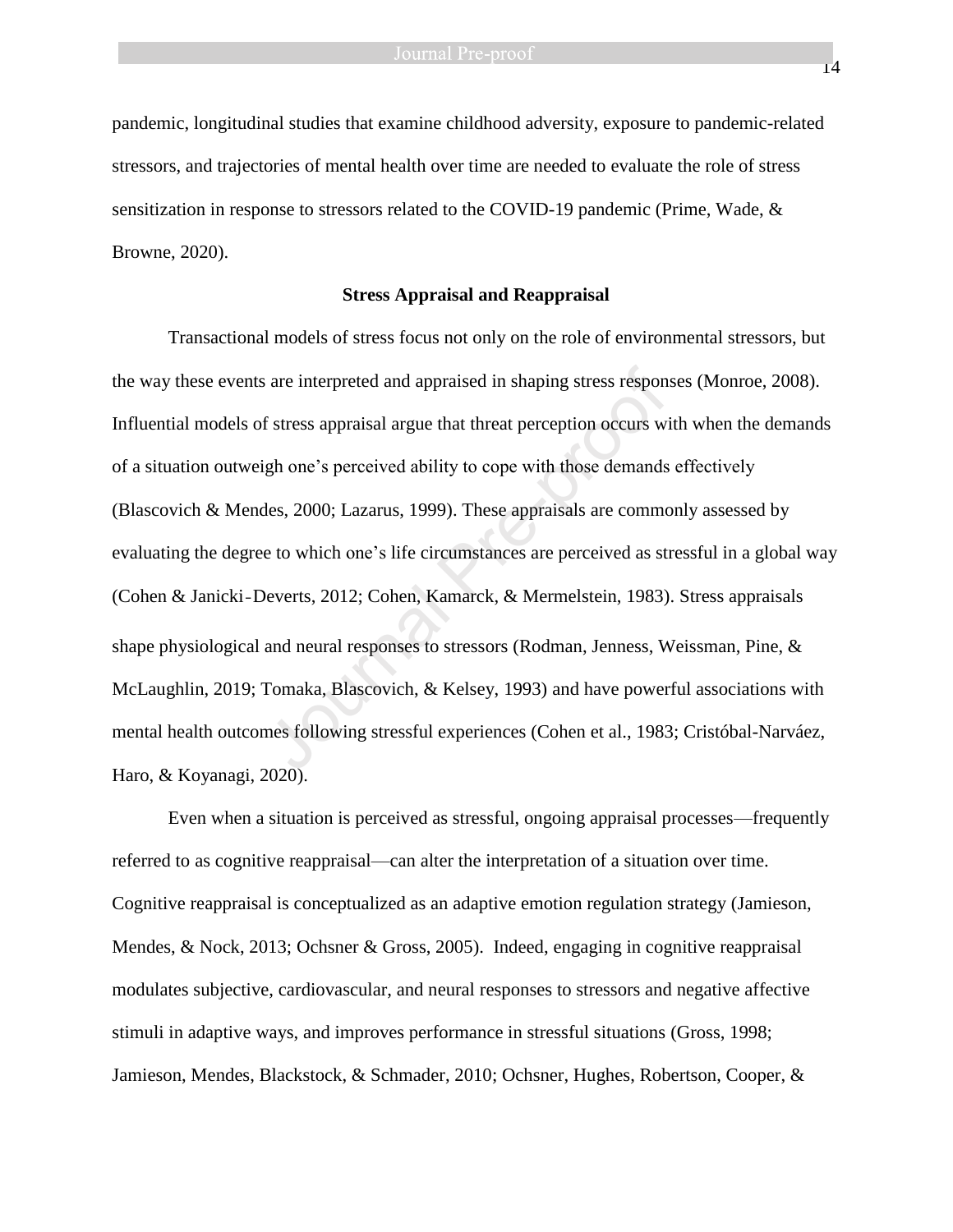Gabrieli, 2008). Cognitive reappraisal also has positive influences on stress-related psychopathology, such that individuals who engage in high levels of reappraisal generally exhibit lower levels of psychopathology and are less likely to develop symptoms of depression and anxiety after experiencing stressful life events (Gross & John, 2003; John & Gross, 2004; McRae, Jacobs, Ray, John, & Gross, 2012; Moore, Zoellner, & Mollenholt, 2008; Rodman et al., 2019; Troy, Wilhelm, Shallcross, & Mauss, 2010). Greater global perceptions have been consistently associated with higher symptoms of depression and anxiety in the aftermath of natural disasters, terrorist attacks, and other community-level stressors (Besser, Neria, & Haynes, 2009; Leon, Hyre, Ompad, DeSalvo, & Muntner, 2007; Schwartz et al., 2016; Shahar, Cohen, Grogan, Barile, & Henrich, 2009).

# **Stress Appraisals during the COVID-19 Pandemic**

Global perceptions of stress during the COVID-19 pandemic are higher in those who experience a greater number of pandemic-related stressors (Cohen & Janicki‐Deverts, 2012), and have been linked with the emergence of psychopathology. Higher levels of perceived stress have been linked to increased symptoms of depression and anxiety in children, adolescents, and adults during the pandemic (Brown et al., 2020; Duan et al., 2020; Gotlib et al., 2021; Kalia et al., 2020; Zandifar et al., 2020), as well as greater externalizing problems in children (Achterberg, Dobbelaar, Boer, & Crone, 2021). red with higher symptoms of depression and anxiety in<br>rorist attacks, and other community-level stressors (Be<br>Dmpad, DeSalvo, & Muntner, 2007; Schwartz et al., 20<br>fenrich, 2009).<br>**luring the COVID-19 Pandemic**<br>ptions of st

Emerging evidence also suggests that the link between pandemic-related stress and psychopathology is weaker in adolescents and adults who engage in high levels of cognitive reappraisal. Specifically, use of cognitive reappraisal moderated the association between perceived stress and symptoms of anxiety among adults during the early phase of the pandemic (Xu et al., 2020) and between exposure to pandemic-related stressors and symptoms of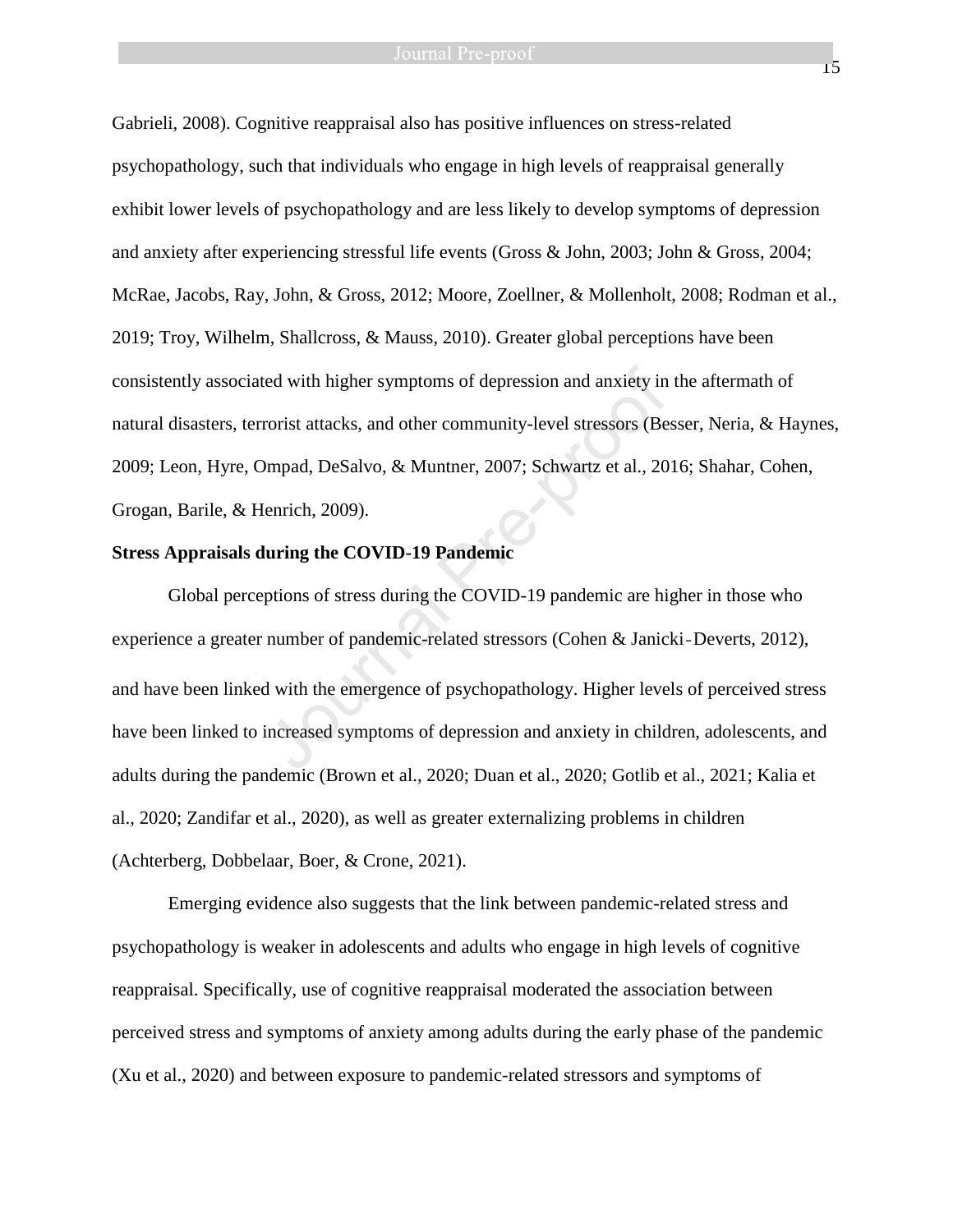depression and anxiety in adolescents (Kuhlman et al., 2021). One study of healthcare workers additionally reported a positive influence of cognitive reappraisal on levels of emotional exhaustion (Wang et al., 2021). Together, these findings provide preliminary support for the mental health benefits of reappraisal during the pandemic, particularly for those experiencing high levels of pandemic-related stress.

### **Stress Buffering**

Exposure to stressful life events is a powerful predictor of the onset of psychopathology; however, most people who experience adversity do not develop mental health problems. This is true even after traumatic events, loss of loved ones, and exposure to natural disasters and terrorist attacks (Bonanno, Westphal, & Mancini, 2011). Protective factors that buffer against the emergence of psychopathology following experiences of adversity have been studied extensively and operate at numerous levels of influence (Bonanno et al., 2011; Luthar, Cicchetti, & Becker, 2000; Masten & Narayan, 2012). These include individual-level characteristics that make one less susceptible to mental health problems following stressful life events—such as personality traits, cognitive abilities, or even aspects of neurobiological function; interpersonal factors, such as the availability of social support; and characteristics of the broader social context, including school, community, and cultural systems that contribute to resilience. Extensive empirical work has examined factors that contribute to resilience following adversity, particularly in children, and many prior reviews of this topic exist (Bonanno et al., 2011; Luthar et al., 2000; Masten, 2007; Masten & Narayan, 2012). Here, we highlight one illustrative example. stressful life events is a powerful predictor of the onset<br>le who experience adversity do not develop mental hea<br>natic events, loss of loved ones, and exposure to natura<br>Vestphal, & Mancini, 2011). Protective factors that

Social support is one powerful buffer against the emergence of psychopathology following community-level stressors like natural disasters and terrorist attacks (Arnberg, Hultman, Michel, & Lundin, 2012; Ghuman, Brackbill, Stellman, Farfel, & Cone, 2014; Henrich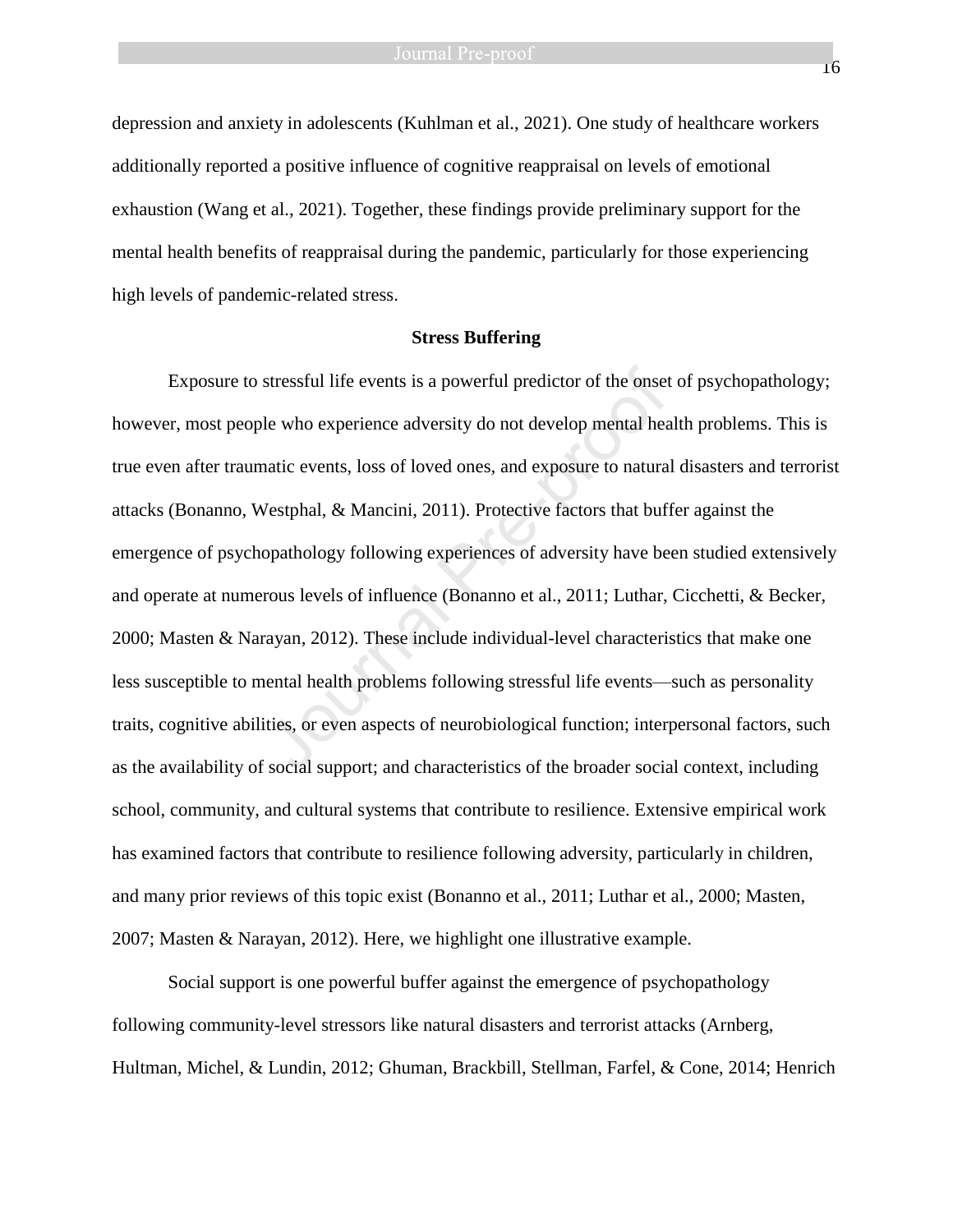& Shahar, 2008; LaGreca, Silverman, Lai, & Jaccard, 2010; McGuire et al., 2018; Shahar et al., 2009; Shahar & Henrich, 2016). Social support can be defined in numerous ways, but the quality of emotional support following stressors is particularly likely to buffer against the emergence of mental health problems (Cohen, 2004; Shang et al., 2019). The availability of social support is often eroded following natural disasters, which can disrupt entire communities and fracture social networks (Kaniasty & Norris, 1995; LaGreca et al., 2010; Lowe, Chan, & Rhodes, 2010). This loss of access to support networks can exacerbate the impact of stressors experienced during these events. Importantly, although higher levels of support is almost universally associated with lower levels of psychopathology following natural disasters and terrorist attacks, some studies find that support serves as a mediator of the link between disaster-related stressors and psychopathology rather than as a buffer that reduces the association of stressors with psychopathology symptoms (Kaniasty & Norris, 1993; Norris & Kaniasty, 1996; Platt, Lowe, Galea, Norris, & Koenen, 2016; Schiff, Pat-Horenczyk, & Peled, 2010). o support networks can exacerbate the impact of stresse<br>antly, although higher levels of support is almost unive<br>hopathology following natural disasters and terrorist at<br>ves as a mediator of the link between disaster-relat

#### **Stress Buffering during the COVID-19 Pandemic**

The social distancing that has been encouraged to reduce the spread of COVID-19 has made it more difficult to maintain social relationships and access social support for many people. This parallels the deterioration of social support frequently observed following natural disasters (Kaniasty & Norris, 1995). Despite these challenges, higher levels of social support have been consistently associated with better mental health outcomes during the pandemic. Lower levels of depression and anxiety symptoms have been observed in adults who report higher levels of social support (Grey et al., 2020; Özmete & Pak, 2020) and in children and adolescents who reported higher levels of social connectedness and spent more time talking to others during the early phase of the pandemic (Magson et al., 2021; Oliva et al., 2021). A stress buffering role of social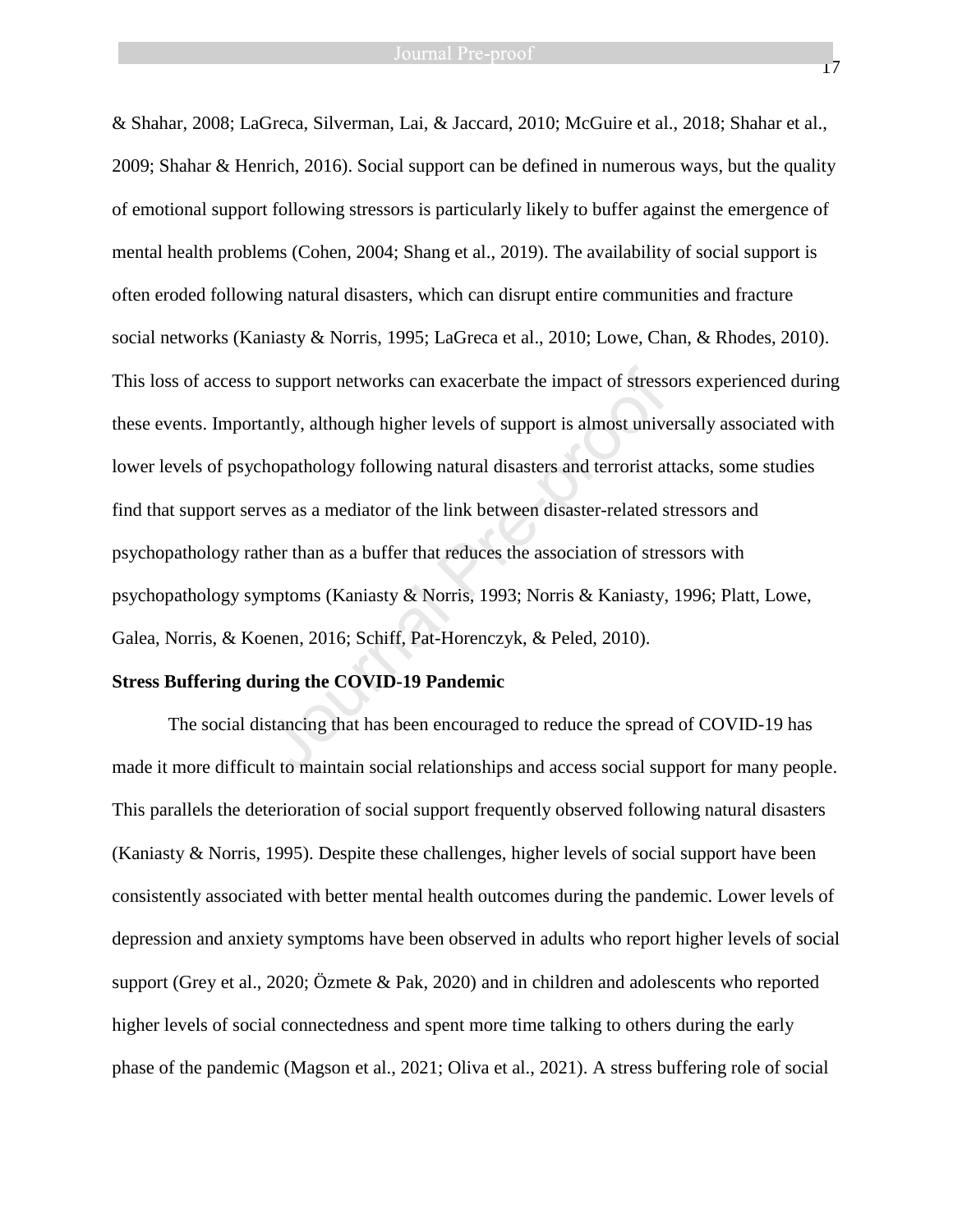support has also been reported in several studies during the pandemic. In adults, the association of exposure to pandemic-related stressors with perceived stress and of pandemic-related worry with psychological distress were lower in adults who perceived higher levels of social support (Szkody, Stearns, Stanhope, & McKinney, 2021; Zhen, Nan, & Pham, 2021). The link between experiences of discrimination and depression symptoms was lower in Asian American adults who reported higher levels of social support (Lee & Waters, 2021), suggesting that social support may help to buffer against disparities in stress-related psychopathology related to stigma and discrimination during the pandemic. Additionally, a study of college students found a positive association between pandemic-related stressors and rumination but not among students who reported higher levels of social support (Ye et al., 2020). Children who maintained some degree of in-person socialization during the stay-at-home orders in the U.S. and both children and adolescents who retained a sense of social connection to peers were protected against the emergence of internalizing symptoms following exposure to pandemic-related stressors in a longitudinal study (Rodman et al., 2021). Parental support, in particular, has emerged as an important protective factor for both youths and young adults. The association of pandemicrelated stressors with internalizing and externalizing problems was lower in young adults who experienced higher levels of parental support and had lower levels of parent-child conflict prior to the pandemic (Skinner et al., 2021) and in children and adolescents who spent more time with their parents (Oliva et al., 2021), who experienced lower conflict with parents (Qu et al., 2021), and whose parents used more emotion coaching strategies (Cohodes et al., 2021). Together these studies suggest that social support and connection are important protective factors that have the potential to facilitate resilience during the pandemic. gainst disparities in stress-related psychopathology related<br>g the pandemic. Additionally, a study of college studen<br>pandemic-related stressors and rumination but not ame<br>ls of social support (Ye et al., 2020). Children wh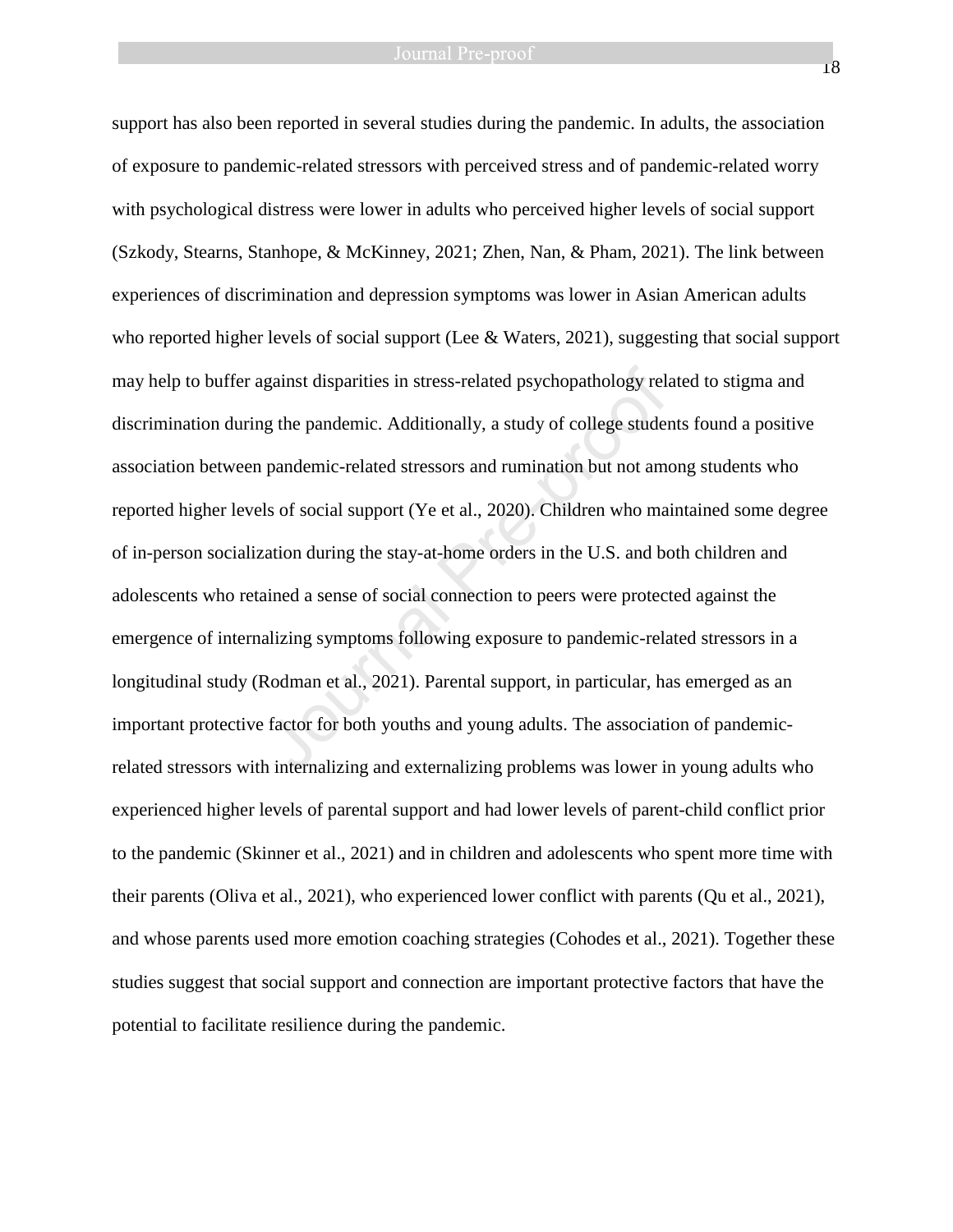Numerous other factors appear to protect against the onset of stress-related psychopathology during the pandemic, including higher levels of physical activity, lower screen time and consumption of news media related to the pandemic, and maintaining a structured daily routine. Higher engagement in physical activity is associated directly with better mental health and lower likelihood of developing stress-related mental health problems (Ren, He, Bian, Shang, & Liu, 2021; Silva Moreira et al., 2021; Zhang, Zhang, Ma, & Di, 2020). Screen time use has increased dramatically among youth during the pandemic and has been linked to increases in mental health problems (Nagata et al., 2021; Oliva et al., 2021). Conversely, the association between pandemic-related stressors and internalizing problems was reduced in children and adolescents who had low levels of passive screen time use and reduced consumption of news media about the pandemic (Rosen et al., 2021). Many experienced a loss of structure and routine during the pandemic with school closures, loss of access to activities, and a move to remote work. Children and adolescents whose families were able to maintain a structured routine during the pandemic exhibited lower levels of externalizing problems, and a reduced association between pandemic-related stressors and symptoms of psychopathology (Cohodes et al., 2021; Glynn, Davis, Luby, Baram, & Sandman, 2021; Rosen et al., 2021). lly among youth during the pandemic and has been link<br>ms (Nagata et al., 2021; Oliva et al., 2021). Conversel:<br>elated stressors and internalizing problems was reduce<br>l low levels of passive screen time use and reduced cor<br>

#### **Stress Mechanisms**

Exposure to stressors can increase risk for psychopathology through a variety of intervening mechanisms. Pathways that have garnered empirical support including changes in emotion regulation strategies, sleep, reward processing, and social engagement. Each of these factors is influenced by experiences of stress, is associated prospectively with the emergence of symptoms of psychopathology, and explains at least some of the relationship between stress and psychopathology. Exposure to stressors has been linked to changes in emotion regulation in numerous prospective studies in both children and adults. Stressful experiences are associated with increases in the use of

19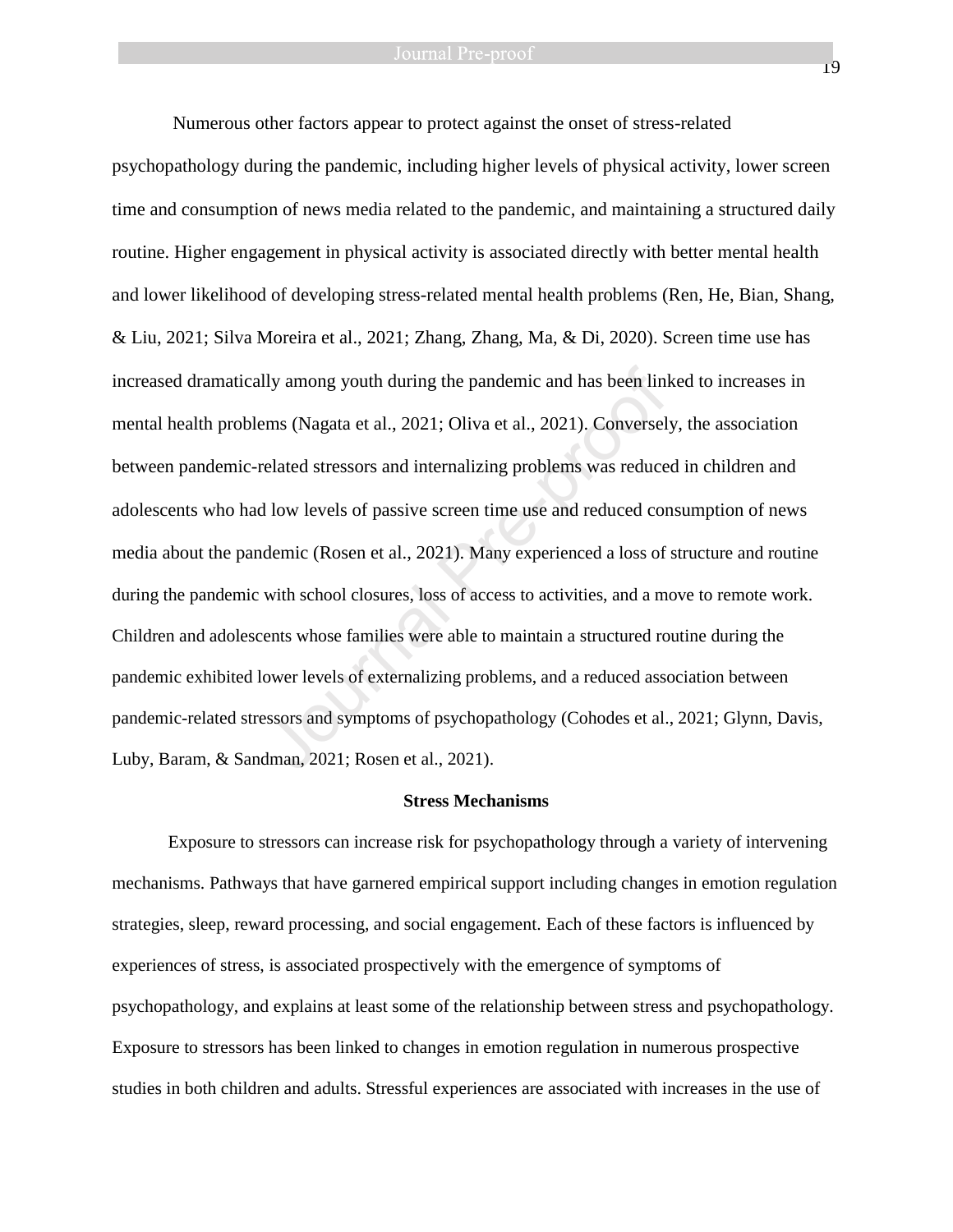maladaptive emotion regulation strategies like rumination and suppression, which explain the prospective association between stressors and symptoms of depression and anxiety (Hatzenbuehler, Nolen-Hoeksema, & Dovidio, 2009; McLaughlin & Hatzenbuehler, 2009; McLaughlin, Hatzenbuehler, & Hilt, 2009; Michl, McLaughlin, Shepherd, & Nolen-Hoeksema, 2013). Reductions in sleep duration and quality following exposure to stressors has been observed frequently and are, in turn, associated with increases in symptoms of depression, anxiety, and externalizing problems over time in children and adults (Baglioni et al., 2016; Bates, Viken, Alexander, Beyers, & Stockton, 2002; Harvey, 2008; Roberts & Duong, 2017; Shanahan, Copeland, Angold, Bondy, & Costello, 2014; Veeramachaneni, Slavish, Dietch, Kelly, & Taylor, 2019; Vidal Bustamante et al., 2020). Finally, experiences of stress are consistently associated with changes in reward processing reflecting more blunted patterns of reward responsivity and approach motivation that contribute to the emergence of anhedonia and depression symptoms (Bogdan & Pizzagalli, 2006; Bress, Foti, Kotov, Klein, & Hajack, 2013; Nelson, Perlman, Klein, Kotov, & Hajack, 2016; Pizzagalli, 2014; Pizzagalli, Bogdan, Ratner, & Jahn, 2007; Vidal-Ribas et al., 2019). Some of these associations have been observed following community-wide disasters, although reward processing has rarely been studied in the context of these types of stressors. adults (Baglioni et al., 2016; Bates, Viken, Alexander, Be<br>Roberts & Duong, 2017; Shanahan, Copeland, Angold, F<br>ni, Slavish, Dietch, Kelly, & Taylor, 2019; Vidal Bustam<br>of stress are consistently associated with changes in

#### **Stress Mechanisms During the COVID-19 Pandemic**

Emerging evidence points to the relevance of these mechanisms linking stress and psychopathology during the COVID-19 pandemic. Heightened levels of rumination and suppression have been observed in those exposed to higher levels of pandemic-related stressors, and are associated with higher levels of depression and anxiety symptoms, including in prospective studies (Low, Overall, Chang, Henderson, & Sibley, 2021; Weissman et al., 2021; Ye et al., 2020; Zhou, MacGeorge, & Myrick, 2020). The pandemic has resulted in meaningful changes in sleep quantity and quality, and disruptions in sleep have been linked to higher levels of pandemic-related stress as well as symptoms of depression and anxiety (Benham, 2021; Gupta, Sharma, Kumar, & Mahajan,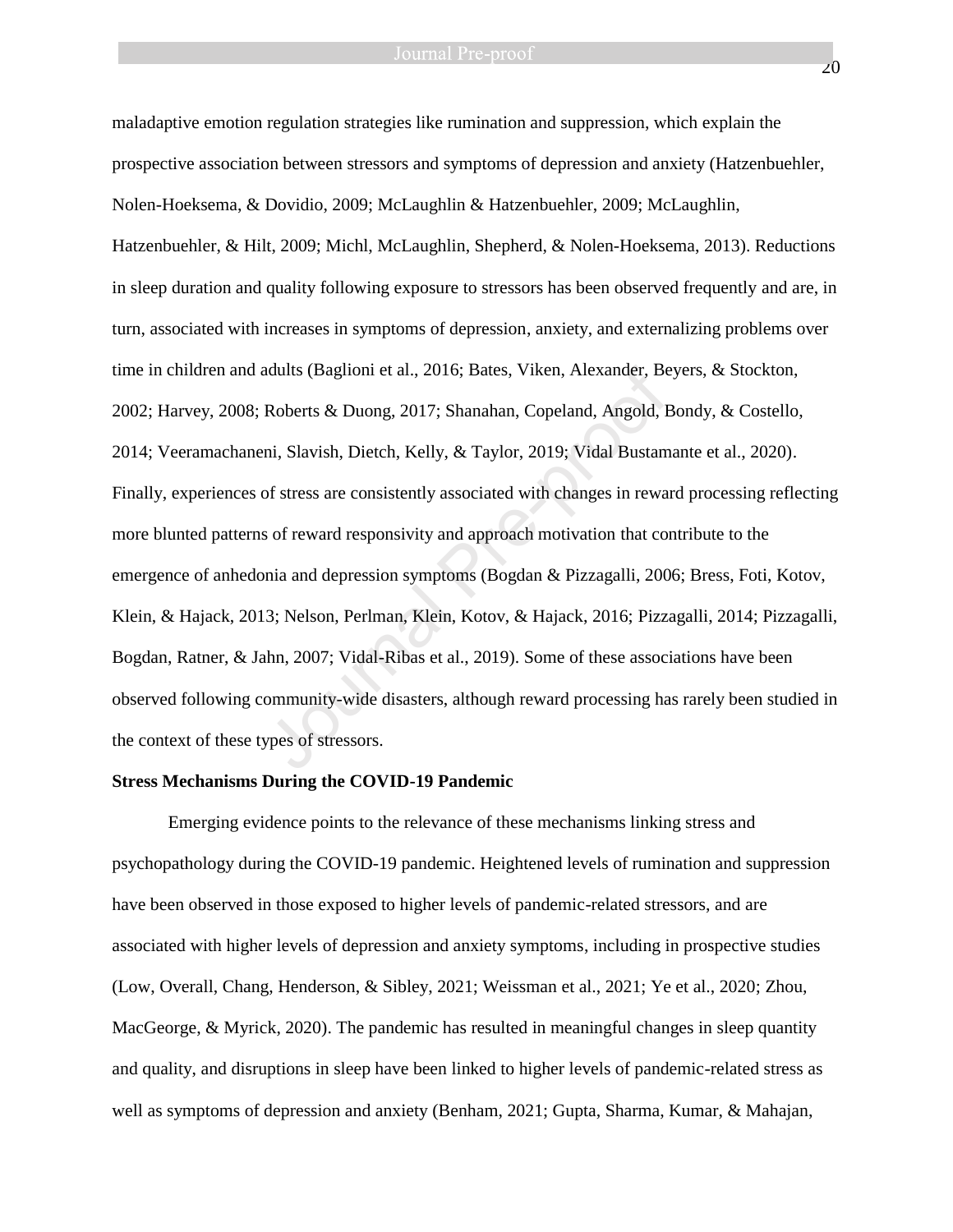2020; Merikanto et al., 2021; Robillard et al., 2021; Stanton et al., 2020; Ulrich et al., 2021; Werner, Kater, Schlarb, & Lohaus, 2021). Although data on reward processing during the pandemic is limited, a prospective study found that blunted pre-pandemic reward processing was associated with greater suicidal ideation during the pandemic (Hutchinson et al., 2021).

#### **Clinical Implications**

Emerging evidence on the link between pandemic-related stressors and mental health can be leveraged in at least two ways to inform interventions to prevent the onset stress-related psychopathology as the pandemic continues (see Figure 1). First, existing work rooted in environmental conceptualizations of stress has highlighted characteristics of stressors that may be important for identifying who is most in need of interventions. Second, work on stress appraisal, buffers, and mechanisms points to specific psychosocial processes that could be targeted by interventions designed to prevent stress-related psychopathology. Before discussing these topics further, a key issue is how to reach those most in need. Access to mental health services has become challenging during the pandemic, as need for services has increased substantially. Racial and ethnic disparities in access to mental health services have become more pronounced (Thomeer et al., 2022), and other groups who are particularly vulnerable to stress-related psychopathology as the result of cumulative exposure (e.g., healthcare workers) may be the least likely to have the time and/or resources to seek out mental health care. Single-session and digital interventions hold much promise that regard (Gruber et al., 2021; Schleider & Weisz, 2017). Below, we focus specifically on interventions that can be delivered in these types of brief formats that may be more widely accessible than specialty mental health services. wo ways to inform interventions to prevent the onset stre<br>he pandemic continues (see Figure 1). First, existing wor<br>ptualizations of stress has highlighted characteristics of st<br>ving who is most in need of interventions. S

Unsurprisingly, individuals who have experienced a high degree of cumulative exposure to stressors, particularly those that are chronic and ongoing during the pandemic, are likely to be the most vulnerable to developing stress-related psychopathology. Healthcare workers, in particular, have experienced some of the highest levels of ongoing stressors throughout the pandemic, and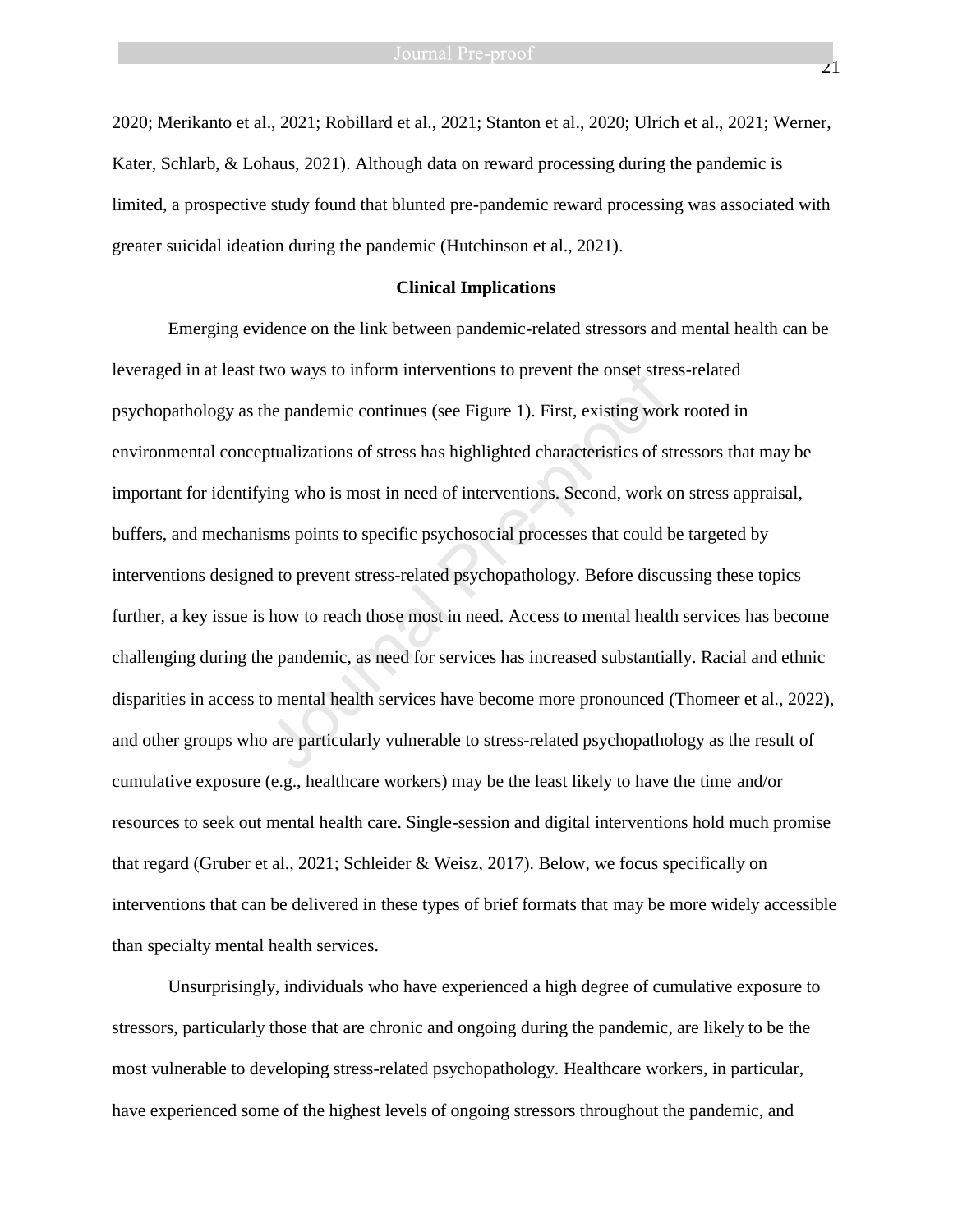22

recent meta-analyses document substantial rates of anxiety and depression in this group (Al Maqbali, Al Sinani, & Al-Lenjawi, 2021; Marvaldi, Mallet, Dubertret, Moro, & Guessoum, 2021). More specifically, chronic economic stressors and experiences creating ongoing disruptions in daily life (e.g., unstable access to childcare) appear to be particularly likely to trigger the onset of depression and anxiety symptoms. These findings point to the importance of identifying strategies for reaching those who have experienced persistent work-related disruptions during the pandemic (e.g., restaurant and hospitality workers), as well as groups who have experienced ongoing instability in daily life, such as parents of young children and college students. Finally, individuals who have experienced early-life adversity appear to be more likely to develop symptoms of psychopathology during the pandemic, although limited work has examined whether this reflects greater vulnerability following pandemic-related stressors. Recent efforts to integrate screening for early-life adversity in primary care settings (Pardee, Kuzma, Dahlem, Boucher, & Darling‐Fisher, 2017) provides one avenue for identifying those who may be particularly likely to benefit from interventions to prevent stressrelated psychopathology as a result of experiences of adversity early in life. Fraction, as well as groups who have experienced ongoing ins<br>ung children and college students. Finally, individuals wild<br>popear to be more likely to develop symptoms of psychopa<br>imited work has examined whether this refle

With regard to the content of interventions, there is likely to be meaningful heterogeneity across contexts and populations in the types of interventions that are most effective in treating stressrelated psychopathology (Bryan, Tipton, & Yeager, 2021). Interventions targeting stress appraisals and/or reappraisal are one promising avenue. Cognitive restructuring has long been a mainstay of cognitive-behavioral interventions. However, several recent approaches have demonstrated the utility of very brief interventions focused on shifting stress appraisals to focus on the adaptive benefits of stress (Jamieson, Crum, Goyer, Marotta, & Akinola, 2018). These interventions can be delivered through brief videos and have demonstrated positive impacts on anxiety and depression symptoms as well as physiological responses to stress and performance-related outcomes (Jamieson et al., 2018; Liu, Ein, Gervasio, & Vickers, 2019). Online cognitive reappraisal interventions have also been adapted to target specific types of stressors, such as relationship conflict, and have demonstrated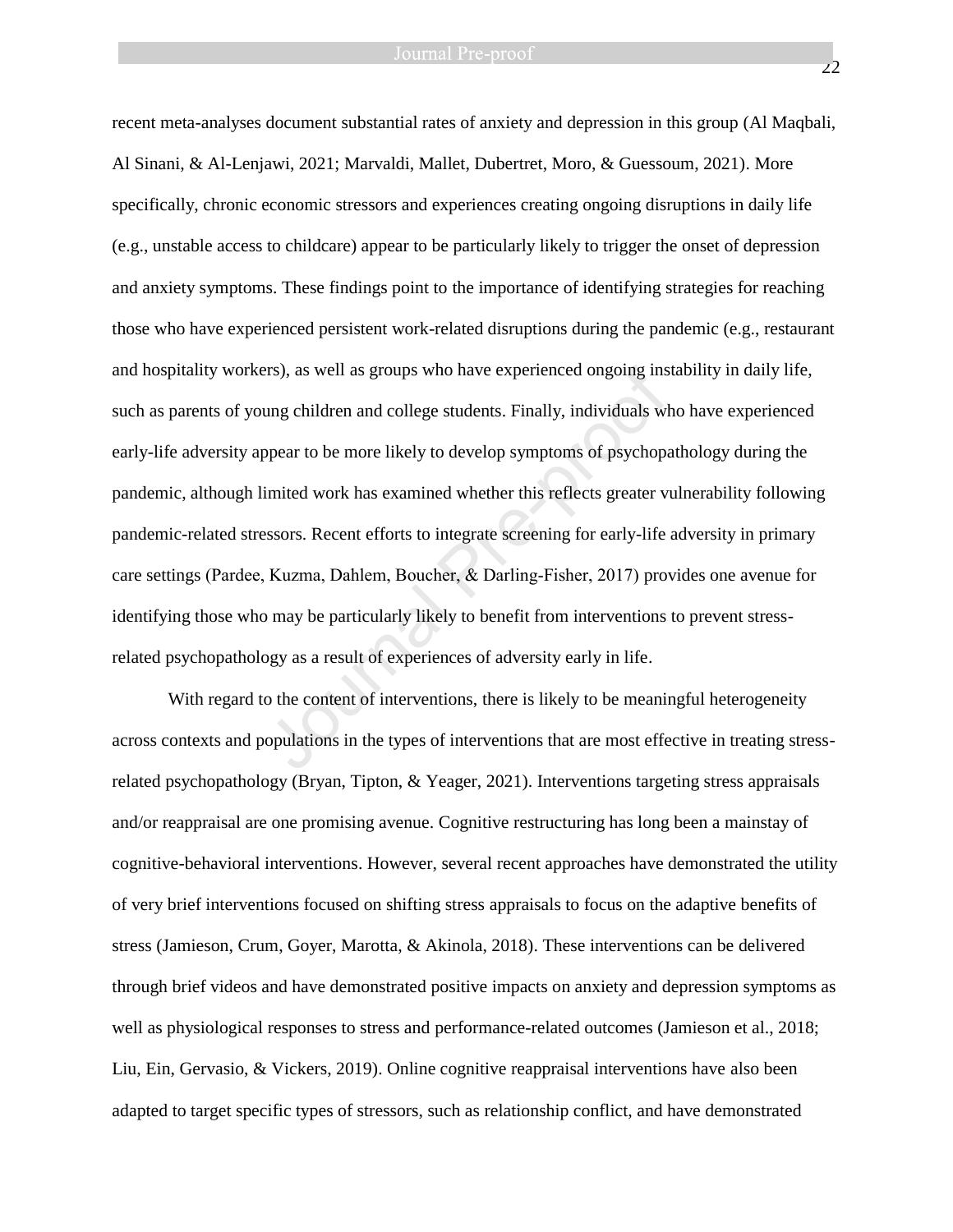positive influences on these sources of stress during the pandemic (Rodriguez, Stewart, & Neighbors, 2021).

Substantial evidence on the stress buffering role of social support, including during the pandemic, highlights the potential for interventions aimed at increasing social support to prevent the onset of psychopathology during the pandemic. However, interventions designed to enhance support have often been administered in group settings, which may not be feasible during the pandemic, and the effects on mental health have been mixed (Hogan, Linden, & Najarian, 2002). Although online support interventions have the potential for wider reach, evidence for positive mental health effects remain limited. The impact of such interventions during the pandemic, when social isolation has increased dramatically, is largely unknown. Interventions targeting other factors that have emerged as stress buffers during the pandemic—including physical activity, reduced passive screen time, and maintaining a structured daily routine may also be useful strategies for reducing stress-related mental health problems. For example, adults who participated in digital platforms for physical activity (e.g., streaming services, subscriber fitness programs, etc.) during the pandemic were more likely to maintain recommended levels of physical activity (Parker et al., 2021). Similarly, a wide range of interventions have demonstrated positive effects on reducing screen time and sedentary behaviors in both children and adults (Nguyen et al., 2020; Wu, Sun, He, & Jiang, 2016). Increasing access to these types of services and interventions may promote more adaptive stress management through multiple pathways, including increased physical activity and reduced screen time. health have been mixed (Hogan, Linden, & Najarian, 20<br>have the potential for wider reach, evidence for positive<br>mpact of such interventions during the pandemic, when s<br>y, is largely unknown. Interventions targeting other f

Brief self-guided digital interventions hold particular promise for reducing stress-related psychopathology during the pandemic. Accumulating evidence suggests that even single-session interventions administered digitally can have lasting influences on symptoms of depression and anxiety in both adolescents and adults (Schleider & Weisz, 2017). Some of these interventions have targeted processes that serve as key mechanisms linking stress with the onset of psychopathology. For example, behavioral activation targets motivational and reward-related processes that contribute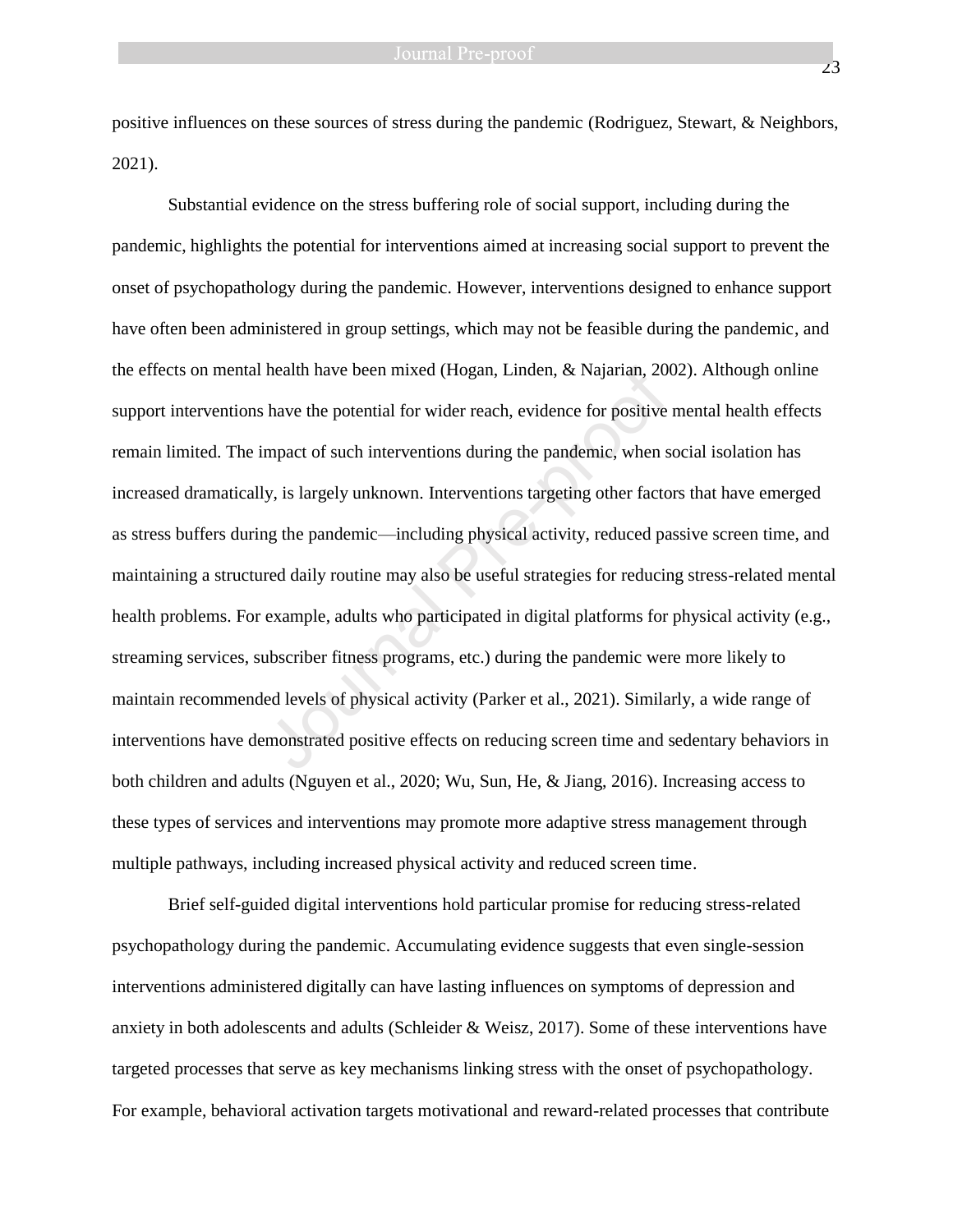to depression. Recent evidence indicates that a single-session behavioral activation interventions was effective in reducing depression symptoms in adolescents during the COVID-19 pandemic (Schleider et al., 2021), demonstrating the utility of this approach specifically in the context of the pandemic. An increasing number of brief self-guided digital interventions target emotion regulation processes that serve as mechanisms linking stress and psychopathology. For example, a small open trial of an self-guided digital intervention comprised of three lessons aimed at reducing rumination and worry was associated with reductions in repetitive negative thinking of large effect size that persisted for one month (Joubert et al., 2021). Another digital intervention aimed at increasing positive affect across five self-guided sessions led to increased positive affect and reduced negative affect, perceived stress, and depression symptoms in a small randomized controlled trial (Addington et al., 2019). Interventions that encourage the flexible regulation of emotions based on one's goals and context are likely to be particularly helpful. Finally, numerous digital interventions have been developed to improve sleep quality, some of which have shown good feasibility and acceptability during the pandemic (Philip et al., 2020). A recent study further demonstrated that individuals who participated in a digital sleep intervention prior to the pandemic were less likely to develop insomnia and depression symptoms during the pandemic (Cheng, Casement, Kalmbach, Castelan, & Drake, 2021). Increasing access to these types of digital interventions among groups who continue to experience chronic stressors and disruptions in daily life as the pandemic progresses—including healthcare workers, parents of young children, and college students—may be one avenue for reducing stress-related psychopathology. reductions in repetitive negative thinking of large effect st al., 2021). Another digital intervention aimed at increased sessions led to increased positive affect and reduced nedepression symptoms in a small randomized co

### **Conclusion**

The COVID-19 pandemic has produced dramatic societal changes that have touched virtually every domain of life. Increases in stressful experiences are a major contributor to the elevations in symptoms of depression and anxiety that have occurred during the pandemic in children, adolescents,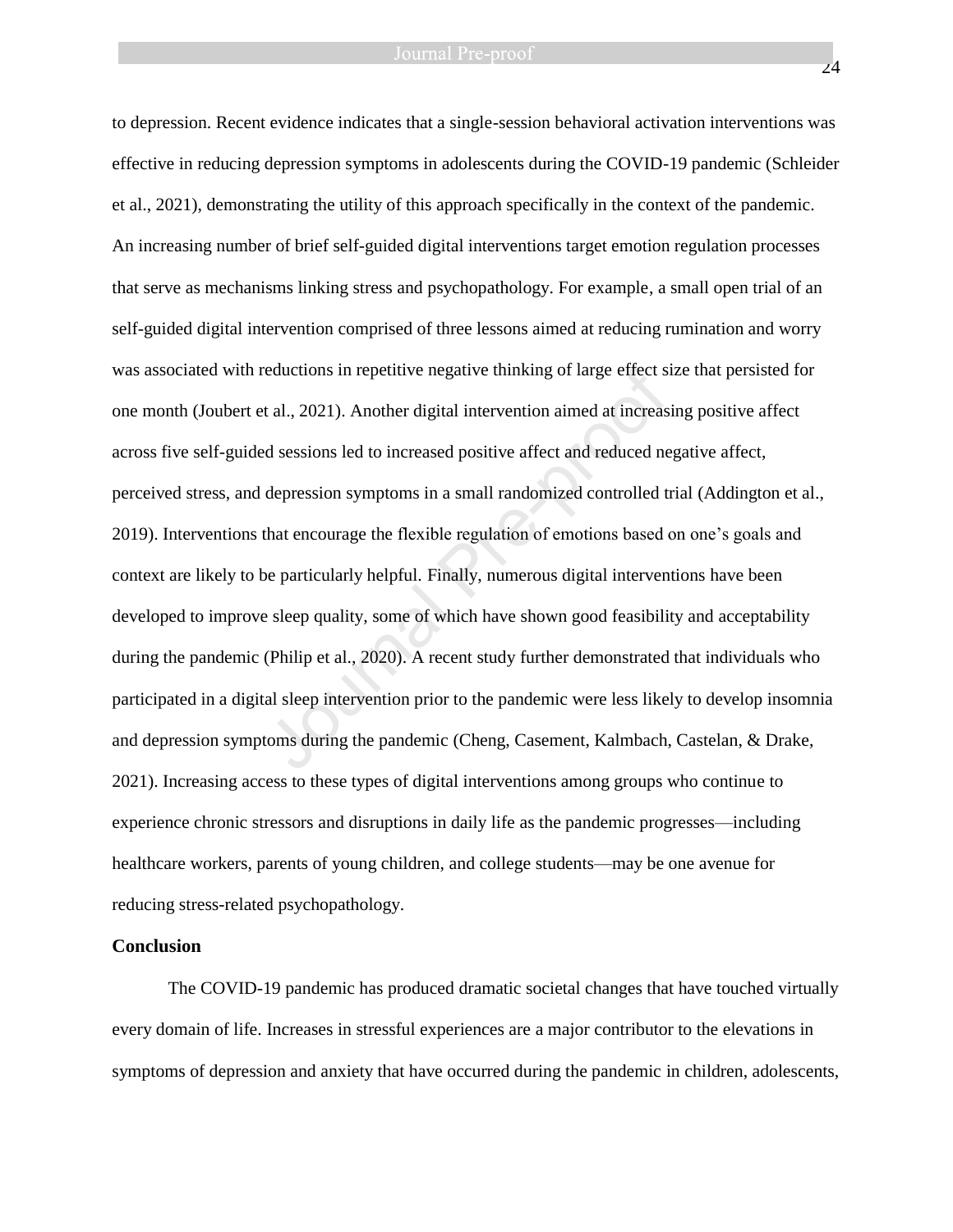and adults, and disproportionate exposure to pandemic-related stressors has been a key factor contributing to widening racial and ethnic disparities in mental health. Existing models of stressrelated psychopathology can be leveraged not only to determine which individuals may be most in need of intervention, but also what the targets of those interventions should be. Brief, digital interventions that target mechanisms known to link stress with the emergence of psychopathology are one promising strategy for providing increased access to interventions that have the potential to

reduce stress-related psychopathology and mental health disparities as the pandemic continues. Journal Pre-proof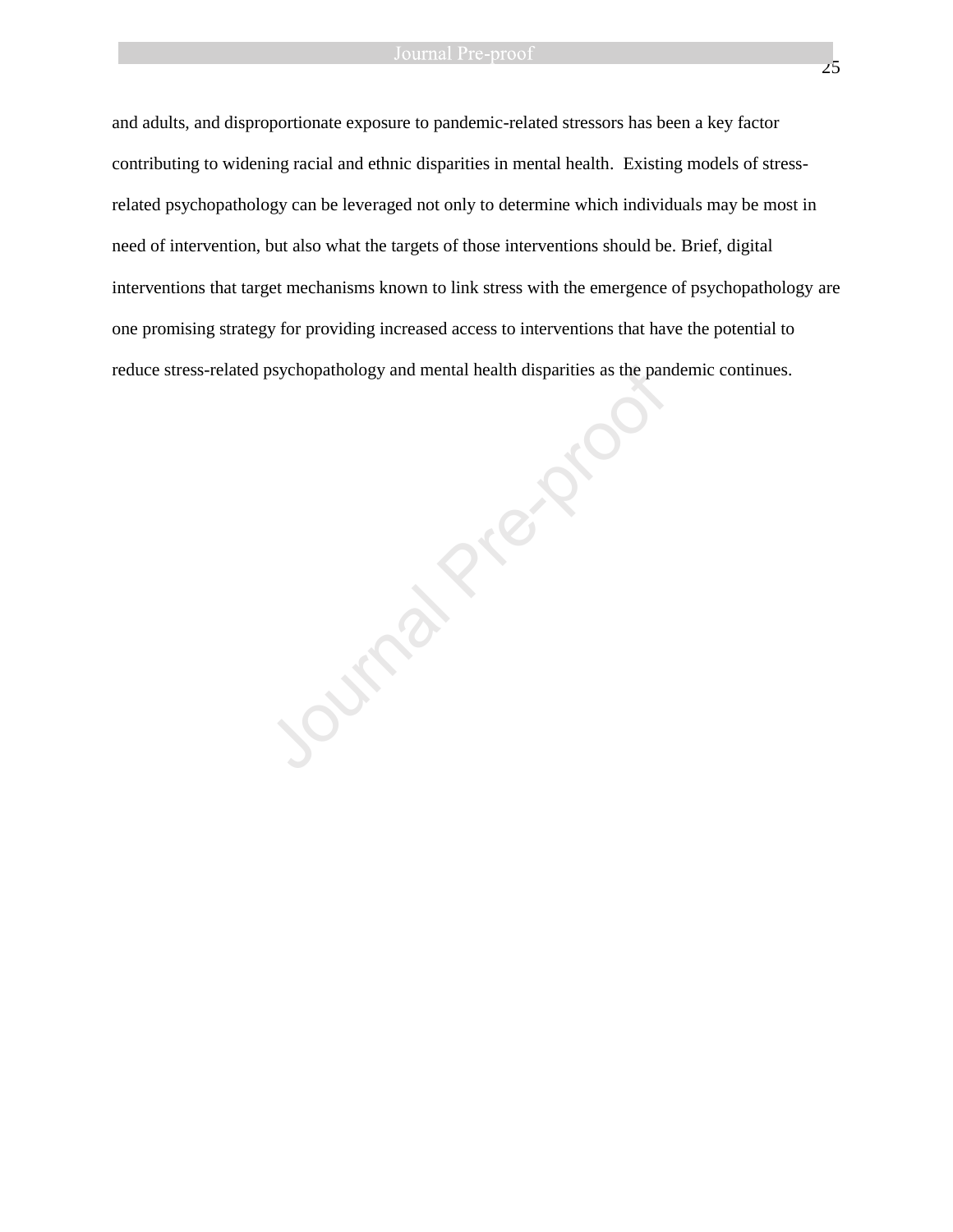# References

- Achterberg, M., Dobbelaar, S., Boer, O. D., & Crone, E. A. (2021). Perceived stress as mediator for longitudinal effects of the COVID-19 lockdown on wellbeing of parents and children. *Scientific Reports, 11*, 1-14.
- Addington, E. L., Cheung, E. O., Bassett, S. M., Kwok, I., Schuette, S. A., Shiu, E., . . . Saslow, L. R. (2019). The MARIGOLD study: Feasibility and enhancement of an online intervention to improve emotion regulation in people with elevated depressive symptoms. *Journal of Affective Disorders, 257*, 352-364.
- Al Maqbali, M., Al Sinani, M., & Al-Lenjawi, B. (2021). Prevalence of stress, depression, anxiety and sleep disturbance among nurses during the COVID-19 pandemic: A systematic review and meta-analysis. *Journal of Psychosomatic Research, 141*, 110343.
- Arnberg, F. K., Hultman, C. M., Michel, P. O., & Lundin, T. (2012). Social support moderates posttraumatic stress and general distress after disaster. *Journal of Traumatic Stress, 25*, 721-727.
- Avalos, L. A., Nance, N., Zhu, Y., Croen, L. A., Young-Wolff, K. C., Zerbo, O., . . . Badon, S. E. (2022). Contributions of COVID-19 Pandemic-Related Stressors to Racial and Ethnic Disparities in Mental Health During Pregnancy. *Frontiers in Psychiatry, 13*.
- Baglioni, C., Nanovska, S., Regen, W., Spiegelhalder, K., Feige, B., Nissen, C., . . . Baglion, C. (2016). Sleep and mental disorders: A meta-analysis of polysomnographic research. *Psychological Bulletin, 142*, 96-105.
- Bandoli, G., Campbell-Sills, L., Kessler, R. C., Heeringa, S. G., Nock, M. K., Rosellini, A. J., . . . Stein, M. B. (2017). Childhood adversity, adult stress, and the risk of major depression or generalized anxiety disorder in US soldiers: a test of the stress sensitization hypothesis. *Psychological Medicine, 47*, 2379-2392. France, C. M., Michel, P.O., & Lundin, T. (2012). Socia<br>
man, C. M., Michel, P. O., & Lundin, T. (2012). Socia<br>
c stress and general distress after disaster. Journal of T<br>
e, N., Zhu, Y., Croen, L. A., Young-Wolff, K. C.,
- Bates, J. E., Viken, R. J., Alexander, D. B., Beyers, J., & Stockton, L. (2002). Sleep and adjustment in preschool children: Sleep diary reports by mothers relate to behavior reports by teachers. *Child Development, 73*, 62-75.
- Benham, G. (2021). Stress and sleep in college students prior to and during the COVID-19 pandemic. *Stress and Health, 37*, 504-515.
- Besser, A., Neria, Y., & Haynes, M. (2009). Adult attachment, perceived stress, and PTSD among civilians exposed to ongoing terrorist attacks in Southern Israel. *Personality and Individual Differences, 47*, 851-857.
- Blascovich, J., & Mendes, W. B. (2000). Challenge and threat appraisals: The role of affective cues. In J. Forgas (Ed.), *Feeling and thinking: The role of affect in social cognition* (pp. 59-82). Cambridge: Cambridge University Press.
- Bogdan, R., & Pizzagalli, D. A. (2006). Acute stress reduces reward responsiveness: implications for depression. *Biological Psychiatry, 60*, 1147-1154.
- Bonanno, G. A., Westphal, M., & Mancini, A. D. (2011). Resilience to loss and potential trauma. *Annual Review of Clinical Psychology, 7*, 511-535.
- Bress, J. N., Foti, D., Kotov, R., Klein, D. N., & Hajack, G. (2013). Blunted neural response to rewards prospectively predicts depression in adolescent girls. *Psychophysiology, 50*, 74- 81.
- Brown, G. W., Harris, T. O., & Hepworth, C. (1995). Loss, humiliation and entrapment among women developing depression: A patient and non-patient comparison. *Psychological Medicine, 25*, 7-22.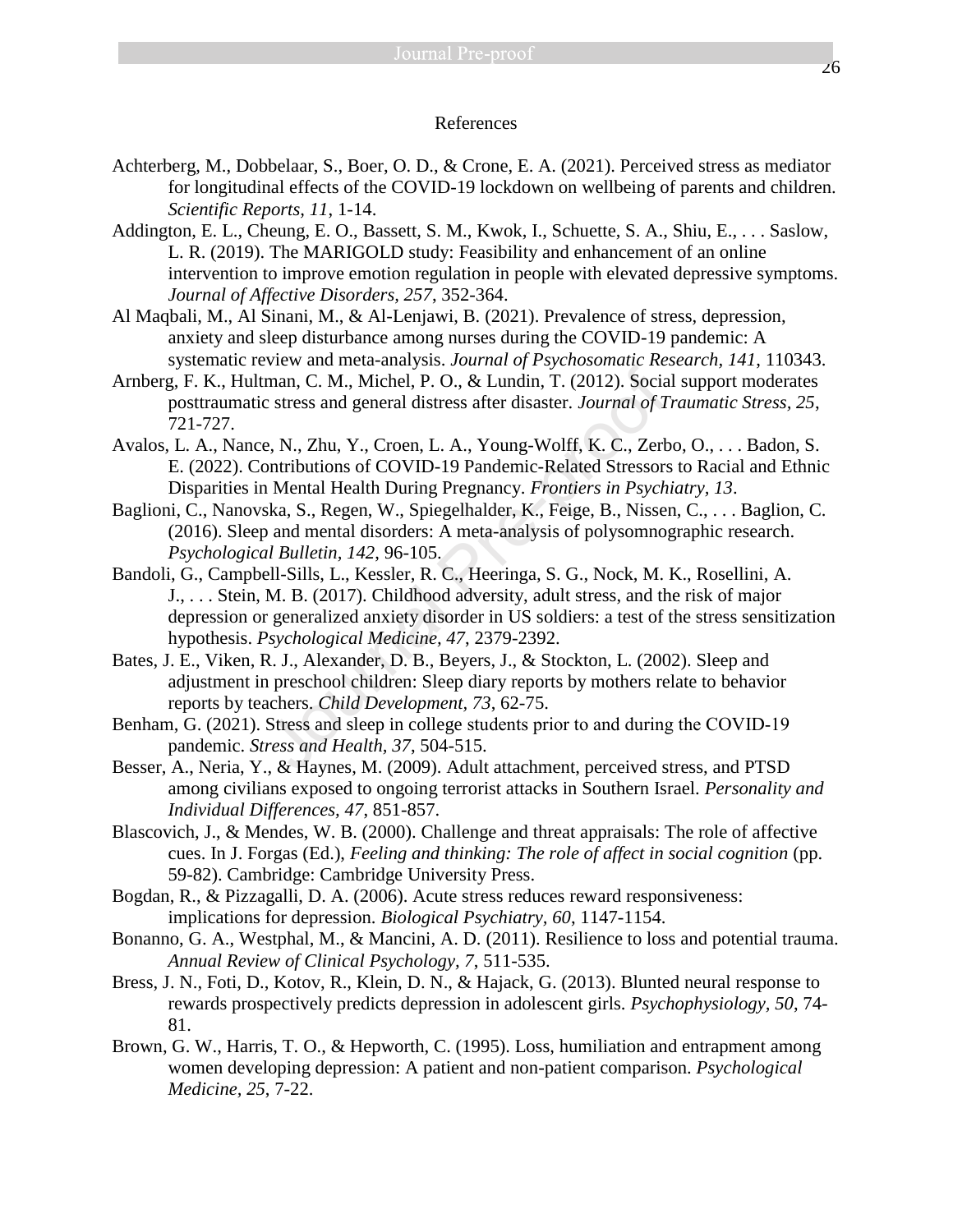- Brown, S. M., Doom, J. R., Lechuga-Peña, S., Watamura, S. E., & Koppels, T. (2020). Stress and parenting during the global COVID-19 pandemic. *Child Abuse and Neglect, 110*, 104699.
- Bryan, C. J., Tipton, E., & Yeager, D. S. (2021). Behavioural science is unlikely to change the world without a heterogeneity revolution. *Nature Human Behaviour, 5*(8), 980-989.
- Catani, C., Gewirtz, A. H., Wieling, E., Schauer, E., Elbert, T., & Neuner, F. (2010). Tsunami, war, and cumulative risk in the lives of Sri Lankan schoolchildren. *Child Development, 81*, 1176-1191.
- Cheng, P., Casement, M. D., Kalmbach, D. A., Castelan, A. C., & Drake, C. L. (2021). Digital cognitive behavioral therapy for insomnia promotes later health resilience during the coronavirus disease 19 (COVID-19) pandemic. *Sleep, 44*(4), zsaa258.
- Cohen, S. (2004). Social relationships and health. *American Psychologist, 59*, 676-684.
- Cohen, S., & Janicki‐Deverts, D. (2012). Who's stressed? Distributions of psychological stress in the United States in probability samples from 1983, 2006, and 2009. *Journal of Applied Social Psychology, 42*, 1320-1334.
- Cohen, S., Kamarck, T., & Mermelstein, R. (1983). A global measure of perceived stress. *Journal of Health and Social Behavior, 24*, 385-396.
- Cohen Silver, R., Holman, E. A., McIntosh, D. N., Poulin, M., & Gil-Rivas, V. (2002). Nationwide longitudinal study of psychological responses to September 11. *JAMA: Journal of the American Medical Association, 288*, 1235-1244.
- Cohodes, E. M., McCauley, S., & Gee, D. G. (2021). Parental buffering of stress in the time of COVID-19: family-level factors may moderate the association between pandemic-related stress and youth symptomatology. *Research on Child and Adolescent Psychopathology, 49*, 935-948. Solution: The Vietner School (2012). Who's stressed? Distributions of j<br>i-Deverts, D. (2012). Who's stressed? Distributions of j<br>atates in probability samples from 1983, 2006, and 2009<br>*ology, 42*, 1320-1334.<br>T., & Mermels
- Cristóbal-Narváez, P., Haro, J. M., & Koyanagi, A. (2020). Perceived stress and depression in 45 low-and middle-income countries. *Journal of Affective Disorders, 274*, 799-805.
- Dickerson, S. S., & Kemeny, M. E. (2004). Acute stressors and cortisol responses: a theoretical integration and synthesis of laboratory research. *Psychological Bulletin, 130*(3), 355-391. doi:10.1037/0033-2909.130.3.355
- Dong, M., Anda, R. F., Felitti, V. J., Dube, S. R., Williamson, D. F., Thompson, T. J., . . . Giles, W. H. (2004). The interrelatedness of multiple forms of childhood abuse, neglect, and household dysfunction. *Child Abuse and Neglect, 28*, 771-784.
- Duan, H., Yan, L., Ding, X., Gan, Y., Kohn, N., & Wu, J. (2020). Impact of the COVID-19 pandemic on mental health in the general Chinese population: Changes, predictors and psychosocial correlates. *Psychiatry Research, 293*, 113396.
- Eksi, A., Braun, K. L., Ertem-Vehid, H., Peykerli, G., Saydam, R., Toparlak, D., & Alyanak, B. (2007). Risk factors for the development of PTSD and depression among child and adolescent victims following a 7.4 magnitude earthquake. *International Journal of Psychiatry in Clinical Practice, 11*, 190-199.
- Ellis, W. E., Dumas, T. M., & Forbes, L. M. (2020). Physically isolated but socially connected: Psychological adjustment and stress among adolescents during the initial COVID-19 crisis. *Canadian Journal of Behavioral Sciences, 52*, 177-187.
- Espejo, E. P., Hammen, C., Connolly, N. P., Brennan, P. A., Najman, J. M., & Bor, W. (2006). Stress sensitization and adolescent depressive severity as a function of childhood adversity: A link to anxiety disorders. *Journal of Abnormal Child Psychology, 35*, 287- 299.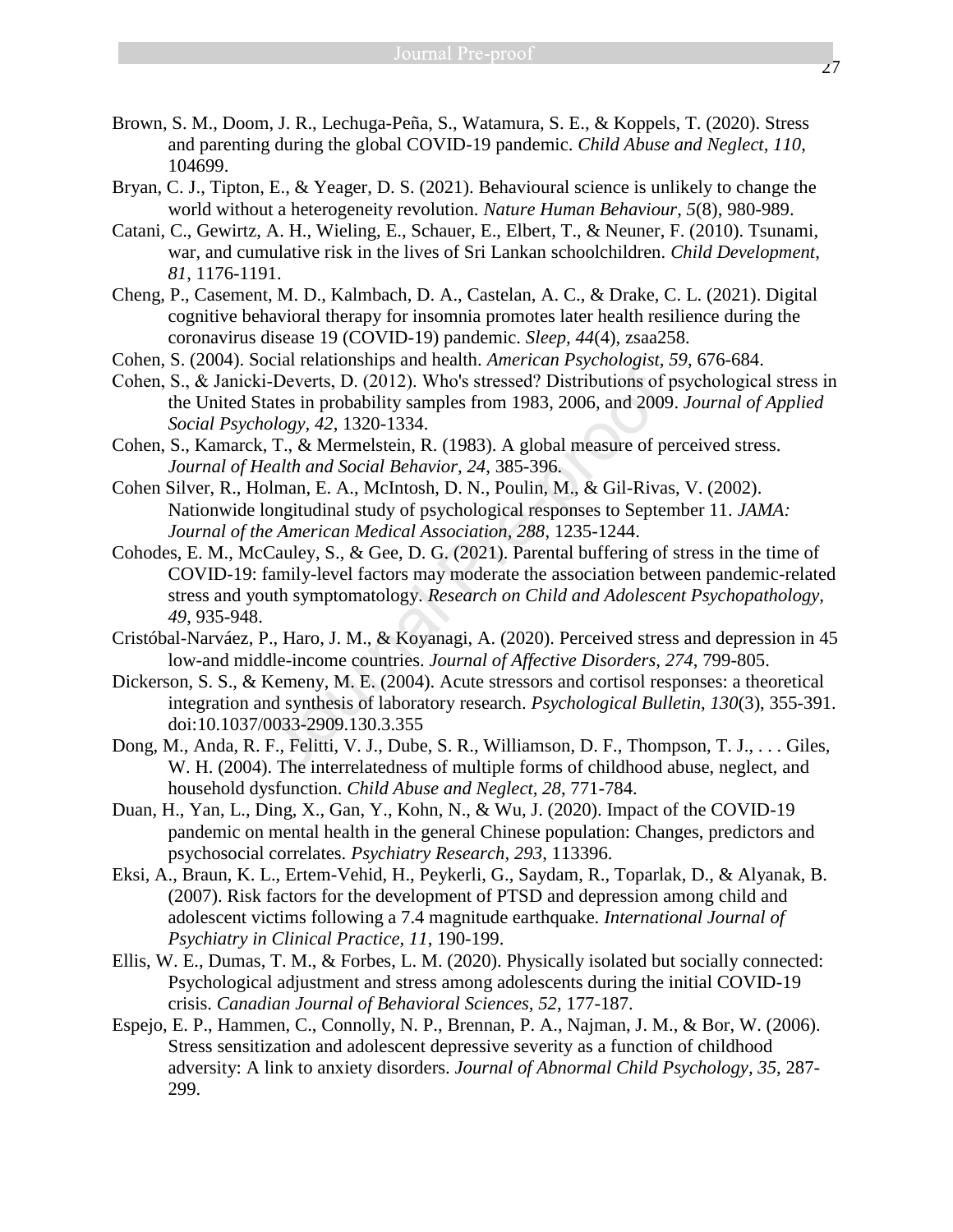- Finkelhor, D., Ormrod, R., Turner, H., & Hamby, S. L. (2005). The victimization of children and youth: A comprehensive, national survey. *Child Maltreatment, 10*, 5-25.
- Fullerton, C. S., & Ursano, R. J. (2005). Psychological and psychopathological consequences of disasters. In J. J. López-Ibor, G. Christodoulou, M. Maj, N. Sartorius, & A. Okasha (Eds.), *Disasters and mental health* (pp. 13-36): John Wiley & Sons.
- Galea, S., Ahern, J., Resnick, H., Kilpatrick, D. G., Bucuvalas, M., Gold, J., & Vlahov, D. (2002). Psychological sequelae of the September 11 terrorist attacks in New York city. *New England Journal of Medicine, 346*, 982-987.
- Galea, S., Ahern, J., Tracy, M., Hubbard, A., Cerda, M., Goldmann, E., & Vlahov, D. (2008). Longitudinal determinants of posttraumatic stress in a population-based cohort study. *Epidemiology, 19*, 47-54.
- Galea, S., Brewin, C. R., Gruber, M., Jones, R. T., King, D. W., King, L. A., . . . Kessler, R. C. (2007). Exposure to hurricane-related stressors and mental illness after Hurricane Katrina. *Archives of General Psychiatry, 64*, 1427-1434.
- Galea, S., Vlahov, D., Resnick, H., Ahern, J., Susser, E. S., Gold, J., . . . Kilpatrick, D. G. (2003). Trends of probable post-traumatic stress disorder in New York City after the September 11 terrorist attacks. *American Journal of Epidemiology, 158*, 514-524.
- Ghuman, S. J., Brackbill, R. M., Stellman, S. D., Farfel, M. R., & Cone, J. E. (2014). Unmet mental health care need 10–11 years after the 9/11 terrorist attacks: 2011–2012 results from the World Trade Center Health Registry. *BMC Public Health, 14*, 1-9. Fraction to hurricane-related stressors and mental illness a<br>bisure to hurricane-related stressors and mental illness a<br>hives of General Psychiatry, 64, 1427-1434.<br>D., Resnick, H., Ahern, J., Susser, E. S., Gold, J., ...
- Glynn, L. M., Davis, E. P., Luby, J. L., Baram, T. Z., & Sandman, C. A. (2021). A predictable home environment may protect child mental health during the COVID-19 pandemic. *Neurobiology of Stress, 14*, 100291.
- Goldman, N., Pebley, A. R., Lee, K., Andrasfay, T., & Pratt, B. (2021). Racial and ethnic differentials in COVID-19-related job exposures by occupational standing in the US. *PLoS One, 16*(9), e0256085.
- Goldmann, E., & Galea, S. (2014). Mental health consequences of disasters. *Annual Review of Public Health, 35*, 169-183.
- Gotlib, I. H., Borchers, L. R., Chahal, R., Gifuni, A. J., Teresi, G. I., & Ho, T. C. (2021). Early life stress predicts depressive symptoms in adolescents during the COVID-19 pandemic: The mediating role of perceived stress. *Frontiers in Psychology, 11*, 3864.
- Gover, A. R., Harper, S. B., & Langton, L. (2020). Anti-Asian hate crime during the COVID-19 pandemic: Exploring the reproduction of inequality. *American journal of criminal justice, 45*(4), 647-667.
- Green, J. G., McLaughlin, K. A., Berglund, P., Gruber, M. J., Sampson, N. A., Zaslavsky, A. M., & Kessler, R. C. (2010). Childhood adversities and adult psychopathology in the National Comorbidity Survey Replication (NCS-R) I: Associations with first onset of DSM-IV disorders. *Archives of General Psychiatry, 62*, 113-123.
- Grey, I., Arora, T., Thomas, J., Saneh, A., Tohme, P., & Abi-Habib, R. (2020). The role of perceived social support on depression and sleep during the COVID-19 pandemic. *Psychiatry Research, 293*, 113452.
- Gross, J. J. (1998). Antecedent- and response-focused emotion regulation: Divergent consequences for expression, experience, and physiology. *Journal of Personality and Social Psychology, 24*, 224-237.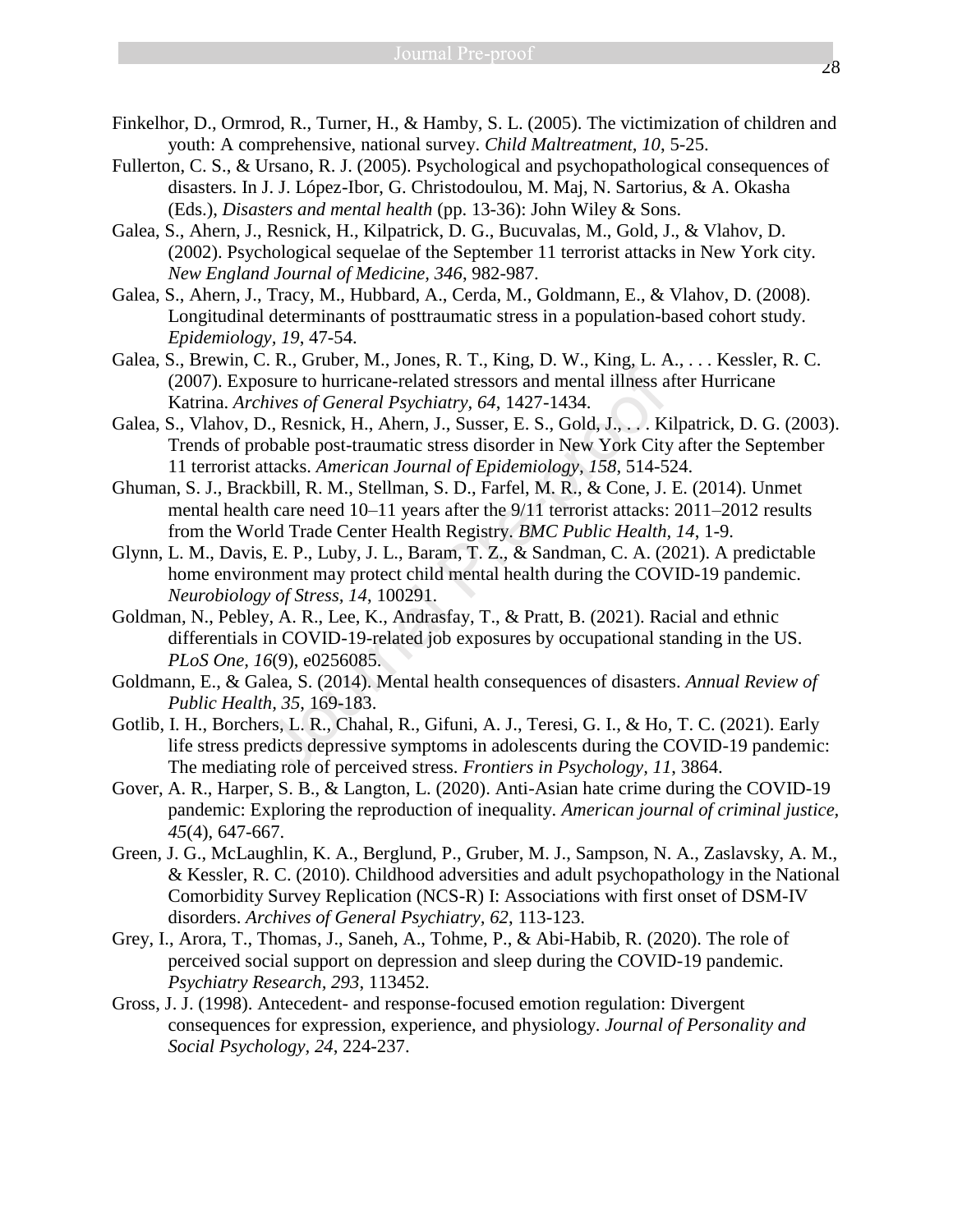- Gross, J. J., & John, O. P. (2003). Individual differences in two emotion regulation processes: Implications for affect, relationships, and well-being. *Journal of Personality and Social Psychology, 85*, 348-362.
- Gruber, J., Prinstein, M. J., Clark, L. A., Rottenberg, J., Abramowitz, J. S., Albano, A. M., . . . Weinstock, L. M. (2021). Mental health and clinical psychological science in the time of COVID-19: Challenges, opportunities, and a call to action. *American Psychologist, 76*, 409-426.
- Guo, J., Fu, M., Liu, D., Zhang, B., Wang, X., & van IJzendoorn, M. H. (2020). Is the psychological impact of exposure to COVID-19 stronger in adolescents with prepandemic maltreatment experiences? A survey of rural Chinese adolescents. *Child Abuse and Neglect, 110*, 104667.
- Gupta, B., Sharma, V., Kumar, N., & Mahajan, A. (2020). Anxiety and sleep disturbances among health care workers during the COVID-19 pandemic in India: cross-sectional online survey. *JMIR Public Health and Surveillance, 6*, e24206.
- Hammen, C. (2015). Commentary: Stress sensitivity in psychopathology: Mechanisms and consequences. *Journal of Abnormal Psychology, 124*, 152-154.
- Hammen, C., Henry, R., & Daley, S. E. (2000). Depression and sensitization to stressors among young women as a function of childhood adversity. *Journal of Consulting and Clinical Psychology, 68*, 782-787.
- Harkness, K. L., Bruce, A. E., & Lumley, M. N. (2006). The role of childhood abuse and neglect in the sensitization to stressful life events in adolescent depression. *Journal of Abnormal Psychology, 115*, 730-741.
- Harvey, A. G. (2008). Insomnia, psychiatric disorders, and the transdiagnostic perspective. *Current Directions in Psychological Science, 17*, 299-303.
- Hatzenbuehler, M. L., Nolen-Hoeksema, S., & Dovidio, J. F. (2009). How does stigma "get under the skin?" The mediating role of emotion regulation. *Psychological Science, 20*, 1282-1289. vorkers during the COVID-19 pandemic in India: cross<br> *Rehalic Health and Surveillance*, 6, e24206.<br> *Rehalic Health and Surveillance*, 6, e24206.<br> *Commentary: Stress sensitivity in psychopathology: Normal of Abnormal Psy*
- Hawes, M. T., Szenczy, A. K., Klein, D. N., Hajcak, G., & Nelson, B. D. (2021). Increases in depression and anxiety symptoms in adolescents and young adults during the COVID-19 pandemic. *Psychological Medicine, epub ahead of print*.
- Henrich, C. C., & Shahar, G. (2008). Social support buffers the effects of terrorism on adolescent depression: Findings from Sderot, Israel. *Journal of the American Academy of Child & Adolescent Psychiatry, 47*, 1073-1076.
- Hobfoll, S. E. (1989). Conservation of resources: A new attempt at conceptualizing stress. *American Psychologist, 44*, 513-524.
- Hofmann, S. A. (2021). Racial disparities in COVID-19 anxiety and adversity. *Traumatology*.
- Hogan, B. E., Linden, W., & Najarian, B. (2002). Social support interventions: do they work? *Clinical Psychology Review, 22*(3), 381-440.
- Holman, E. A., Thompson, R. R., Garfin, D. R., & Silver, R. C. (2020). The unfolding COVID-19 pandemic: A probability-based, nationally representative study of mental health in the United States. *Science Advances, 6*, eabd5390.
- Hoven, C. W., Duarte, C. S., Lucas, C. P., Wu, P., Mandell, D. J., Goodwin, R. D., . . . Susser, E. (2005). Psychopathology among New York City public school children 6 months after September 11. *Archives of General Psychiatry, 62*, 545-551.
- Hutchinson, E. A., Sequeira, S. L., Silk, J. S., Jones, N. P., Oppenheimer, C., Scott, L., & Ladouceur, C. D. (2021). Peer Connectedness and Pre‐Existing Social Reward Processing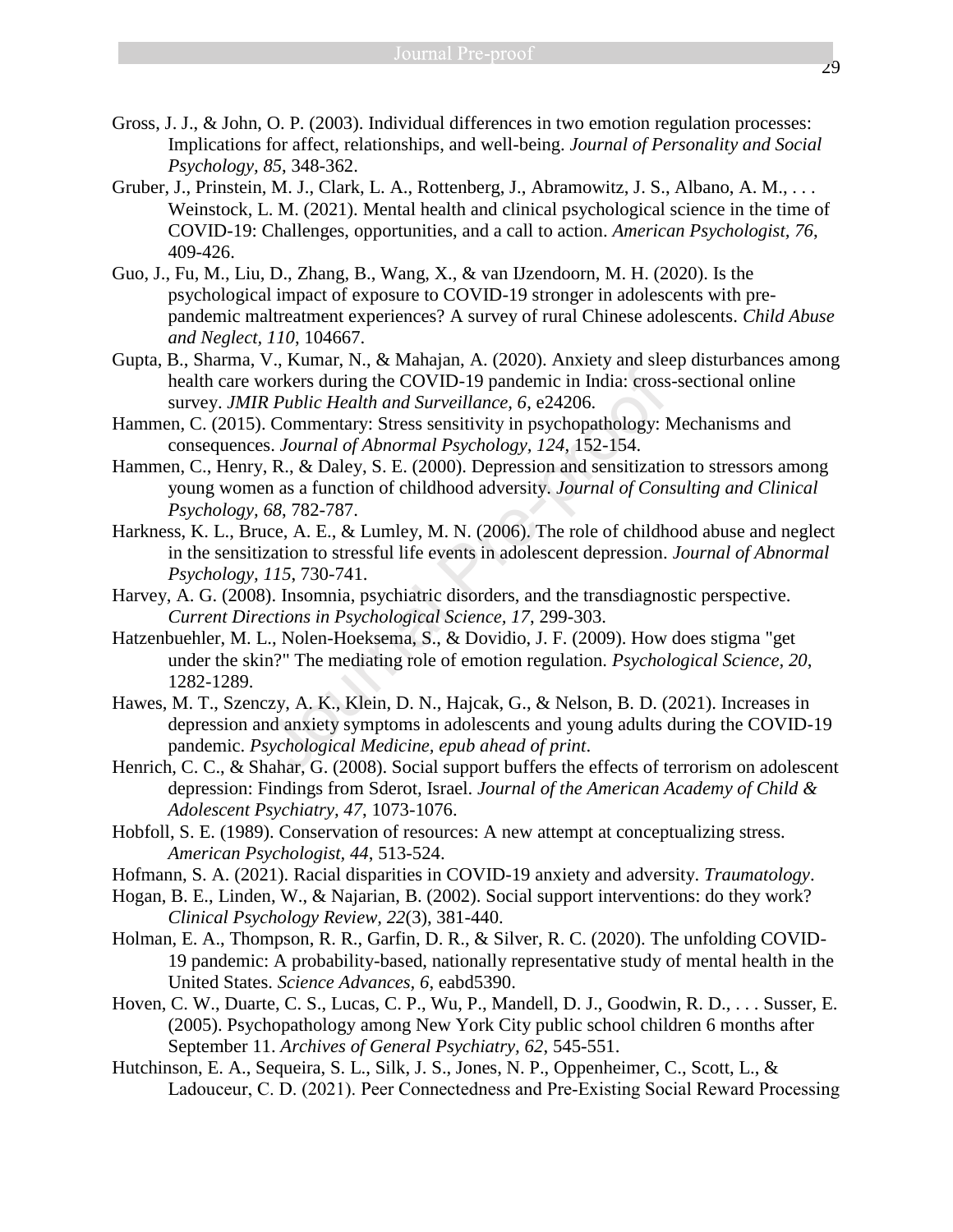Predicts US Adolescent Girls' Suicidal Ideation During COVID‐19. *Journal of Research on Adolescence, 31*, 703-716.

- Jamieson, J. P., Crum, A. J., Goyer, J. P., Marotta, M. E., & Akinola, M. (2018). Optimizing stress responses with reappraisal and mindset interventions: an integrated model. *Anxiety, Stress, & Coping, 31*(3), 245-261.
- Jamieson, J. P., Mendes, W. B., Blackstock, E., & Schmader, T. (2010). Turning the knots in your stomach into bows: Reappraising arousal improves performance on the GRE. *Journal of Experimental Social Psychology, 46*, 208-212.
- Jamieson, J. P., Mendes, W. B., & Nock, M. K. (2013). Improving acute stress responses: The power of reappraisal. *Current Directions in Psychological Science, 22*, 51-56.
- Janiri, D., Moccia, L., Dattoli, L., Pepe, M., Molinaro, M., De Martin, V., . . . Sani, G. (2021). Emotional dysregulation mediates the impact of childhood trauma on psychological distress: First Italian data during the early phase of COVID-19 outbreak. *Australian and New Zealand Journal of Psychiatry, epub ahead of print*. doi:https://doi.org/10.1177/0004867421998802
- John, O. P., & Gross, J. J. (2004). Healthy and unhealthy emotion regulation: Personality processes, individual differences, and life span development. *Journal of Personality, 72*, 1301-1334.
- Joubert, A. E., Grierson, A. B., Chen, A. Z., Moulds, M. L., Werner-Seidler, A., Mahoney, A. E., & Newby, J. M. (2021). Managing rumination and worry: A pilot study of an internet intervention targeting repetitive negative thinking in Australian adults. *Journal of Affective Disorders, 294*, 483-490. *Maximumia in the early phase of COVID-19 outh I Italian data during the early phase of COVID-19 outh <i>I Journal of Psychiatry, epub ahead of print.*<br> *Maximumia of Psychiatry, epub ahead of print.*<br> *Maximumia difference*
- Kalia, V., Knauft, K., & Hayatbini, N. (2020). Cognitive flexibility and perceived threat from COVID-19 mediate the relationship between childhood maltreatment and state anxiety. *PLoS One, 15*, e0243881.
- Kaniasty, K., & Norris, F. H. (1993). A test of the social support deterioration model in the context of natural disaster. *Journal of Personality and Social Psychology, 64*, 395-408.
- Kaniasty, K., & Norris, F. H. (1995). Mobilization and deterioration of social support following natural disasters. *Current Directions in Psychological Science, 4*, 94-98.
- Kendler, K. S., Hettema, J. M., Butera, F., Gardner, C. O., & Prescott, C. A. (2003). Life event dimensions of loss, humiliation, entrapment, and danger in the prediction of onsets of major depression and generalized anxiety. *Archives of General Psychiatry, 60*, 789-796.
- Kessler, R. C., Galea, S., Gruber, M. J., Sampson, N. A., Ursano, R. J., & Wessely, S. (2008). Trends in mental illness and suicidality after Hurricane Katrina. *Molecular Psychiatry, 13*, 374-384.
- Kessler, R. C., McLaughlin, K. A., Koenen, K. C., Petukhova, M., Hill, E. D., & The WHO World Mental Health Survey Consortium. (2012). The importance of secondary trauma exposure for post-disaster mental disorder. *Epidemiology and Psychiatric Sciences, 21*, 35-45.
- Keyes, K. M., Pratt, C., Galea, S., McLaughlin, K. A., Koenen, K. C., & Shear, M. K. (2014). The burden of loss: Unexpected death of a loved one and psychiatric disorders across the life course in a national study. *American Journal of Psychiatry, 171*, 864-871.
- Keyes, K. M., Shmulewitz, D., Greenstein, E., McLaughlin, K. A., Wall, M., Aharonovich, E., . . . Hasin, D. S. (2014). Exposure to the Lebanon War of 2006 and effects on alcohol use disorders: The moderating role of childhood maltreatment. *Drug and Alcohol Dependence, 134*, 296-303.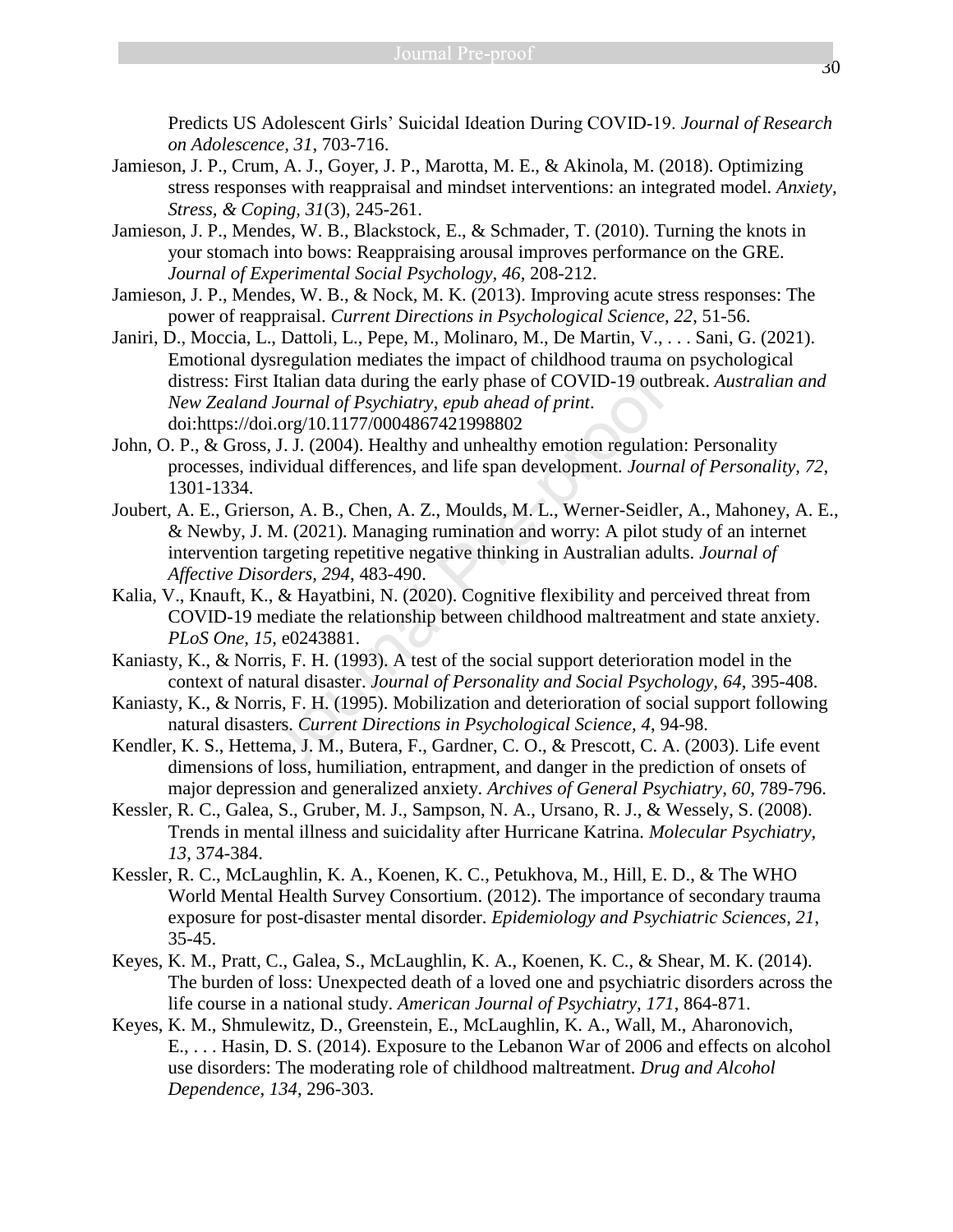- Kuhlman, K. R., Straka, K., Mousavi, Z., Tran, M. L., & Rodgers, E. (2021). Predictors of adolescent resilience during the COVID-19 pandemic: Cognitive reappraisal and humor. *Journal of Adolescent Health, 69*, 729-736.
- Kujawa, A., Green, H., Compas, B. E., Dickey, L., & Pegg, S. (2020). Exposure to COVID‐19 pandemic stress: Associations with depression and anxiety in emerging adults in the United States. *Depression and Anxiety, 37*, 1280-1288.
- LaGreca, A. M., Silverman, W. K., Lai, B., & Jaccard, J. (2010). Hurricane-related exposure experiences and stressors, other life events, and social support: Concurrent and prospective impact on children's persistent posttraumatic stress symptoms. *Journal of Consulting and Clinical Psychology, 78*, 794-805.
- LaGreca, A. M., Silverman, W. K., Vernberg, E. M., & Prinstein, M. J. (1996). Symptoms of posttraumatic stress in children after Hurricane Andrew: A prospective study. *Journal of Consulting and Clinical Psychology, 64*(64), 712-723.
- Lai, T.-J., Chang, C.-M., Connor, K. M., Lee, L.-C., & Davidson, J. R. T. (2004). Full and partial PTSD among earthquake survivors in rural Taiwan. *Journal of Psychiatric Research, 38*, 313-322.
- Laurencin, C. T., & Walker, J. M. (2020). A Pandemic on a Pandemic: Racism and COVID-19 in Blacks. *Cell systems, 11*(1), 9-10.
- Lazarus, R. S. (1999). *Stress and emotion*. New York: Springer.
- Lazarus, R. S., & Folkman, S. (1984). *Stress, appraisal, and coping*. New York: Springer.
- Lee, S., & Waters, S. F. (2021). Asians and Asian Americans' experiences of racial discrimination during the COVID-19 pandemic: Impacts on health outcomes and the buffering role of social support. *Stigma and Health, 6*(1), 70. *Ma Clinical Psychology, 64*(64), 712-723.<br>
-M., Connor, K. M., Lee, L.-C., & Davidson, J. R. T. (<br>
g earthquake survivors in rural Taiwan. Journal of Psychology, 64(64), 712-723.<br>
Walker, J. M. (2020). A Pandemic on a Pa
- Leon, K. A., Hyre, A. D., Ompad, D., DeSalvo, K. B., & Muntner, P. (2007). Perceived stress among a workforce 6 months following hurricane Katrina. *Social Psychiatry and Psychiatric Epidemiology, 42*, 1005-1011.
- Li, W., & Wang, S. (2020). Prevalence and predictors of general psychiatric disorders and loneliness during COVID-19 in the United Kingdom. *Psychiatry Research, 291*, 113267.
- Liu, J. J., Ein, N., Gervasio, J., & Vickers, K. (2019). The efficacy of stress reappraisal interventions on stress responsivity: A meta-analysis and systematic review of existing evidence. *PLoS One, 14*(2), e0212854.
- Liu, Y., Finch, B. K., Brenneke, S. G., Thomas, K., & Le, P. D. (2020). Perceived discrimination and mental distress amid the COVID-19 pandemic: evidence from the understanding America study. *American Journal of Preventive Medicine, 59*(4), 481-492.
- Loganovsky, K., Havenaar, J. M., Tintle, N. L., Guey, L. T., Kotov, R., & Bromet, E. J. (2008). The mental health of clean-up workers 18 years after the Chernobyl accident. *Psychological Medicine, 38*, 481-488.
- Low, R. S. T., Overall, N. C., Chang, V. T., Henderson, A. M. E., & Sibley, C. G. (2021). Emotion regulation and psychological and physical health during a nationwide COVID-19 lockdown. *Emotion, 21*, 1671-1690.
- Lowe, S. R., Chan, C. S., & Rhodes, J. E. (2010). Pre-hurricane perceived social support protects against psychological distress: a longitudinal analysis of low-income mothers. *Journal of Consulting and Clinical Psychology, 78*, 551-560.
- Lowe, S. R., McGrath, J. A., Young, M. N., Kwok, R. K., Engel, L. S., Galea, S., & Sandler, D. P. (2019). Cumulative disaster exposure and mental and physical health symptoms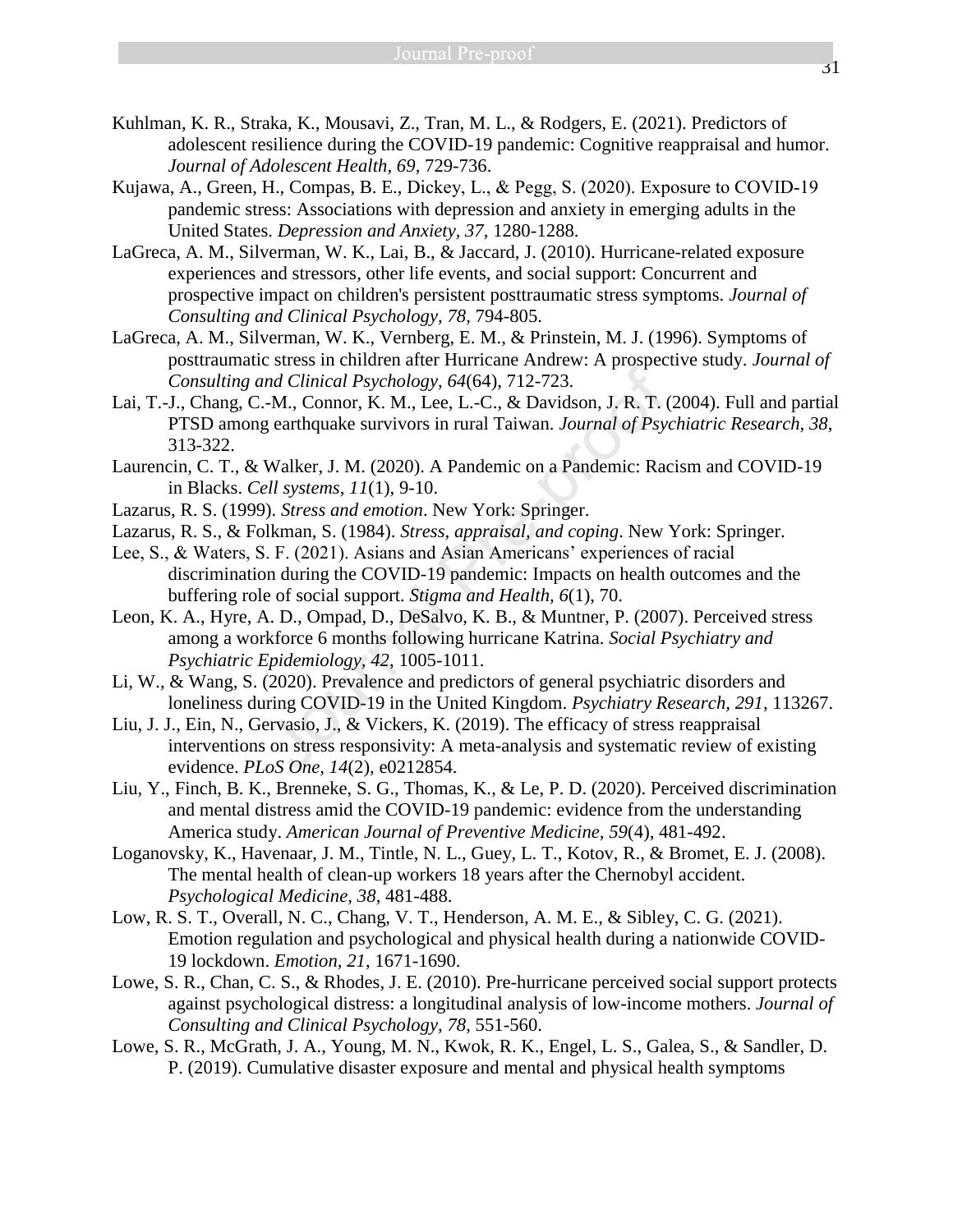among a large sample of residents of the U.S. Gulf Coast residents. *Journal of Traumatic Stress, 32*, 196-205.

- Lowe, S. R., Tracy, M., Cerdá, M., Norris, F. H., & Galea, S. (2013). Immediate and longer‐term stressors and the mental health of Hurricane Ike survivors. *Journal of Traumatic Stress, 26*, 753-761.
- Luthar, S. S., Cicchetti, D., & Becker, B. (2000). The construct of resilience: A critical evaluation and guidelines for future work. *Child Development, 71*, 543-562.
- Macias Gil, R., Marcelin, J. R., Zuniga-Blanco, B., Marquez, C., Mathew, T., & Piggott, D. A. (2020). COVID-19 pandemic: disparate health impact on the Hispanic/Latinx population in the United States. *The Journal of Infectious Diseases, 222*(10), 1592-1595.
- Magson, N. R., Freeman, J. Y., Rapee, R. M., Richardson, C. E., Oar, E. L., & Fardouly, J. (2021). Risk and protective factors for prospective changes in adolescent mental health during the COVID-19 pandemic. *Journal of Youth and Adolescence, 50*, 44-57.
- Marvaldi, M., Mallet, J., Dubertret, C., Moro, M. R., & Guessoum, S. B. (2021). Anxiety, depression, trauma-related, and sleep disorders among healthcare workers during the COVID-19 pandemic: A systematic review and meta-analysis. *Neuroscience and Biobehavioral Reviews, 126*, 252-264.
- Masten, A. S. (2007). Resilience in developing systems: Progress and promise as the fourth wave rises. *Development and Psychopathology, 19*, 921-930.
- Masten, A. S., & Narayan, A. J. (2012). Child development in the context of disaster, war, and terrorism: Pathways of risk and resilience. *Annual Review of Psychology, 63*, 227-257.
- McGuire, A. P., Gauthier, J. M., Anderson, L. M., Hollingsworth, D. W., Tracy, M., Galea, S., & Coffey, S. F. (2018). Social support moderates effects of natural disaster exposure on depression and posttraumatic stress disorder symptoms: Effects for displaced and nondisplaced residents. *Journal of Traumatic Stress, 31*, 223-233.
- McKnight-Eily, L. R., Okoro, C. A., Strine, T. W., Verlenden, J., Hollis, N. D., Njai, R., ... Thomas, C. (2021). Racial and ethnic disparities in the prevalence of stress and worry, mental health conditions, and increased substance use among adults during the COVID-19 pandemic—United States, April and May 2020. *Morbidity and Mortality Weekly Report, 70*(5), 162. and Providentic *Lournal of Youth and Adolescence*<br>COVID-19 pandemic. Journal of Youth and Adolescence<br>t, J., Dubertret, C., Moro, M. R., & Guessoum, S. B. (2<br>rauma-related, and sleep disorders among healthcare wandemic: A
- McLaughlin, K. A., Conron, K. J., Koenen, K. C., & Gilman, S. E. (2010). Childhood adversity, adult stressful life events, and risk of past-year psychiatric disorder: A test of the stress sensitization hypothesis in a population-based sample of adults. *Psychological Medicine, 40*, 1647-1658.
- McLaughlin, K. A., Fairbank, J. A., Gruber, M. J., Jones, R. T., Lakoma, M. D., Pfefferbaum, B., . . . Kessler, R. C. (2009). Serious emotional disturbance among youths exposed to Hurricane Katrina 2 years postdisaster. *Journal of the American Academy of Child & Adolescent Psychiatry, 48*, 1069-1078.
- McLaughlin, K. A., Fairbank, J. A., Gruber, M. J., Jones, R. T., Osofsky, J. D., Pfefferbaum, B., . . . Kessler, R. C. (2010). Trends in serious emotional disturbance among youths exposed to Hurricane Katrina. *Journal of the American Academy of Child & Adolescent Psychiatry, 49*, 990-1000.
- McLaughlin, K. A., Green, J. G., Gruber, M. J., Sampson, N. A., Zaslavsky, A., & Kessler, R. C. (2012). Childhood adversities and first onset of psychiatric disorders in a national sample of adolescents. *Archives of General Psychiatry, 69*, 1151-1160.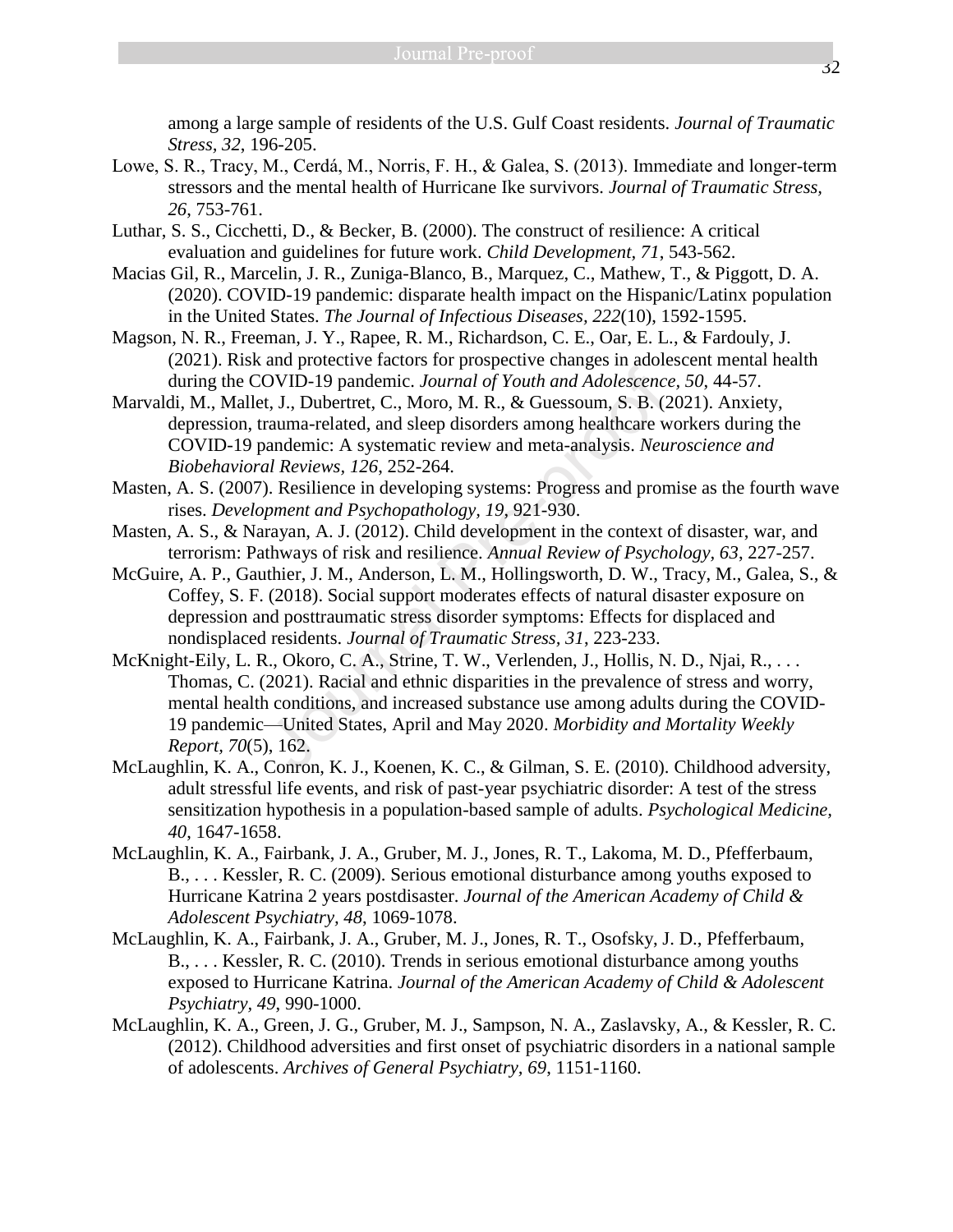- McLaughlin, K. A., & Hatzenbuehler, M. L. (2009). Mechanisms linking stressful life events and mental health problems in a prospective, community-based sample of adolescents. *Journal of Adolescent Health, 44*, 153-160.
- McLaughlin, K. A., Hatzenbuehler, M. L., & Hilt, L. M. (2009). Emotion dysregulation as a mechanism linking peer victimization to the development of internalizing symptoms among youth. *Journal of Consulting and Clinical Psychology, 77*, 894-904.
- McLaughlin, K. A., Koenen, K. C., Bromet, E., Karam, E. G., Liu, H., Petukhova, M., . . . Kessler, R. C. (2017). Childhood adversities and post-traumatic stress disorder: evidence for stress sensitization in the World Mental Health Surveys. *British Journal of Psychiatry, 211*, 280-288.
- McLaughlin, K. A., & Sheridan, M. A. (2016). Beyond cumulative risk: A dimensional approach to childhood adversity. *Current Directions in Psychological Science, 25*, 239-245.
- McLaughlin, K. A., Sheridan, M. A., Humphreys, K. L., Belsky, J., & Ellis, B. E. (2021). The value of dimensional models of early experience: Thinking clearly about concepts and categories. *Perspectives on Psychological Science, 16*, 1463-1472.
- McRae, K., Jacobs, S. E., Ray, R. D., John, O. P., & Gross, J. J. (2012). Individual differences in reappraisal ability: Links to reappraisal frequency, well-being, and cognitive control. *Journal of research in personality, 46*, 2-7.
- Merikanto, I., Kortesoja, L., Benedict, C., Chung, F., Cedernaes, J., Espie, C. A., . . . Bjorvatn, B. (2021). Evening-types show highest increase of sleep and mental health problems during the COVID-19 pandemic—multinational study on 19 267 adults. *Sleep, epub ahead of print*.
- Meyers, J. L., Lowe, S. R., Eaton, N. R., Krueger, R., Grant, B. F., & Hasin, D. (2015). Childhood maltreatment, 9/11 exposure, and latent dimensions of psychopathology: A test of stress sensitization. *Journal of Psychiatric Research, 68*, 337-345.
- Michl, L. C., McLaughlin, K. A., Shepherd, K., & Nolen-Hoeksema, S. (2013). Rumination as a mechanism linking stressful life events to symptoms of depression and anxiety: Longitudinal evidence in early adolescents and adults. *Journal of Abnormal Psychology, 122*, 339-352. area in M. A., Humphreys, K. L., Belsky, J., & Ellis<br>
ensional models of early experience: Thinking clearly<br>
derspectives on Psychological Science, 16, 1463-1472.<br>
S. E., Ray, R. D., John, O. P., & Gross, J. J. (2012). In<br>
- Monroe, S. M. (2008). Modern approaches to conceptualizing and measuring human life stress. *Annual Review of Clinical Psychology, 4*, 33-52.
- Moore, S. A., Zoellner, L. A., & Mollenholt, N. (2008). Are expressive suppression and cognitive reappraisal associated with stress-related symptoms? *Behaviour Research and Therapy, 46*, 993-1000.
- Mude, W., Oguoma, V. M., Nyanhanda, T., Mwanri, L., & Njue, C. (2021). Racial disparities in COVID-19 pandemic cases, hospitalisations, and deaths: A systematic review and metaanalysis. *Journal of global health, 11*.
- Myers, B., McLaughlin, K. A., Wang, S., Blanco, C., & Stein, D. J. (2014). Associations between childhood adversity, adult stressful life events, and past-year drug use disorders in the National Epidemiological Study of Alcohol and Related Conditions (NESARC). *Psychology of Addictive Behaviors, 28*, 1117-1126.
- Nagata, J. M., Cortez, C. A., Cattle, C. J., Ganson, K. T., Iyer, P., Bibbins-Domingo, K., & Baker, F. C. (2021). Screen time use among US adolescents during the COVID-19 pandemic: findings from the Adolescent Brain Cognitive Development (ABCD) study. *JAMA Pediatrics, epub ahead of print*.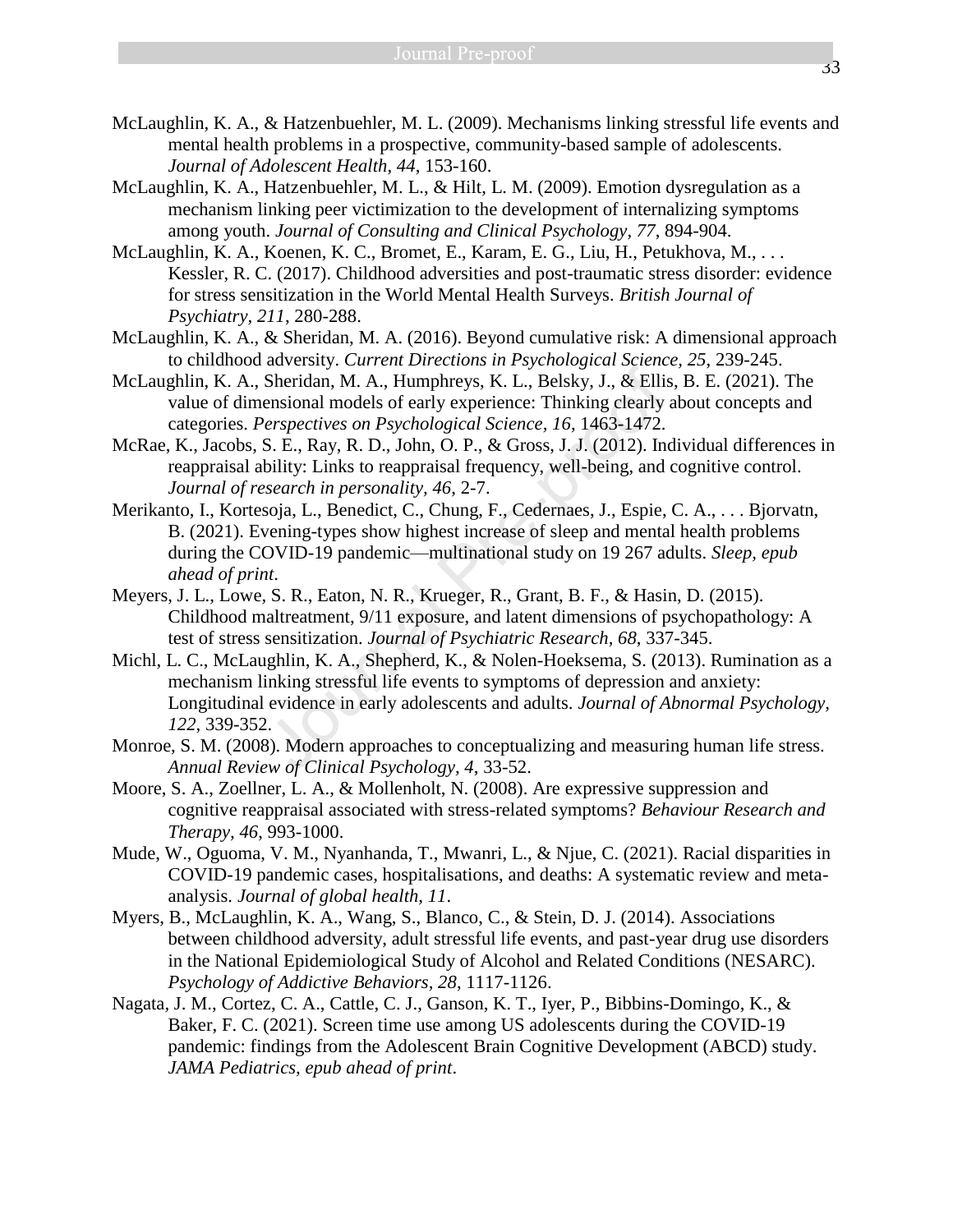- Nelson, B. D., Perlman, G., Klein, D. N., Kotov, R., & Hajack, G. (2016). Blunted neural response to rewards as a prospective predictor of the development of depression in adolescent girls. *American Journal of Psychiatry, 173*, 1223-1230.
- Neria, Y., Nandi, A., & Galea, S. (2008). Post-traumatic stress disorder following disasters: A systematic review. *Psychological Medicine, 38*, 467-480.
- Nguyen, P., Le, L. K.-D., Nguyen, D., Gao, L., Dunstan, D. W., & Moodie, M. (2020). The effectiveness of sedentary behaviour interventions on sitting time and screen time in children and adults: an umbrella review of systematic reviews. *International Journal of Behavioral Nutrition and Physical Activity, 17*(1), 1-11.
- Norris, F. H. (1992). Epidemiology of trauma: Frequency and impact of different potentially traumatic events on different demographic groups. *Journal of Consulting and Clinical Psychology, 60*, 409-418.
- Norris, F. H., Friedman, M. J., & Watson, P. J. (2002). 60,000 disaster victims speak, pt 1: an empirical review of the empirical literature, 1981-2001. *Psychiatry, 65*, 207-239.
- Norris, F. H., & Kaniasty, K. (1996). Received and perceived social support in times of stress: A test of the social support deterioration deterrance model. *Journal of Personality and Social Psychology, 71*, 498-511.
- Norris, F. H., Perilla, J. L., Riad, J. K., Kaniasty, K., & Lavizzo, E. A. (1999). Stability and change in stress, resources, and psychological distress following natural disaster: Findings from Hurricane Andrew. *Anxiety, Stress, and Coping, 12*, 363-396. ora, M. J., & Watson, P. J. (2002). 60,000 disaster vict<br>view of the empirical literature, 1981-2001. *Psychiatry*,<br>inasty, K. (1996). Received and perceived social suppooi<br>cial support deterioration deterrance model. *Jo*
- Norris, F. H., & Uhl, G. A. (1993). Chronic stress as a mediator of acute stress: The case of Hurricane Hugo. *Journal of Applied Social Psychology, 23*, 1263-1284.
- Ochsner, K. N., & Gross, J. J. (2005). The cognitive control of emotion. *Trends in Cognitive Sciences, 9*, 242-249.
- Ochsner, K. N., Hughes, B., Robertson, E. R., Cooper, J. C., & Gabrieli, J. D. E. (2008). Neural systems supporting the control of affective and cognitive conflicts. *Journal of Cognitive Neuroscience, 21*, 1841-1854.
- Oliva, S., Russo, G., Gili, R., Russo, L., Di Mauro, A., Spagnoli, A., . . . Manti, F. (2021). Risks and protective factors associated with mental health symptoms during COVID-19 home confinement in Italian children and adolescents. *Frontiers in Pediatrics, 9*, 664702.
- Osofsky, J. D., Osofsky, H. J., Weems, C. F., Hansel, T. C., & King, L. S. (2016). Effects of stress related to the gulf oil spill on child and adolescent mental health. *Journal of Pediatric Psychology, 41*, 65-72.
- Ozer, E. J., Best, S. R., Lipsey, T. L., & Weiss, D. S. (2003). Predictors of posttraumatic stress disorder and symptoms in adults: A meta-analysis. *Psychological Bulletin, 129*, 52-73.
- Özmete, E., & Pak, M. (2020). The relationship between anxiety levels and perceived social support during the pandemic of COVID-19 in Turkey. *Social Work in Public Health, 35*, 603-616.
- Pardee, M., Kuzma, E., Dahlem, C. H. G. Y., Boucher, N., & Darling-Fisher, C. S. (2017). Current state of screening high‐ACE youth and emerging adults in primary care. *Journal of the American Association of Nurse Practitioners, 29*, 716-724.
- Park, J. (2021). Who is hardest hit by a pandemic? Racial disparities in COVID-19 hardship in the US. *International Journal of Urban Sciences, 25*(2), 149-177.
- Parker, K., Uddin, R., Ridgers, N. D., Brown, H., Veitch, J., Salmon, J., . . . Toffoletti, K. (2021). The use of digital platforms for adults' and adolescents' physical activity during the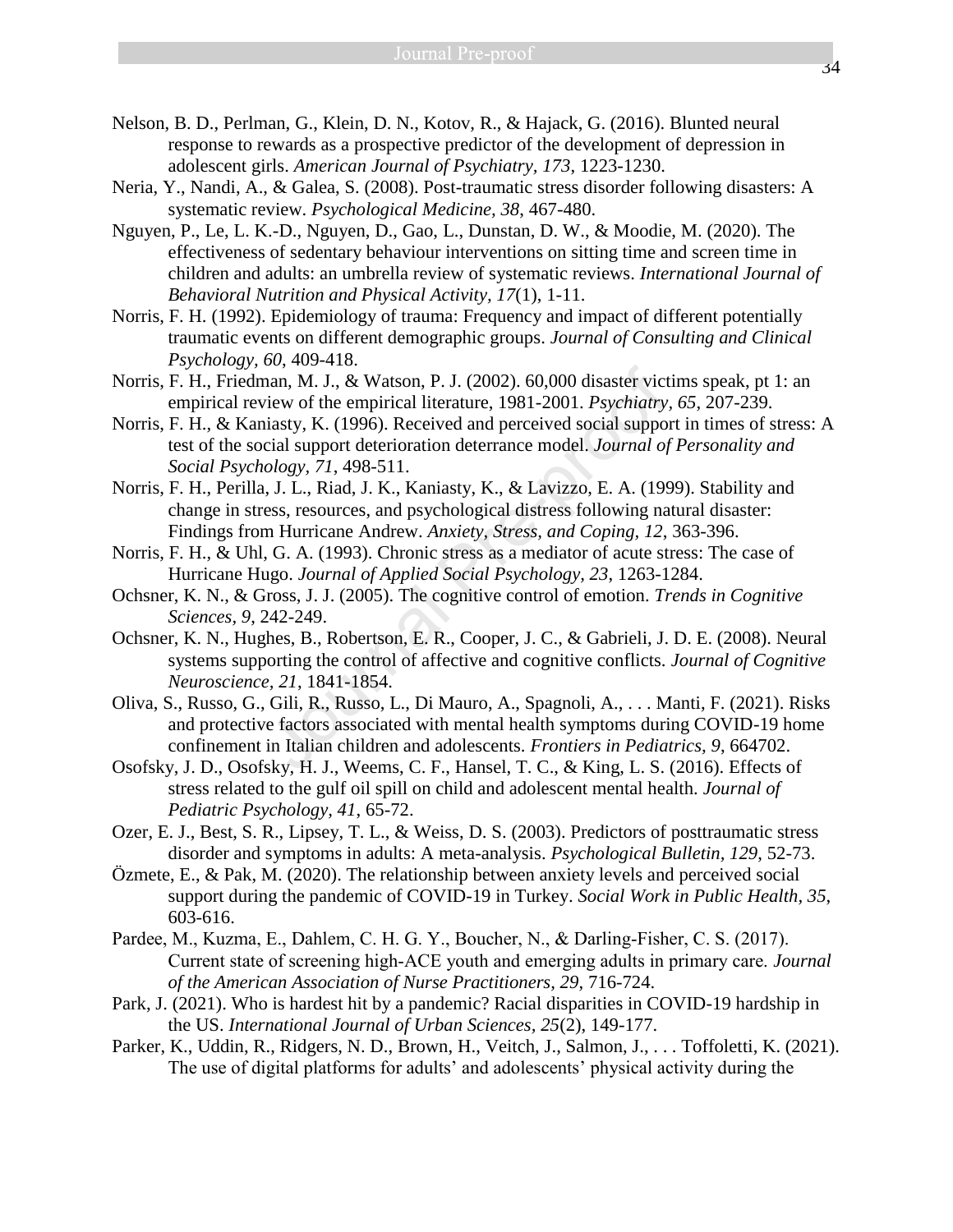COVID-19 pandemic (our life at home): survey study. *Journal of Medical Internet Research, 23*(2), e23389.

- Pereira, A. I., Muris, P., Roberto, M. S., Stallard, P., Garcia-Lopez, L.-J., Tulbure, B. T., . . . Barros, L. (2021). Cumulative risk exposure and social isolation as correlates of carer and child mental health during the COVID-19 pandemic: An online study with families from various Europeans countries. *Child Psychiatry and Human Development, epub ahead of print*.
- Philip, P., Dupuy, L., Morin, C. M., de Sevin, E., Bioulac, S., Taillard, J., . . . Micoulaud-Franchi, J.-A. (2020). Smartphone-based virtual agents to help individuals with sleep concerns during COVID-19 confinement: feasibility study. *Journal of Medical Internet Research, 22*(12), e24268.
- Pierce, M., Hope, H., Ford, T., Hatch, S., Hotopf, M., John, A., . . . Abel, K. M. (2020). Mental health before and during the COVID-19 pandemic: a longitudinal probability sample survey of the UK population. *Lancet Psychiatry, 7*, 883-892.
- Pizzagalli, D. A. (2014). Depression, stress, and anhedonia: toward a synthesis and integrated model. *Annual Review of Clinical Psychology, 10*, 393-423.
- Pizzagalli, D. A., Bogdan, R., Ratner, K. G., & Jahn, A. L. (2007). Increased perceived stress is associated with blunted hedonic capacity: Potential implications for depression research. *Behaviour Research and Therapy, 45*, 2742-2753. *n*, and during the COVID-19 pandemic: a longitudinal p<br> *e* and during the COVID-19 pandemic: a longitudinal p<br> *UK* population. *Lancet Psychiatry*, 7, 883-892.<br>
114). Depression, stress, and anhedonia: toward a synth<br>
- Platt, J. M., Lowe, S. R., Galea, S., Norris, F. H., & Koenen, K. C. (2016). A longitudinal study of the bidirectional relationship between social support and posttraumatic stress following a natural disaster. *Journal of Traumatic Stress, 29*, 205-213.
- Prime, H., Wade, M., & Browne, D. T. (2020). Risk and resilience in family well-being during the COVID-19 pandemic. *American Psychologist, 75*, 631-643.
- Qu, Y., Li, X., Ni, B., He, X., Zhang, K., & Wu, G. (2021). Identifying the role of parent–child conflict and intimacy in Chinese adolescents' psychological distress during school reopening in COVID-19 pandemic. *Developmental Psychology, 57*, 1735-1747.
- Racine, N., McArthur, B. A., Cooke, J. E., Eirich, R., Zhu, J., & Madigan, S. (2021). Global prevalence of depressive and anxiety symptoms in children and adolescents during COVID-19: a meta-analysis. *JAMA Pediatrics, 175*, 1142-1150.
- Ren, H., He, X., Bian, X., Shang, X., & Liu, J. (2021). The protective roles of exercise and maintenance of daily living routines for Chinese adolescents during the COVID-19 quarantine period. *Journal of Adolescent Health, 68*, 35-42.
- Roberts, R. E., & Duong, H. T. (2017). Is there an association between short sleep duration and adolescent anxiety disorders? *Sleep Medicine, 30*, 82-87.
- Robillard, R., Dion, K., Pennestri, M. H., Solomonova, E., Lee, E., Saad, M., & Kendzerska, T. (2021). Profiles of sleep changes during the COVID‐19 pandemic: Demographic, behavioural and psychological factors. *Journal of Sleep Research, 30*, e13231.
- Robinson, E., Sutin, A. R., Daly, M., & Jones, A. (2022). A systematic review and meta-analysis of longitudinal cohort studies comparing mental health before versus during the COVID-19 pandemic in 2020. *Journal of Affective Disorders, 296*, 567-576.
- Rodman, A. M., Jenness, J. L., Weissman, D. G., Pine, D. S., & McLaughlin, K. A. (2019). Neurobiological markers of resilience to depression following childhood maltreatment: The role of neural circuits supporting the cognitive control of emotion. *Biological Psychiatry, 86*, 464-473.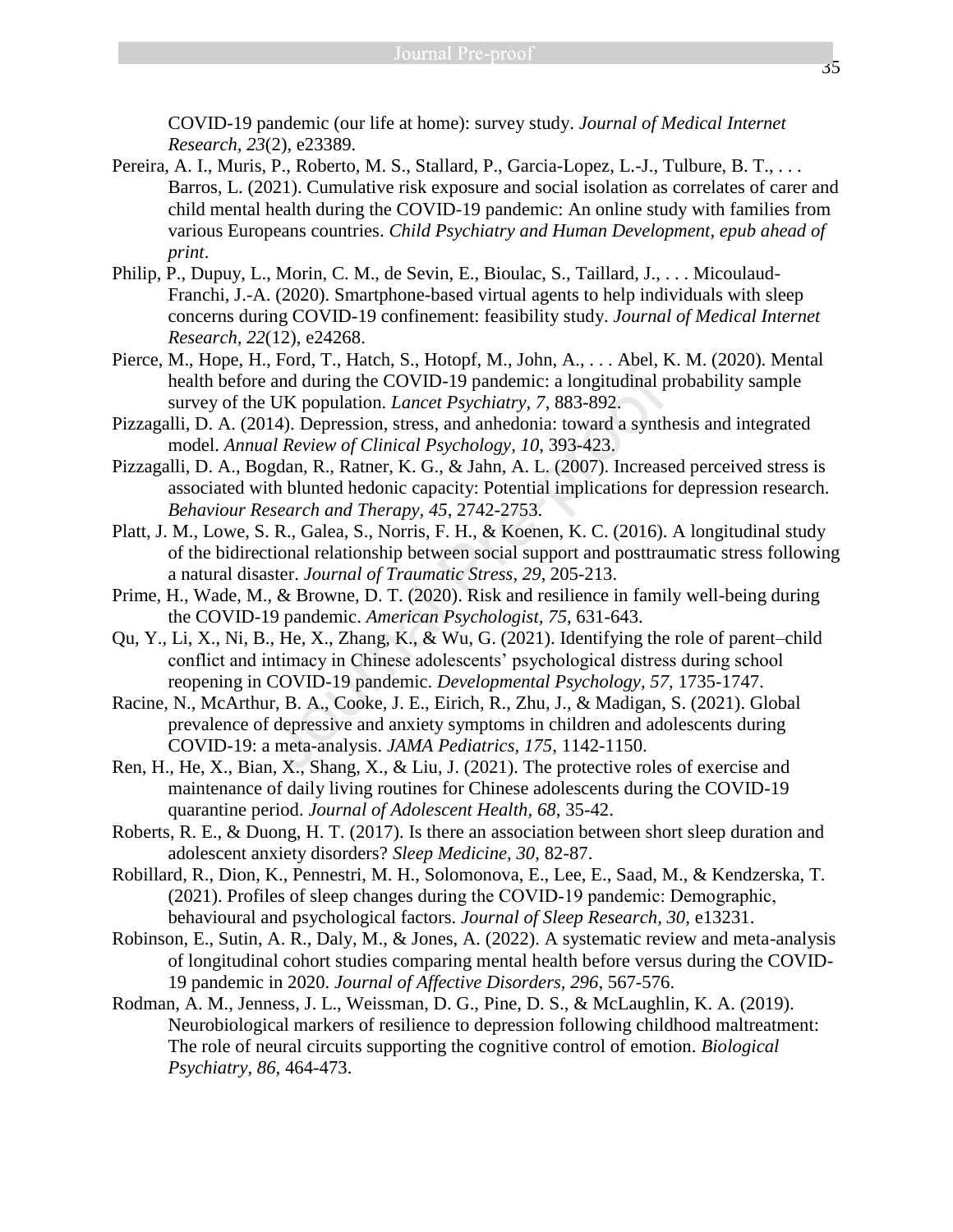- Rodman, A. M., Rosen, M. L., Kasparek, S. W., Mayes, M., Lengua, L. J., Meltzoff, A. N., & McLaughlin, K. A. (2021). Social behavior and youth psychopathology during the COVID-19 pandemic: A longitudinal study. *PsyArXiv*.
- Rodriguez, L. M., Stewart, S. H., & Neighbors, C. (2021). Effects of a brief web-based interpersonal conflict cognitive reappraisal expressive-writing intervention on changes in romantic conflict during COVID-19 quarantine. *Couple and Family Psychology: Research and Practice*.
- Rosen, M. L., Rodman, A. M., Kasparek, S., Mayes, M., Freeman, M. M., Lengua, L. J., . . . McLaughlin, K. A. (2021). Promoting youth mental health during the COVID-19 pandemic: A longitudinal study. *PLoS One, 16*, e0255294.
- Rousson, A. N., Fleming, C. B., & Herrenkohl, T. I. (2020). Childhood maltreatment and later stressful life events as predictors of depression: A test of the stress sensitization hypothesis. *Psychology of Violence, 10*, 493-500.
- Schiff, M., Pat-Horenczyk, R., & Peled, O. (2010). The role of social support for Israeli adolescents continually exposed to terrorism: protective or compensatory factors? *Journal of Child and Adolescent Trauma, 3*, 95-108.
- Schleider, J. L., Mullarkey, M. C., Fox, K. R., Dobias, M. L., Shroff, A., Hart, E. A., & Roulston, C. A. (2021). A randomized trial of online single-session interventions for adolescent depression during COVID-19. *Nature Human Behaviour, epub ahead of print*. Psychology of Violence, 10, 493-500.<br>Psychology of Violence, 10, 493-500.<br>Psychology of Violence, 10, 493-500.<br>The results of social supportinually exposed to terrorism: protective or compensition<br>Initial and Adolescent Tr
- Schleider, J. L., & Weisz, J. R. (2017). Little treatments, promising effects? Meta-analysis of single-session interventions for youth psychiatric problems. *Journal of the American Academy of Child & Adolescent Psychiatry, 56*(2), 107-115.
- Schwartz, R., Liu, B., Sison, C., Kerath, S. M., Breil, T., Murphy, L., & Taioli, E. (2016). Study design and results of a population-based study on perceived stress following Hurricane Sandy. *Disaster Medicine and Public Health Preparedness, 10*, 325-332.
- Seitz, K. I., Bertsch, K., & Herpertz, S. C. (2021). A prospective study of mental health during the COVID-19 pandemic in childhood trauma-exposed individuals: Social support matters. *Journal of Traumatic Stress, 34*, 477-486.
- Shahar, G., Cohen, G., Grogan, K. E., Barile, J. P., & Henrich, C. C. (2009). Terrorism-related perceived stress, adolescent depression, and social support from friends. *Pediatrics, 124*, e235-e240.
- Shahar, G., & Henrich, C. C. (2016). Perceived family social support buffers against the effects of exposure to rocket attacks on adolescent depression, aggression, and severe violence. *Journal of Family Psychology, 30*, 163-168.
- Shanahan, L., Copeland, W. E., Angold, A., Bondy, C. L., & Costello, E. J. (2014). Sleep problems predict and are predicted by generalized anxiety/depression and oppositional defiant disorder. *Journal of the American Academy of Child & Adolescent Psychiatry, 53*, 550-558.
- Shanahan, L., Steinhoff, A., Bechtiger, L., Murray, A. L., Nivette, A., Hepp, U., . . . Eisner, M. (2020). Emotional distress in young adults during the COVID-19 pandemic: Evidence of risk and resilience from a longitudinal cohort study. *Psychological Medicine, epub ahead of print*.
- Shang, F., Kaniasty, K., Cowlishaw, S., Wade, D., Ma, H., & Forbes, D. (2019). Social support following a natural disaster: A longitudinal study of survivors of the 2013 Lushan earthquake in China. *Psychiatry Research, 273*, 641-646.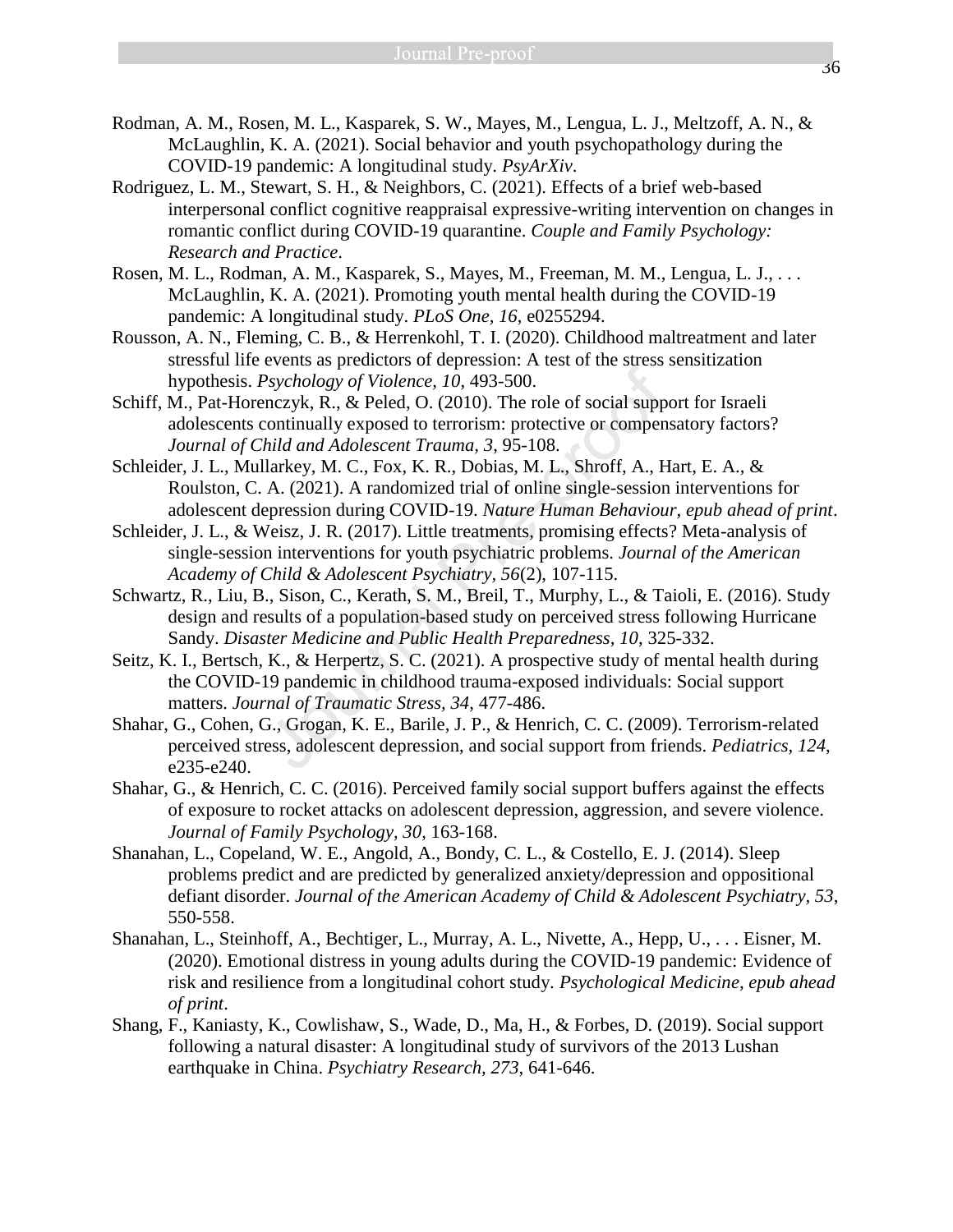- Shear, M. K., McLaughlin, K. A., Ghesquiere, A., Gruber, M. J., Sampson, N. A., & Kessler, R. C. (2011). Complicated grief associated with Hurricane Katrina. *Depression and Anxiety, 28*, 648-657.
- Shreffler, K. M., Joachims, C. N., Tiemeyer, S., Simmons, W. K., Teague, T. K., & Hays-Grudo, J. (2021). Childhood adversity and perceived distress from the COVID-19 pandemic. *Adversity and Resilience Science, 2*, 1-4.
- Siegel, A., & Lahav, Y. (2021). Emotion regulation and distress during the CoViD-19 pandemic: the role of childhood abuse. *Journal of Interpersonal Violence, epub ahead of print*. doi:https://doi.org/10.1177/08862605211021968
- Silva Moreira, P., Ferreira, S., Couto, B., Machado-Sousa, M., Fernández, M., Raposo-Lima, C., . . . Morgado, P. (2021). Protective elements of mental health status during the COVID-19 outbreak in the Portuguese population. *International Journal of Environmental Research and Public Health, 18*, 1910.
- Skinner, A. T., Godwin, J., Alampay, L. P., Lansford, J. E., Bacchini, D., Bornstein, M. H., . . . Yotanyamaneewong, S. (2021). Parent–adolescent relationship quality as a moderator of links between COVID-19 disruption and reported changes in mothers' and young adults' adjustment in five countries. *Developmental Psychology, 57*, 1648-1666.
- Slavich, G. M., & Irwin, M. (2014). From stress to inflammation and major depressive disorder: A social signal transduction theory of depression. *Psychological Bulletin, 140*, 774-815.
- Stanton, R., To, Q. G., Khalesi, S., Williams, S. L., Alley, S. J., Thwaite, T. L., . . . Vandelanotte, C. (2020). Depression, anxiety and stress during COVID-19: associations with changes in physical activity, sleep, tobacco and alcohol use in Australian adults. *International Journal of Environmental Research and Public Health, 17*, 4065. and Research and Public Health, 18, 1910.<br>
Mal Research and Public Health, 18, 1910.<br>
Win, J., Alampay, L. P., Lansford, J. E., Bacchini, D., F.<br>
eewong, S. (2021). Parent-adolescent relationship qua<br>
n COVID-19 disruption
- Stockman, J. K., Wood, B. A., & Anderson, K. M. (2021). Racial and ethnic differences in covid-19 outcomes, stressors, fear, and prevention behaviors among us women: Webbased cross-sectional study. *Journal of Medical Internet Research, 23*(7), e26296.
- Szkody, E., Stearns, M., Stanhope, L., & McKinney, C. (2021). Stress-buffering role of social support during COVID‐19. *Family Process, 60*, 1002-1015.
- Thomeer, M. B., Moody, M. D., & Yahirun, J. (2022). Racial and ethnic disparities in mental health and mental health care during the CoViD-19 pandemic. *Journal of Racial and Ethnic Health Disparities*, 1-16.
- Tomaka, J., Blascovich, J., & Kelsey, R. M. (1993). Subjective, physiological, and behavioral effects of threat and challenge appraisal. *Journal of Personality and Social Psychology, 65*, 248-260.
- Troy, A. S., Wilhelm, F. H., Shallcross, A. J., & Mauss, I. B. (2010). Seeing the silver lining: cognitive reappraisal ability moderates the relationship between stress and depressive symptoms. *Emotion, 10*, 783-795.
- Ulrich, A. K., Full, K. M., Cheng, B., Gravagna, K., Nederhoff, D., & Basta, N. E. (2021). Stress, anxiety, and sleep among college and university students during the COVID-19 pandemic. *Journal of American College Health, epub ahead of print*.
- Veeramachaneni, K., Slavish, D. C., Dietch, J. R., Kelly, K., & Taylor, D. J. (2019). Intraindividual variability in sleep and perceived stress in young adults. *Sleep Health, 5*, 572-579.
- Verger, P., Rotily, M., Hunault, C., Brenot, J., Baruffol, E., & Bard, D. (2003). Assessment of exposure to a flood disaster in a mental-health study. *Journal of Exposure Science & Environmental Epidemiology, 13*, 436-442.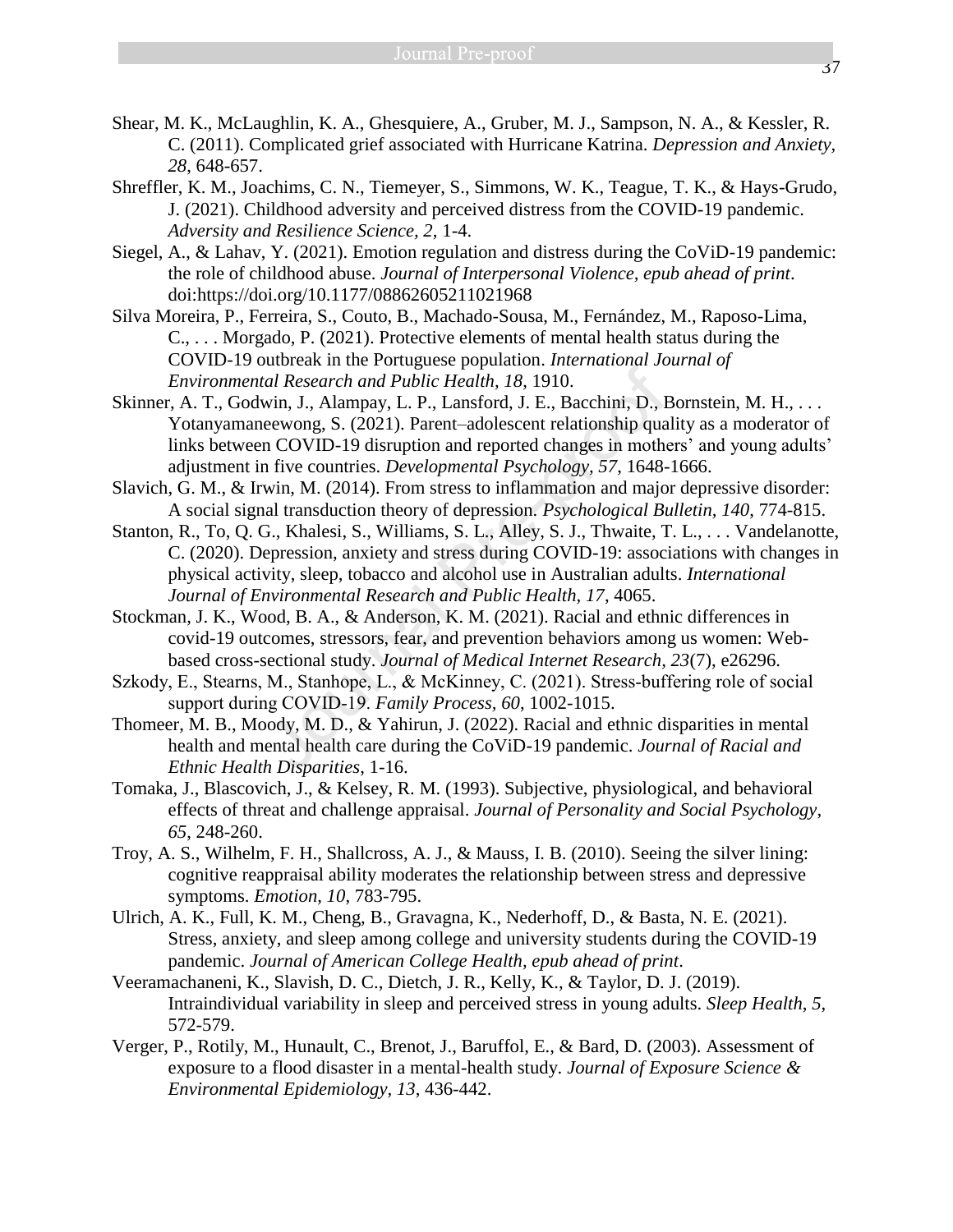- Vidal Bustamante, C. M., Rodman, A. M., Dennison, M. J., Flournoy, J. C., Mair, P., & McLaughlin, K. A. (2020). Within-person fluctuations in stressful life events, sleep, and anxiety and depression symptoms during adolescence: a multiwave prospective study. *Journal of Child Psychology and Psychiatry, 61*, 1116-1125.
- Vidal-Ribas, P., Benson, B., Vitale, A. D., Keren, H., Harrewijn, A., Fox, N. A., . . . Stringaris, A. (2019). Bidirectional associations between stress and reward processing in children and adolescents: a longitudinal neuroimaging study. *Biological Psychiatry: Cognitive Neuroscience and Neuroimaging, 4*, 893-901.
- Wang, H., Zhou, X., Jia, X., Song, C., Luo, X., Zhang, H., . . . Ye, J. (2021). Emotional exhaustion in front-line healthcare workers during the COVID-19 pandemic in Wuhan, China: the effects of time pressure, social sharing and cognitive appraisal. *BMC Public Health, 21*, 1-10.
- Weissman, D. G., Rodman, A. M., Rosen, M. L., Kasparek, S., Mayes, M., Sheridan, M. A., . . . McLaughlin, K. A. (2021). Contributions of emotion regulation and brain structure and function to adoelscent internalizing problems and stress vulnerability during the COVID-19 pandemic: A longitudinal study. *Biological Psychiatry: Global Open Science, 1*, 272- 282. odman, A. M., Rosen, M. L., Kasparek, S., Mayes, M., K. A. (2021). Contributions of emotion regulation and doelscent internalizing problems and stress vulnerabili: A longitudinal study. *Biological Psychiatry: Global* (*A*
- Werner, A., Kater, M. J., Schlarb, A. A., & Lohaus, A. (2021). Sleep and stress in times of the COVID‐19 pandemic: The role of personal resources. *Applied Psychology: Health and Well-Being, epub ahead of print*.
- Wu, C., Qian, Y., & Wilkes, R. (2021). Anti-Asian discrimination and the Asian-white mental health gap during COVID-19. *Ethnic and Racial Studies, 44*(5), 819-835.
- Wu, L., Sun, S., He, Y., & Jiang, B. (2016). The effect of interventions targeting screen time reduction: a systematic review and meta-analysis. *Medicine, 95*(27).
- Wu, T., Jia, X., Shi, H., Niu, J., Yin, X., Xie, J., & Wang, X. (2021). Prevalence of mental health problems during the COVID-19 pandemic: A systematic review and meta-analysis. *Journal of Affective Disorders, 281*, 91-98.
- Xu, C., Xu, Y., Xu, S., Zhang, Q., Liu, X., Shao, Y., & Li, M. (2020). Cognitive reappraisal and the association between perceived stress and anxiety symptoms in COVID-19 isolated people. *Frontiers in Psychiatry, 11*, 858.
- Ye, B., Wu, D., Im, H., Liu, M., Wang, X., & Yang, Q. (2020). Stressors of COVID-19 and stress consequences: the mediating role of rumination and the moderating role of psychological support. *Children and Youth Services Review, 118*, 105466.
- Zandifar, A., Badrfam, R., Yazdani, S., Arzaghi, S. M., Rahimi, F., Ghasemi, S., . . . Qorbani, M. (2020). Prevalence and severity of depression, anxiety, stress and perceived stress in hospitalized patients with COVID-19. *Journal of Diabetes and Metabolic Disorders, 19*, 1431-1438.
- Zhang, Y., Zhang, H., Ma, X., & Di, Q. (2020). Mental health problems during the COVID-19 pandemics and the mitigation effects of exercise: a longitudinal study of college students in China. *International Journal of Environmental Research and Public Health, 17*, 3722.
- Zhen, L., Nan, Y., & Pham, B. (2021). College students coping with COVID-19: stress-buffering effects of self-disclosure on social media and parental support. *Communication Research Reports, 38*, 23-31.
- Zhou, Y., MacGeorge, E. L., & Myrick, J. G. (2020). Mental health and its predictors during the early months of the COVID-19 pandemic experience in the United States. *International Journal of Environmental Research and Public Health, 17*, 6315.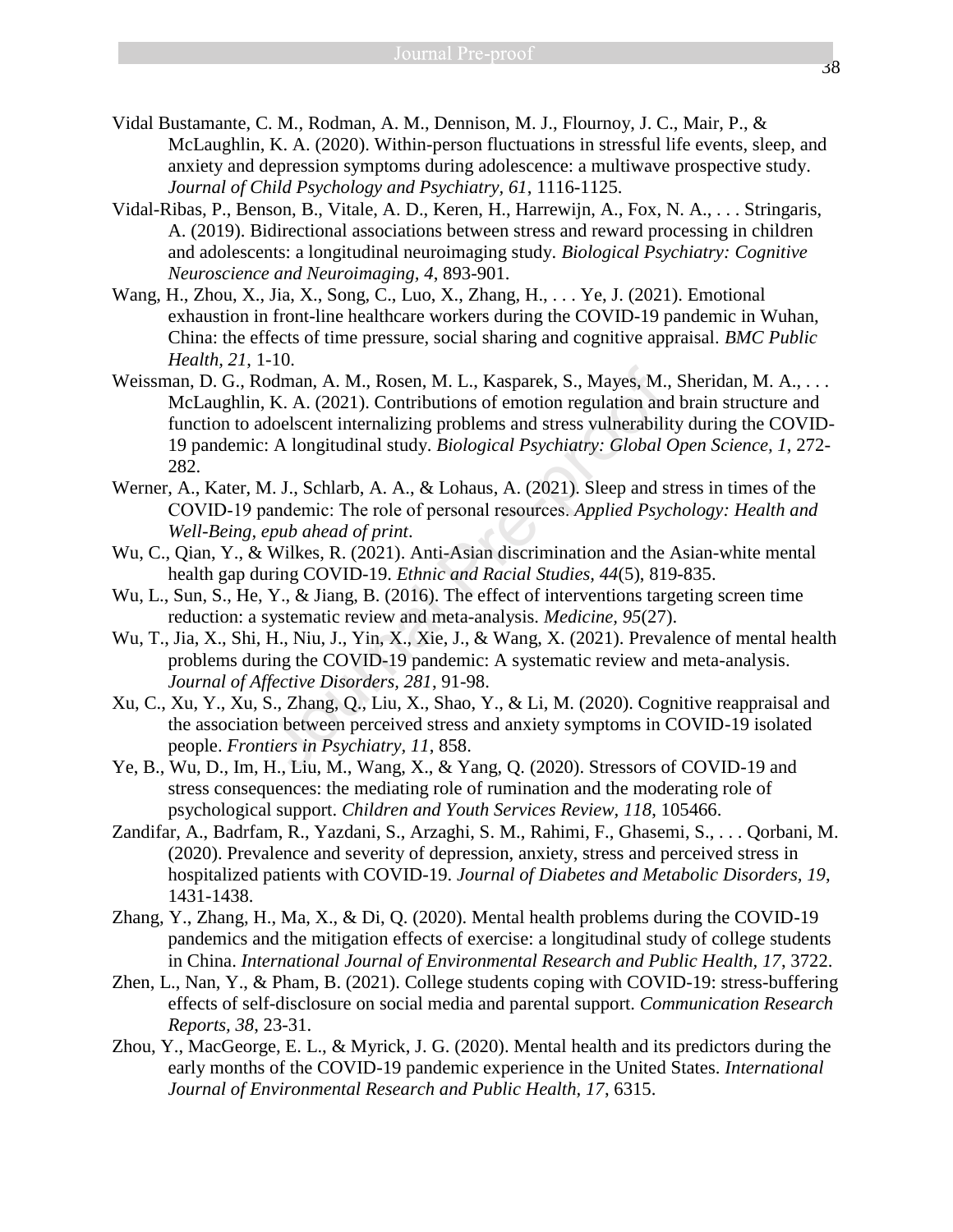Figure 1.



# **Environmental Stress Models: Inform WHO might need intervention**



Conceptual models focused on characteristics of environmental stressors—including cumulative risk, specific stressors, and stress sensitization—highlight who may be most in need of intervention as a function of stressful experiences. These include individuals with exposure to a large number of chronic stressors; who have experienced economic adversity, loss, and ongoing daily disruptions; and who have experienced early-life adversity. Stress pathway models centered on stress appraisals, buffers, and mechanisms, in contrast, point to potential targets for interventions to reduce stress-related psychopathology, including appraisal processes, social support, physical activity, sleep, emotion regulation, and reward processing.